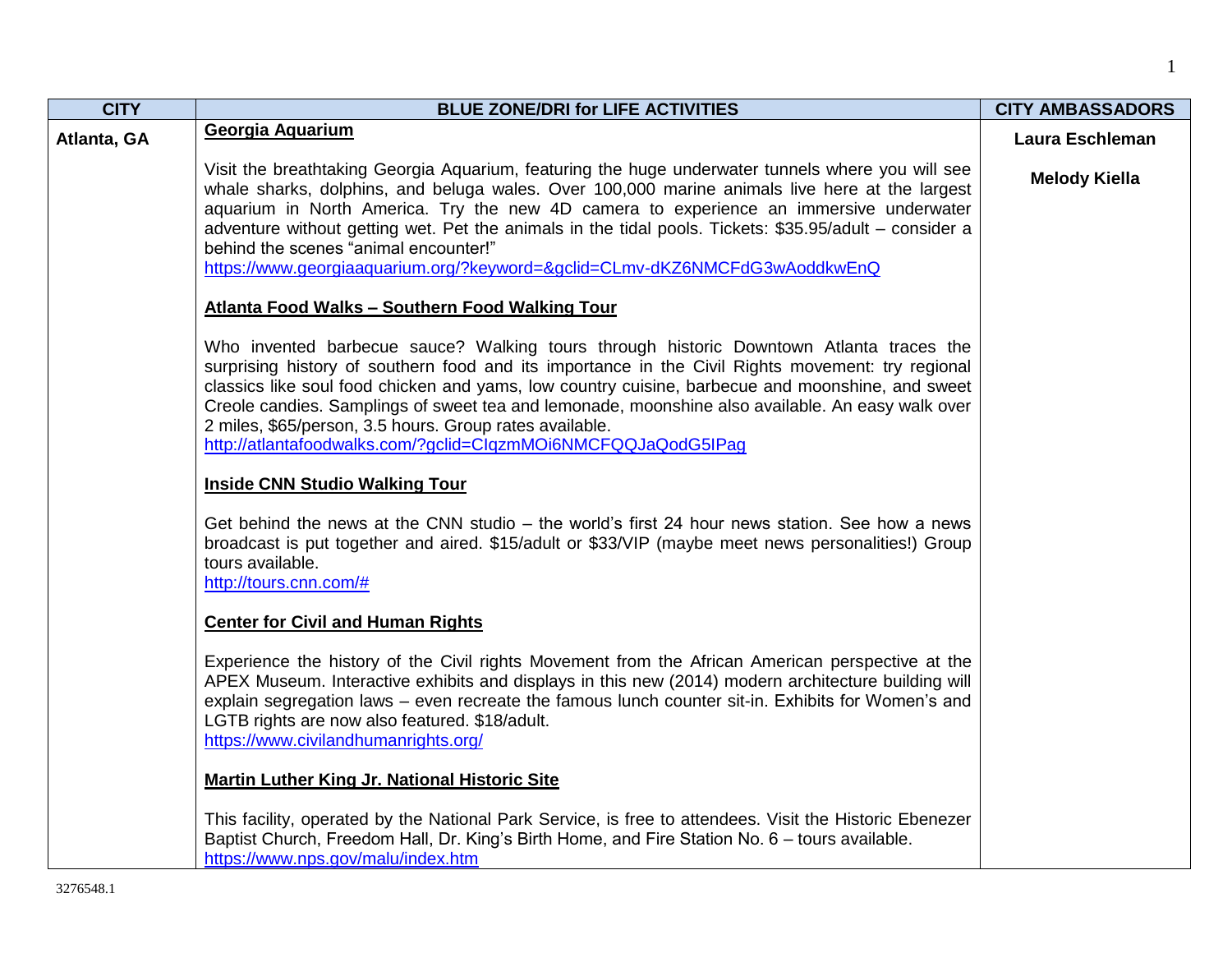| <b>CITY</b>       | <b>BLUE ZONE/DRI for LIFE ACTIVITIES</b>                                                                                                                                                                                                                                                                                                                                                          | <b>CITY AMBASSADORS</b>                    |
|-------------------|---------------------------------------------------------------------------------------------------------------------------------------------------------------------------------------------------------------------------------------------------------------------------------------------------------------------------------------------------------------------------------------------------|--------------------------------------------|
| <b>Austin, TX</b> | Lady Bird Lake - Butler Trail (hike or bike)                                                                                                                                                                                                                                                                                                                                                      | <b>David Davis</b>                         |
|                   | Rent bikes, walk or run around Lady Bird Lake in downtown Austin. Or, risk getting wet with paddle<br>boards which can be rented lakeside.<br>http://www.thetrailfoundation.org/explore/about-the-butler-trail/<br>http://365thingsaustin.com/2013/01/23/best-places-to-run-in-austin-texas/<br>http://www.forbes.com/pictures/emej45elme/austin-texas/                                           | <b>Bobby Walden</b><br><b>Toyja Kelley</b> |
|                   | SoCo - South Congress Shopping District                                                                                                                                                                                                                                                                                                                                                           |                                            |
|                   | Austin's historic commercial district is nationally renowned for its eclectic shopping and dining options<br>and runs North from the Congress Bridge for about 1 mile. Tie in a lunch option at any of the local<br>taco places (patio, anyone?). This is a great place to purchase the cowboy boots you have always<br>wanted.<br>https://en.wikipedia.org/wiki/South_Congress                   |                                            |
|                   | Museum Tour - LBJ Presidential Museum, Texas State History Museum, Blanton Museum of<br>Art                                                                                                                                                                                                                                                                                                       |                                            |
|                   | These three iconic cultural centers are close together and are often toured in one afternoon. Most<br>people take a cab from their hotel.<br>http://www.lbjlibrary.org/<br>http://www.thestoryoftexas.com/visit<br>http://www.blantonmuseum.org/                                                                                                                                                  |                                            |
|                   | <b>Bat Watching</b>                                                                                                                                                                                                                                                                                                                                                                               |                                            |
|                   | Austin is famous for its bat population. They are not of the vampire variety. Every evening at<br>sundown, Austin's tourist gather near Congress Bridge to watch 1.5 MILLION (eek!) bats emerge<br>from their daily slumber and head out for a night of flying and dining. Cost of this activity - FREE! It's<br>a great thing to do as a group, from the hotel, on the way to a DRI Dine-Around. |                                            |
|                   | <b>Bus Trip to Hill Country</b>                                                                                                                                                                                                                                                                                                                                                                   |                                            |
|                   | Very popular for Austin visitors is to take a bus trip to Hill Country (Wimberley, Fredericksburg, etc.)<br>where there are breweries, wineries, shops, and it is wildflower season so the scenery is incredible.<br>The hotel concierges are willing to coordinate these activities. DRI Regional Meeting attendees have<br>participated in this activity at the end of their meeting (2016).    |                                            |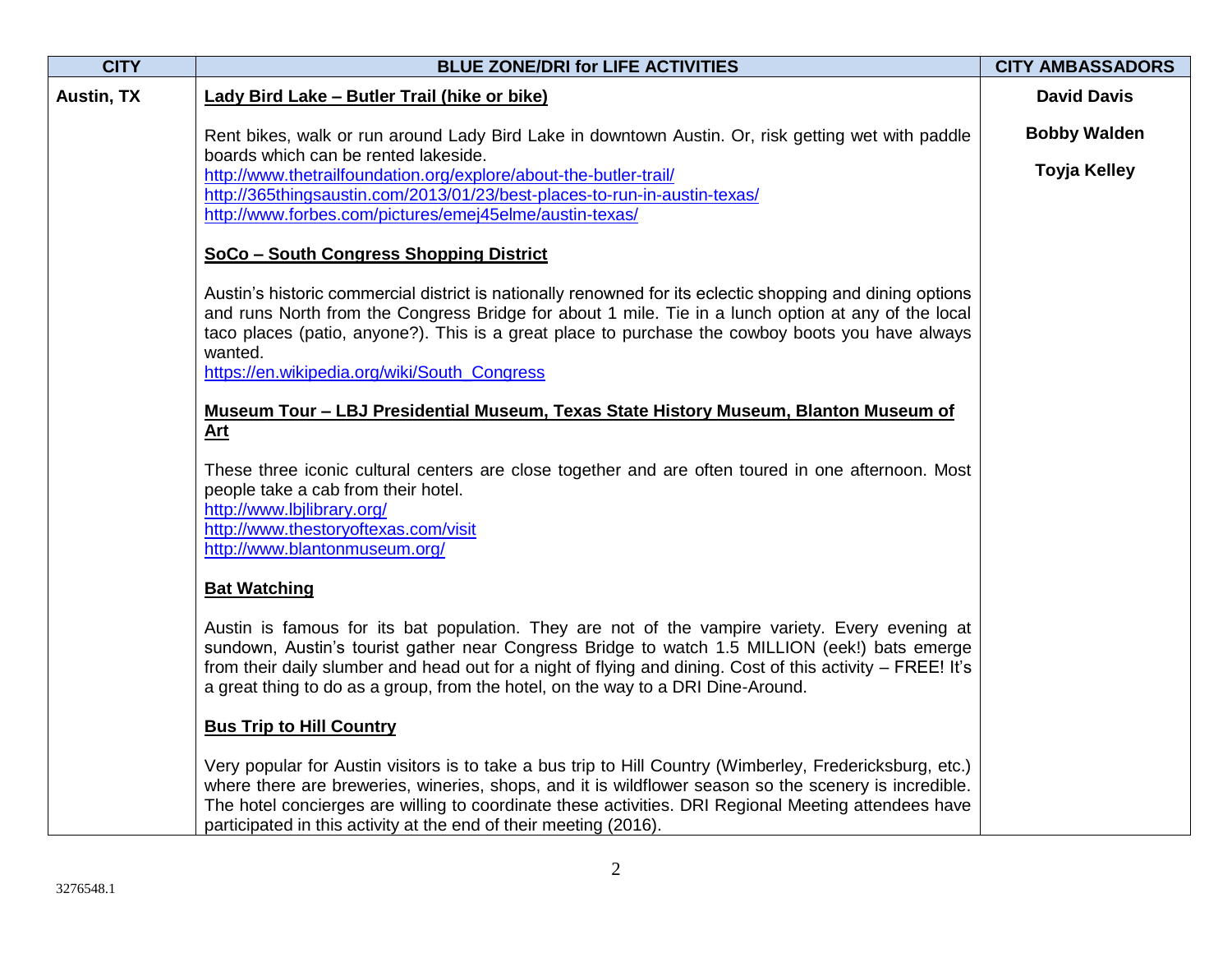| <b>CITY</b> | <b>BLUE ZONE/DRI for LIFE ACTIVITIES</b>                                                                                                                                                                                                                                                                                                                                                                                                                                                                                                                                                                                                                                                                                                                      | <b>CITY AMBASSADORS</b> |
|-------------|---------------------------------------------------------------------------------------------------------------------------------------------------------------------------------------------------------------------------------------------------------------------------------------------------------------------------------------------------------------------------------------------------------------------------------------------------------------------------------------------------------------------------------------------------------------------------------------------------------------------------------------------------------------------------------------------------------------------------------------------------------------|-------------------------|
| Boston, MA  | <b>Freedom Trail Boston Walking Tour</b>                                                                                                                                                                                                                                                                                                                                                                                                                                                                                                                                                                                                                                                                                                                      |                         |
|             | Walk the Freedom Trail at the center of historic Boston – it's a red brick path through the city leading<br>visitors to the historic sites. One self-guided tour and map covers the entire 2.5 miles (4 km) of<br>Freedom Trail sites (about 2 hours). See Boston Common, Massachusetts State House, Park Street<br>Church, King's Chapel, Faneuil Hall and much more!<br>Free http://www.freetoursbyfoot.com/boston-tours/freedom-trail-map-guide/<br>Or guided http://www.tourofthefreedomtrail.com/Products.html                                                                                                                                                                                                                                           |                         |
|             | <b>New England Aquarium and the Rose Kennedy Greenaway Fitness</b>                                                                                                                                                                                                                                                                                                                                                                                                                                                                                                                                                                                                                                                                                            |                         |
|             | Visit the New England Aquarium on the Central Wharf in Downtown Boston. Animal encounters,<br>guided presentations by marine biologists, sea lion feeding and other attractions await. Walk through<br>the Rose Kennedy Greenway see the beautiful organic park, one-of-a-kind hand crafted carousel as<br>well as permanent and periodic art exhibitions, all constructed as a result of the "Big Dig" in 1991 at<br>Boston's waterfront. Check out the daily online schedule of featured food trucks or consider<br>organizing a group to participate in their organized fitness classes on the Greenway - think mass<br>yoga!<br>http://www.neaq.org/<br>http://www.rosekennedygreenway.org/<br>http://www.rosekennedygreenway.org/events/fitness-classes/ |                         |
|             | <b>Salem Tours</b>                                                                                                                                                                                                                                                                                                                                                                                                                                                                                                                                                                                                                                                                                                                                            |                         |
|             | "Witch" way to Salem? Salem and Witches are two words synonymous with New England, where<br>witchcraft hysteria defined this port's place in history. These tours might be more fun at night!<br>http://www.witchwalk.com/<br>http://www.salemghosttours.com/OTHER-TOURS.html                                                                                                                                                                                                                                                                                                                                                                                                                                                                                 |                         |
|             | <b>Cambridge Tour</b>                                                                                                                                                                                                                                                                                                                                                                                                                                                                                                                                                                                                                                                                                                                                         |                         |
|             | Consider a trip to Harvard and Cambridge – by trolley tour, or some water-savvy members might try<br>renting a kayak in downtown Boston and making the trip along the Charles River to Harvard. Maybe<br>a guided tour of "Hahvahd" would be fun, especially if led by theatre majors!<br>https://www.trolleytours.com/boston/cambridge<br>http://www.paddleboston.com/boston.php<br>http://www.trademarktours.com/harvard-tour/                                                                                                                                                                                                                                                                                                                              |                         |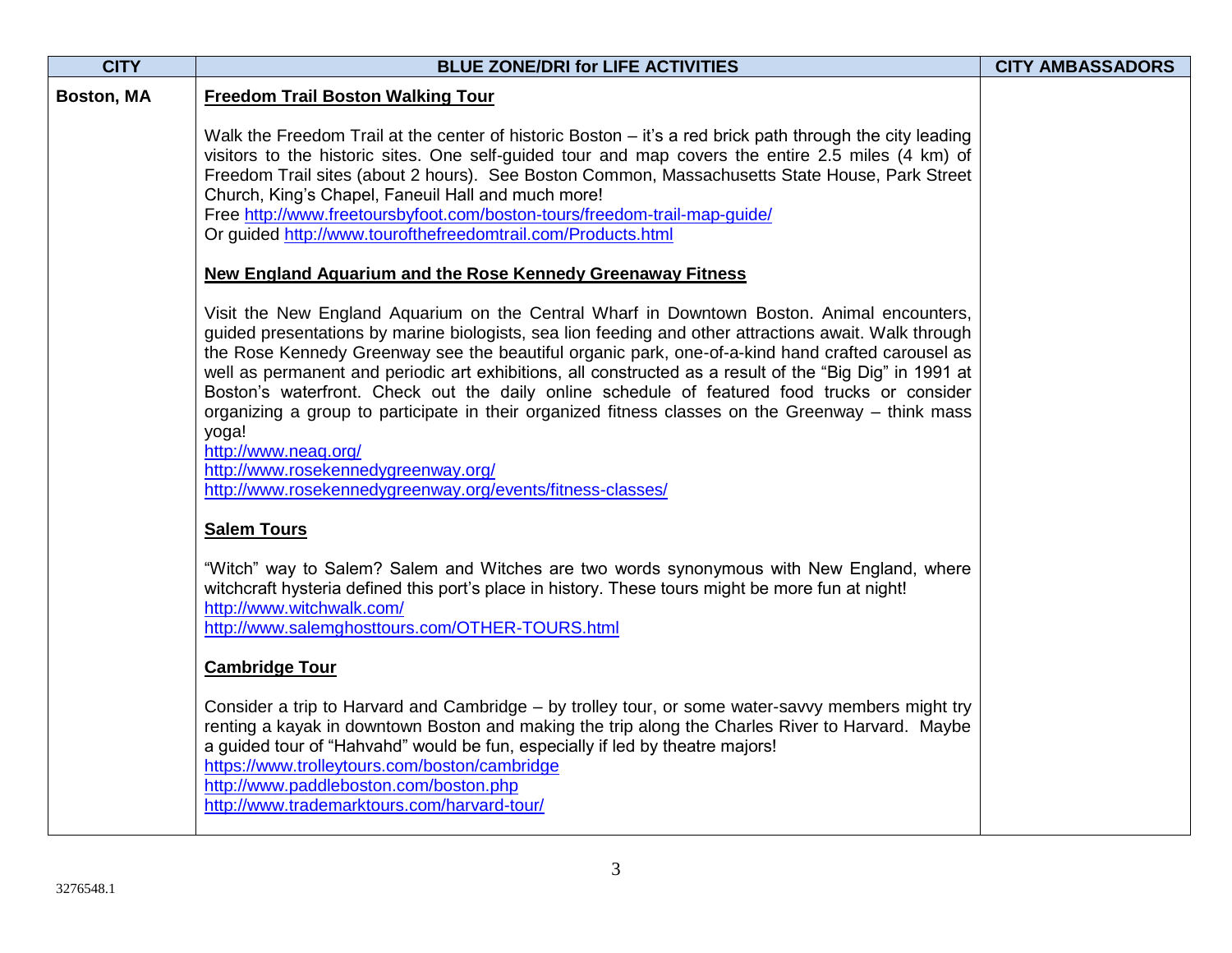| <b>CITY</b> | <b>BLUE ZONE/DRI for LIFE ACTIVITIES</b>                                                                                                                                                                                                                                                                                                                                                                                                                                  | <b>CITY AMBASSADORS</b> |
|-------------|---------------------------------------------------------------------------------------------------------------------------------------------------------------------------------------------------------------------------------------------------------------------------------------------------------------------------------------------------------------------------------------------------------------------------------------------------------------------------|-------------------------|
| Chicago, IL | <b>Chicago Line Architecture Tours</b>                                                                                                                                                                                                                                                                                                                                                                                                                                    | <b>Mike Marick</b>      |
|             | "Throughout our signature cruise one of our award-winning Docents will present more than 50<br>skyscrapers, bascule bridges, and historic sites."                                                                                                                                                                                                                                                                                                                         | <b>Dan Arnett</b>       |
|             | Duration: 90 minutes - to book a group contact Ray 312 527-1927<br>Details: Covered boats in case of inclement weather<br>Cost: Adults \$43, Seniors \$40, Youth \$22, Children under 6 free<br>Directions: Cruise leaves from 465 McClurg Court (exit hotel, North Park to East Illinois to McClurg)<br>https://www.chicagoline.com/chicago-boat-cruises/architectural-boat-tours                                                                                        | <b>Megan O'Neill</b>    |
|             | <b>Chicago Art Institute</b>                                                                                                                                                                                                                                                                                                                                                                                                                                              |                         |
|             | "As one of the country's largest art museums, the Art Institute of Chicago is a must-see for local,<br>national, and international groups of all ages. From our world-renowned French Impressionist<br>collection to American art favorites like Grant Wood's American Gothic and from ancient treasures<br>from across the globe to modern masterpieces by Dalí, Matisse, and Picasso, the museum has<br>something for everyone—art experts and new museum-goers alike." |                         |
|             | Cost: FastPass Adult \$35, General Admission Adult \$20 - online purchase available 90 days before<br>Directions: Historic Entrance 111 S. Michigan Ave., Columbus, East Upper Wacker, Michigan Ave.<br>http://www.artic.edu/visit/visiting-group                                                                                                                                                                                                                         |                         |
|             | <b>Buddy Guy's Legends Blues Club</b>                                                                                                                                                                                                                                                                                                                                                                                                                                     |                         |
|             | Tickets: online in advance or at door, cover charge \$10 Sunday-Thursday and \$20 on Fridays and<br>Saturdays (excluding special events)                                                                                                                                                                                                                                                                                                                                  |                         |
|             | Time: Lunch sets starting at 12 pm Wed-Sun, dinnertime sets 7 nights/week between 5-6 pm.                                                                                                                                                                                                                                                                                                                                                                                 |                         |
|             | Seating: no reserved seating "tables usually fill up between 7:30-8 PM. On a Friday or Saturday,<br>tables can fill up as early as 6-7 PM."                                                                                                                                                                                                                                                                                                                               |                         |
|             | Directions: 700 S. Wabash - 30 min cab ride from hotel<br>http://buddyguy.com/                                                                                                                                                                                                                                                                                                                                                                                            |                         |
|             |                                                                                                                                                                                                                                                                                                                                                                                                                                                                           |                         |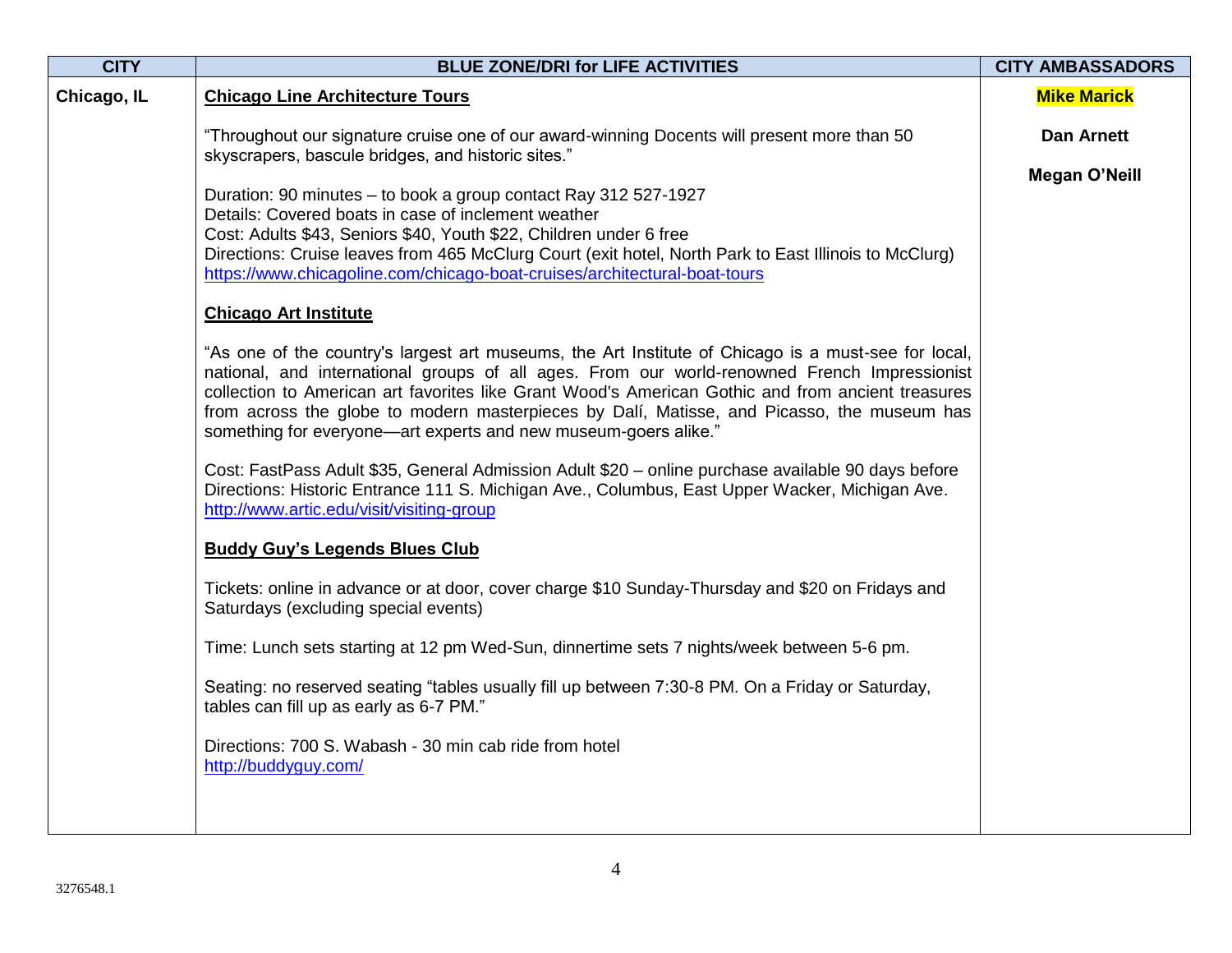| <b>CITY</b>              | <b>BLUE ZONE/DRI for LIFE ACTIVITIES</b>                                                                                                                                                                                                                                                                                                                                                                                                                                                                                                                                                                                                               | <b>CITY AMBASSADORS</b> |
|--------------------------|--------------------------------------------------------------------------------------------------------------------------------------------------------------------------------------------------------------------------------------------------------------------------------------------------------------------------------------------------------------------------------------------------------------------------------------------------------------------------------------------------------------------------------------------------------------------------------------------------------------------------------------------------------|-------------------------|
| Chicago, IL<br>(cont'd.) | <b>Bobby's Bike Hike - Waterfront Bike Tour</b>                                                                                                                                                                                                                                                                                                                                                                                                                                                                                                                                                                                                        | <b>Mike Marick</b>      |
|                          | "Rated the best Chicago sightseeing tour of 2016 by TripAdvisor, Most organized bike ride of                                                                                                                                                                                                                                                                                                                                                                                                                                                                                                                                                           | <b>Dan Arnett</b>       |
|                          | Chicago by the Chicago Reader, and Best Chicago Tour by Citysearch! This tour is what made<br>Bobby famous, taking you off the tourist beat and onto the quiet neighborhood streets, city parks, and<br>packed beaches of the North Side of Chicago, giving you a glimpse as to how Chicagoans enjoy their<br>beautiful city. Highlights include the Gold Coast Mansions, Oprah's old Chicago digs, the Playboy<br>Mansion, Lincoln Park Zoo, Old Town Historic District, North Avenue Beach, and the amazing<br>Chicago Lakefront. All ages and fitness levels will enjoy, but children must be strong, capable riders.<br>Reservations recommended." | <b>Megan O'Neill</b>    |
|                          | Duration: 3 hours (usually at 1pm)<br>Difficulty level: novice<br>Cost: Adults \$42.50, Students/Seniors \$37.50, Kids under 12 \$25.75, Kids under 4 \$13.50<br>Details: contact 312 245-9300<br>Directions: Lakeshore Drive and Ohio Street, cab from hotel or North Park to East Illinois, North                                                                                                                                                                                                                                                                                                                                                    |                         |
|                          | McClurg to East Ohio<br>http://www.bobbysbikehike.com/<br><b>Chef Driven Food Tour of Chicago</b>                                                                                                                                                                                                                                                                                                                                                                                                                                                                                                                                                      |                         |
|                          | "Visit the "spots where the 'in the know chefs' eat. Our stops have been featured on "Anthony"                                                                                                                                                                                                                                                                                                                                                                                                                                                                                                                                                         |                         |
|                          | Bourdain," "Food Network", and "Diners, Drive-Ins and Dives." The city's most knowledgeable guides.<br>All our guides are restaurant industry professionals with at least ten years of experience as chefs,<br>chef/owners, or mixologists as well as born and raised Chicagoans. Visit the Coolest neighborhoods.<br>Get off the beaten path of corporate and chain restaurants and experience the real Chicago."                                                                                                                                                                                                                                     |                         |
|                          | Duration: 3-3.5 hrs<br>Details & Cost: walking or driving - South Side, Pilsen/Little Village, Maxwell Street, and Secret<br>Tavern tours are \$135 per person (including food and beverages); Greatest Hits Culinary Adventure<br>and Little Italy Walking Tours are \$110 per person (including food and beverages – alcoholic<br>beverages to be purchased separately). Gratuity added for groups of 8+.<br>Contact to book: 1 877 243-3755<br>http://www.chefdrivenfoodtours.com/                                                                                                                                                                  |                         |
|                          |                                                                                                                                                                                                                                                                                                                                                                                                                                                                                                                                                                                                                                                        |                         |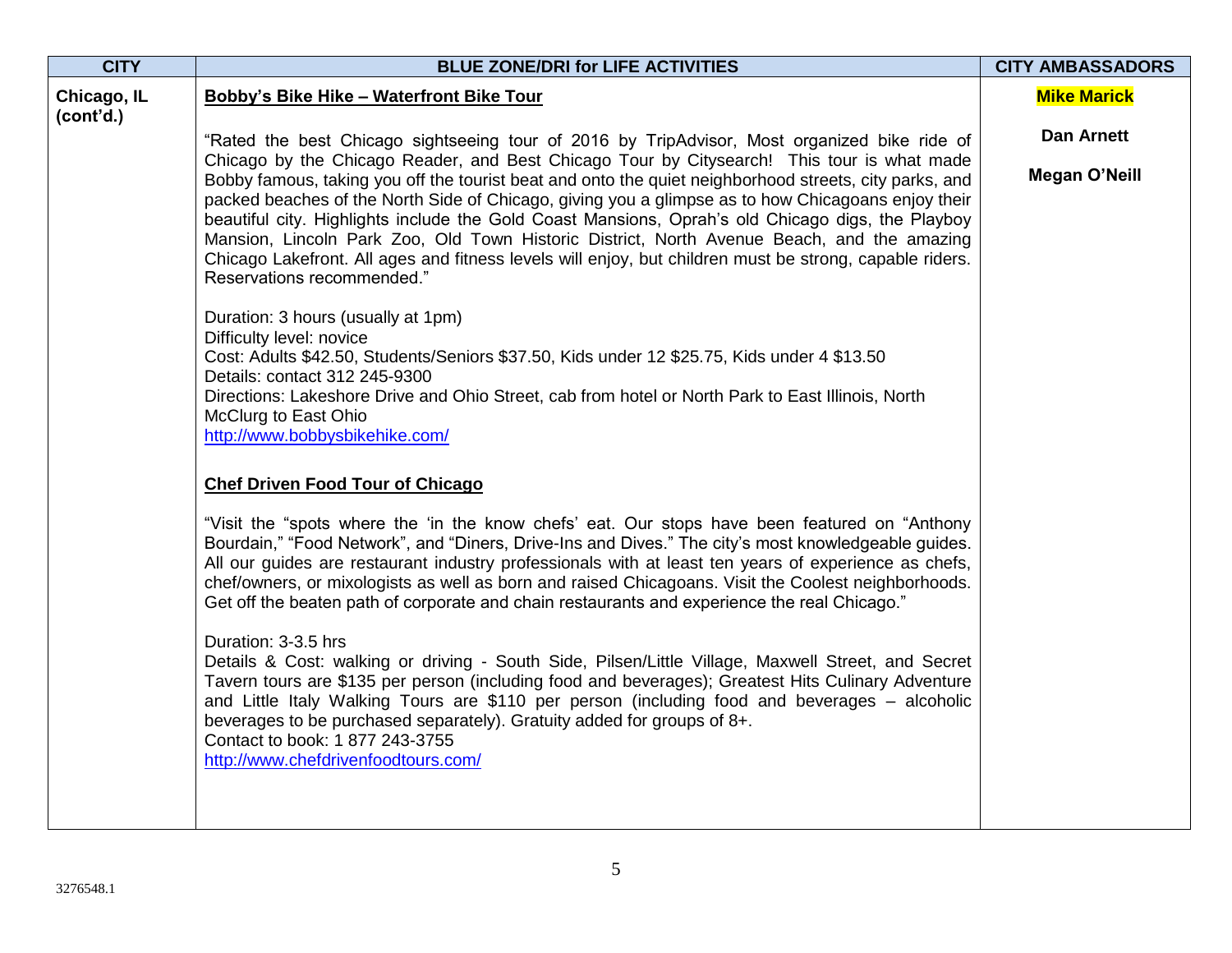| <b>CITY</b> | <b>BLUE ZONE/DRI for LIFE ACTIVITIES</b>                                                                                                                                                                                                                                                                                                                                                                                                                                                                                                                                              | <b>CITY AMBASSADORS</b>            |
|-------------|---------------------------------------------------------------------------------------------------------------------------------------------------------------------------------------------------------------------------------------------------------------------------------------------------------------------------------------------------------------------------------------------------------------------------------------------------------------------------------------------------------------------------------------------------------------------------------------|------------------------------------|
| Chicago, IL | <b>Chicago Crime Tours</b>                                                                                                                                                                                                                                                                                                                                                                                                                                                                                                                                                            | <b>Mike Marick</b>                 |
| (cont'd.)   | "Escape into Chicago's underworld on a crime and mob bus tour. Some of the world's most famous<br>criminals, mobsters and gangsters bamboozled their way through Chicago. Tour on-and-off a luxury,                                                                                                                                                                                                                                                                                                                                                                                   | <b>Dan Arnett</b>                  |
|             | climate controlled bus and enjoy sightseeing famous Chicago crime scenes from the 19th century<br>through modern times. Explore several historic crime scenes by foot, including where Chicago<br>gangsters John Dillinger and Hymie Weiss stood just before their deaths."                                                                                                                                                                                                                                                                                                           | <b>Megan O'Neill</b>               |
|             | Scheduling: very flexible for duration and start time, night tours available, typically 1.5 hr tour or 2.5<br>hrs, which includes stop at the speakeasy<br>Size of group: 13, 22, 39 or 55 passenger bus<br>Cost: price ranges from \$96 (for the 13 passenger) to \$40 for the 55 passenger bus.<br>Contact to book: (312) 888-6224<br>https://chicagocrimetours.com/#tours                                                                                                                                                                                                          |                                    |
| Denver, CO  | <b>Mount Evans Drive or Hike</b>                                                                                                                                                                                                                                                                                                                                                                                                                                                                                                                                                      | <b>Matt Biscan</b>                 |
|             | All 14 miles of the seasonal road (opens in May) from the entrance station to the Mount Evans<br>summit parking area (14,130) are paved. From there, you can hike the last 130 feet (about 1/4 mile<br>walk) to the top at 14,264 feet. After you have made this climb, you can tell all your friends: "I climbed                                                                                                                                                                                                                                                                     | <b>Amy Miletich</b>                |
|             | a 14,000-foot mountain in Colorado!" From the summit there are breathtaking panoramic views out<br>over the mountains and valley below. You might see mountain goats, bighorn sheep, marmots, and<br>pika. Weekdays and early mornings are some of the less visited hours and may be a better option for<br>people looking to escape large crowds. There is a small access fee (\$10/vehicle under 12<br>occupants).<br>http://www.mountevans.com/ There are three marked hiking trails (about 1 hour)<br>http://www.mountevans.com/MountEvansCom/Mount-Evans-Things-HikingByway.HTML | <b>Katherine Mercer-</b><br>Lawson |
|             | <b>Museum of Nature and Science</b>                                                                                                                                                                                                                                                                                                                                                                                                                                                                                                                                                   |                                    |
|             | Exhibits of dinosaur and ice age animals, the extensive minerals collection and one of the largest<br>nuggets of gold found in Colorado this museum is a great place to conduct a group walking tour.<br>They also have an IMAX Theater and a Planetarium.<br>http://www.dmns.org/                                                                                                                                                                                                                                                                                                    |                                    |
|             | Denver Botanic Gardens                                                                                                                                                                                                                                                                                                                                                                                                                                                                                                                                                                |                                    |
|             | Consider a trip with some DRI friends to the Denver Botanic Gardens - one of the largest botanical<br>gardens in the United States, occupying 23 acres next to Cheesman Park. There are 43 individual<br>gardens. Often the gardens host concerts.<br>http://www.botanicgardens.org/                                                                                                                                                                                                                                                                                                  |                                    |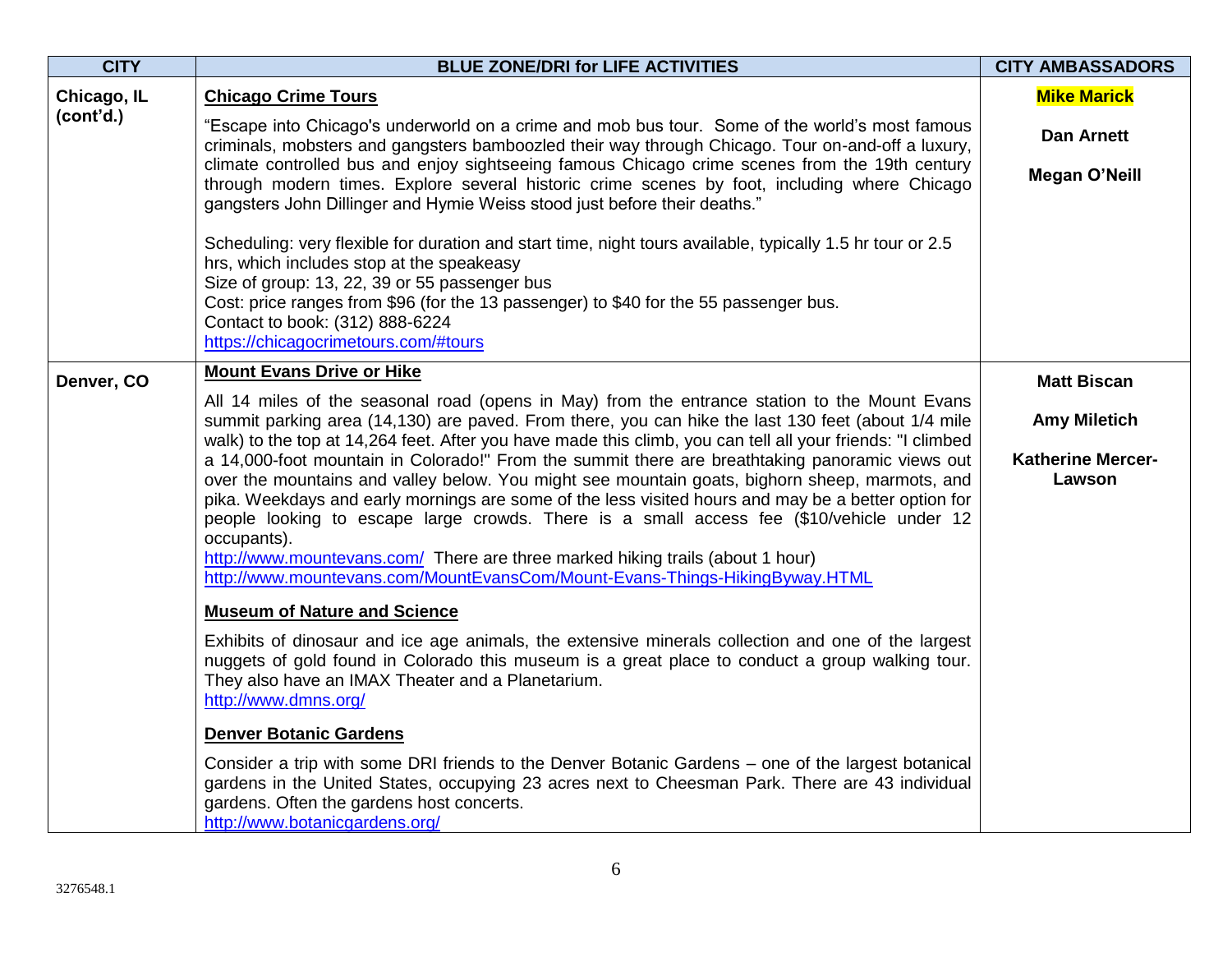| <b>CITY</b> | <b>BLUE ZONE/DRI for LIFE ACTIVITIES</b>                                                                                                                                                                                                                                                                                                                                                                                            | <b>CITY AMBASSADORS</b>            |
|-------------|-------------------------------------------------------------------------------------------------------------------------------------------------------------------------------------------------------------------------------------------------------------------------------------------------------------------------------------------------------------------------------------------------------------------------------------|------------------------------------|
| Denver, CO  | <b>Denver Museum of Art</b>                                                                                                                                                                                                                                                                                                                                                                                                         | <b>Matt Biscan</b>                 |
| (cont'd.)   | The Denver Art Museum's striking architecture was inspired by the Rocky Mountains. Tickets are<br>about \$10 for adults and exhibitions rotate with a variety of art from all over the world. Group tours<br>available.                                                                                                                                                                                                             | <b>Amy Miletich</b>                |
|             | http://denverartmuseum.org/                                                                                                                                                                                                                                                                                                                                                                                                         | <b>Katherine Mercer-</b><br>Lawson |
|             | <b>Larimer Square</b>                                                                                                                                                                                                                                                                                                                                                                                                               |                                    |
|             | Larimer Square features beautifully restored buildings of the Civil War period. In 1971, Larimer<br>Square became Denver's first historic district, lined with gas lamps, and now is a major entertainment<br>district. You'll find restaurants, shops and art galleries and at night check out bands and comedians.<br>Buffalo Bill used to live here!<br>http://www.larimersquare.com/                                            |                                    |
| Detroit, MI | <b>Professional Sports (Depending on Season)</b>                                                                                                                                                                                                                                                                                                                                                                                    | <b>Ed Perdue</b>                   |
|             | Detroit boasts four professional sports teams:                                                                                                                                                                                                                                                                                                                                                                                      |                                    |
|             | Tigers (MLB) https://www.mlb.com/tigers<br>Lions (NFL) http://www.detroitlions.com/                                                                                                                                                                                                                                                                                                                                                 | <b>Dave Campbell</b>               |
|             | Pistons (NBA) http://www.nba.com/pistons/                                                                                                                                                                                                                                                                                                                                                                                           |                                    |
|             | Red Wings (NHL) https://www.nhl.com/redwings                                                                                                                                                                                                                                                                                                                                                                                        |                                    |
|             | The Henry Ford Museum of Innovation                                                                                                                                                                                                                                                                                                                                                                                                 |                                    |
|             | The Henry Ford Museum is located in the heart of Dearborn (20 minute drive from Detroit). Visit the<br>museum and see Greenfield Village and take a Ford Factory Tour. "Step into the bus where Rosa<br>Parks took a stand by taking a seat." See the Wright brothers' achievements. See Buckminster<br>Fuller's circular Dymaxion House. Admission \$22. Tours available.<br>https://www.thehenryford.org/visit/henry-ford-museum/ |                                    |
|             | <b>Casinos</b>                                                                                                                                                                                                                                                                                                                                                                                                                      |                                    |
|             | Detroit's casinos offer a fun networking location - MGM Detroit, Motor City Casino, Greektown<br>Casino, Caesar's in Windsor. This company offers tours of all of them.<br>http://www.experiencedetroit.com/casinos.htm                                                                                                                                                                                                             |                                    |
|             | <b>Greek Town Neighborhood Tour</b>                                                                                                                                                                                                                                                                                                                                                                                                 |                                    |
|             | Thousands of immigrants came from Europe to Detroit in the early 1900s. Walking tours of the<br>various neighborhoods are available, with dining stops incorporated. Cultural enclaves and<br>international melting pot experience, all in the down town core of Detroit.<br>http://www.experiencedetroit.com/ethnicneighborhoods.htm                                                                                               |                                    |
| Detroit, MI | <b>The Wright Museum of African American History</b>                                                                                                                                                                                                                                                                                                                                                                                | <b>Ed Perdue</b>                   |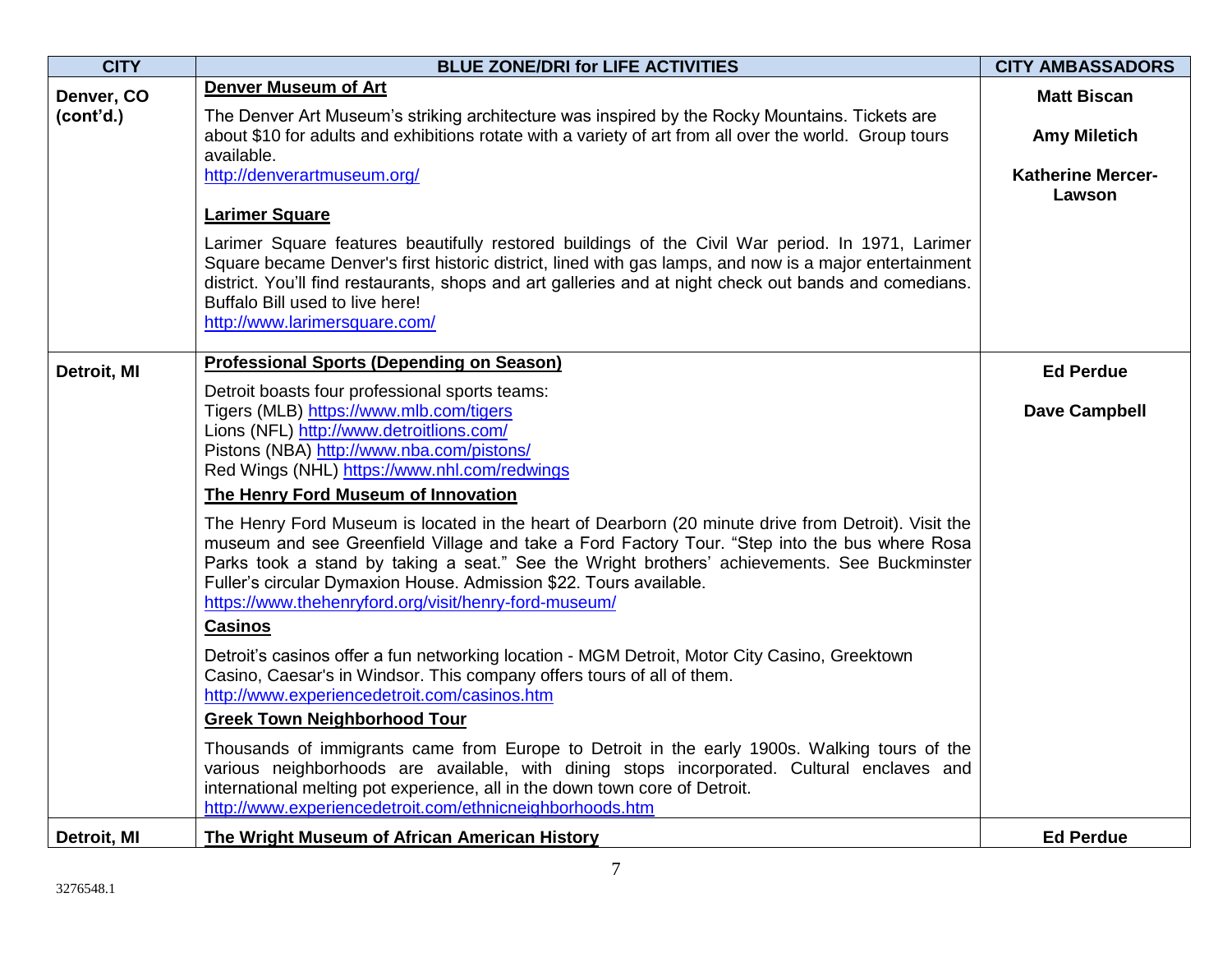| <b>CITY</b>                | <b>BLUE ZONE/DRI for LIFE ACTIVITIES</b>                                                                                                                                                                                                                                                                                                                                                                                                                                                                                                                                                                                               | <b>CITY AMBASSADORS</b> |
|----------------------------|----------------------------------------------------------------------------------------------------------------------------------------------------------------------------------------------------------------------------------------------------------------------------------------------------------------------------------------------------------------------------------------------------------------------------------------------------------------------------------------------------------------------------------------------------------------------------------------------------------------------------------------|-------------------------|
| (cont'd.)                  | Appreciate the city's African-American heritage at the Charles H. Wright Museum of African<br>American History, and then travel to the First Congregational Church of Detroit for the Underground<br>Railroad Living Museum Tour. Reasonable admission rates, guided tours available.<br>http://thewright.org/                                                                                                                                                                                                                                                                                                                         | <b>Dave Campbell</b>    |
|                            | <b>Belle Island Conservatory &amp; Aquarium</b>                                                                                                                                                                                                                                                                                                                                                                                                                                                                                                                                                                                        |                         |
|                            | Belle Island is located in the Detroit river and it is a designated park accessed by the Douglas<br>MacArthur Bridge off Jefferson Avenue. The Anna Scripps Whitcomb Conservatory is the oldest<br>continually-running conservatory in the United States. The conservatory includes the Palm House,<br>the Tropical House, the Cactus House, a sunken Fernery, and the Show House. There are docent-<br>led tours available (\$3 per person). The aquarium has, since its re-opening in 2012 (originally opened<br>in 1904) "exploded in popularity." Free.<br>https://www.belleisleconservancy.org/anna-scripps-whitcomb-conservatory |                         |
| Las Vegas, NV              | <b>The Obvious: Casinos</b>                                                                                                                                                                                                                                                                                                                                                                                                                                                                                                                                                                                                            | <b>Steve Farrar</b>     |
|                            | Caesars Palace, the Bellagio, or Downtown's legendary Golden Nugget, the Palms, or the off-Strip<br>Gold Coast or Circus Circus, just to name a few.<br>http://www.lasvegas.com/casinos/<br>Don't know how to play? Take lessons!<br>https://www.vegas.com/gaming/gaming-lessons/                                                                                                                                                                                                                                                                                                                                                      |                         |
|                            | <b>Catch a Show</b>                                                                                                                                                                                                                                                                                                                                                                                                                                                                                                                                                                                                                    |                         |
|                            | Vegas has a host of musicians and bands that set up shop in casino showrooms for extended runs<br>that translate all the production value of a massive tour into a far more intimate experience.<br>Whenever you visit, somebody will be putting on a show, so check the calendar then book your<br>tickets to see Celine Dion, Elton John, J. Lo, Cher, Bruno Mars, Backstreet Boys or Reba, Brooks &<br>Dunn in concert. https://www.vegas.com/shows/                                                                                                                                                                                |                         |
|                            | <b>Wine Tasting</b>                                                                                                                                                                                                                                                                                                                                                                                                                                                                                                                                                                                                                    |                         |
|                            | The Rio Wine Cellar and Tasting Room, home to a \$10 million wine collection including Chateau<br>d'Yquem and a bottle of Madeira from Thomas Jefferson's personal stash.<br>https://www.caesars.com/rio-las-vegas/restaurants/wine-cellar-and-tasting-room                                                                                                                                                                                                                                                                                                                                                                            |                         |
| Las Vegas, NV<br>(cont'd.) | <b>Spas</b>                                                                                                                                                                                                                                                                                                                                                                                                                                                                                                                                                                                                                            | <b>Steve Farrar</b>     |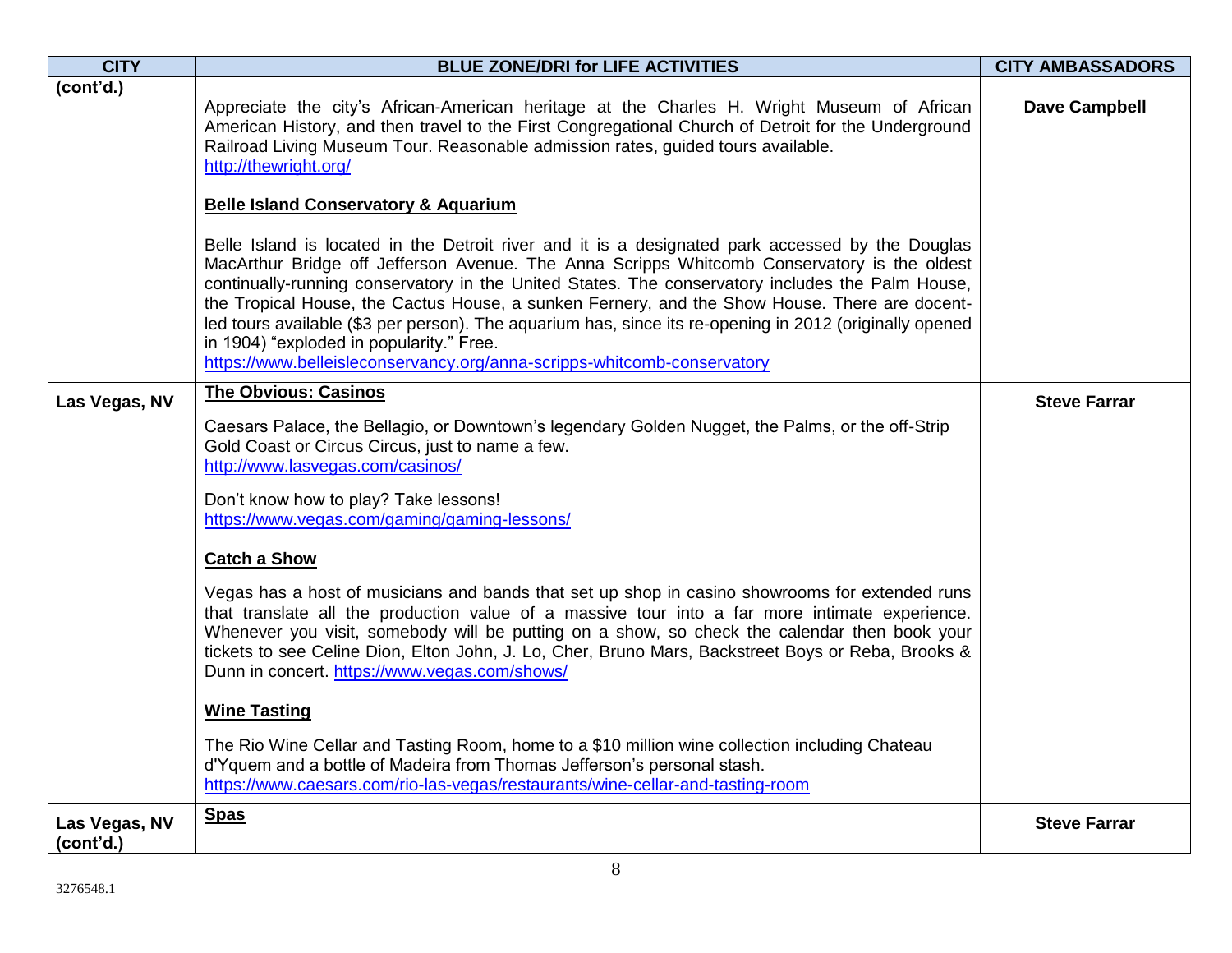| <b>CITY</b>                | <b>BLUE ZONE/DRI for LIFE ACTIVITIES</b>                                                                                                                                                                                                                                                                                                                                                                                                                                                                                                                         | <b>CITY AMBASSADORS</b> |
|----------------------------|------------------------------------------------------------------------------------------------------------------------------------------------------------------------------------------------------------------------------------------------------------------------------------------------------------------------------------------------------------------------------------------------------------------------------------------------------------------------------------------------------------------------------------------------------------------|-------------------------|
|                            | Almost every hotel has a luxury spa, but Sahra Spa & Hammam at the Cosmopolitan is one of the                                                                                                                                                                                                                                                                                                                                                                                                                                                                    |                         |
|                            | best. Try the Fire & Ice facials. At the Mandarin Oriental, you can visit the Chinese foot spa or<br>partake in a blissful couples treatment. While at the Ling, guests can book a break in the Himalayan                                                                                                                                                                                                                                                                                                                                                        |                         |
|                            | salt cave. Whatever your need, the best spas in Las Vegas have got you covered.                                                                                                                                                                                                                                                                                                                                                                                                                                                                                  |                         |
|                            | https://www.cosmopolitanlasvegas.com/spa/                                                                                                                                                                                                                                                                                                                                                                                                                                                                                                                        |                         |
|                            | www.mandarinoriental.com/lasvegas/luxury-spa/                                                                                                                                                                                                                                                                                                                                                                                                                                                                                                                    |                         |
|                            | https://www.caesars.com/ling/hotel/spa                                                                                                                                                                                                                                                                                                                                                                                                                                                                                                                           |                         |
|                            | <b>Peppermill's Fireside Lounge</b>                                                                                                                                                                                                                                                                                                                                                                                                                                                                                                                              |                         |
|                            | Drowned in blacklight, staffed by servers in floor-length dresses and packed with fake foliage and<br>mirrors, the Peppermill's Fireside Lounge is a glorious throwback to the days when disco ruled the<br>dance floor. Gather around a cozy fire pit and order a plate of nachos and the famous 64oz Scorpion<br>Bowl.<br>http://www.peppermilllasvegas.com/                                                                                                                                                                                                   |                         |
|                            | <b>Hoover Dam</b>                                                                                                                                                                                                                                                                                                                                                                                                                                                                                                                                                |                         |
|                            | The 726-foot-high curving cement facade makes for a striking view, whether you take a guided tour,<br>walk onto the bridge or view it from a boat on Lake Mead. It took five years and 21,000 men to build<br>the mighty dam on the Colorado River, and it's worth stopping by to see the fruits of their labor.<br>https://www.usbr.gov/lc/hooverdam/                                                                                                                                                                                                           |                         |
|                            | <b>Hiking</b>                                                                                                                                                                                                                                                                                                                                                                                                                                                                                                                                                    |                         |
|                            | Vegas is surrounded by mountains and canyons, which offer wonderful hiking year-round.<br>https://www.alltrails.com/us/nevada/las-vegas or www.hikinglasvegas.com/                                                                                                                                                                                                                                                                                                                                                                                               |                         |
|                            | <b>Downtown Mob Museum</b>                                                                                                                                                                                                                                                                                                                                                                                                                                                                                                                                       |                         |
|                            | Within the safe confines of Downtown's Mob Museum, of course. Set in a former courthouse that<br>hosted part of the Kefauver Hearings, this brilliant museum chronicles organized crime around the<br>globe and in Las Vegas—where the Mob really used to run the joint—as well as law enforcement's<br>efforts to combat it. Exhibits include a vintage electric chair and a piece of the St. Valentine's Day<br>Massacre wall. A multimillion-dollar renovation will add a hands-on crime lab and firearm training<br>experience in 2018. www.themobmuseum.org |                         |
| Las Vegas, NV<br>(cont'd.) | <b>The Stratosphere</b>                                                                                                                                                                                                                                                                                                                                                                                                                                                                                                                                          | <b>Steve Farrar</b>     |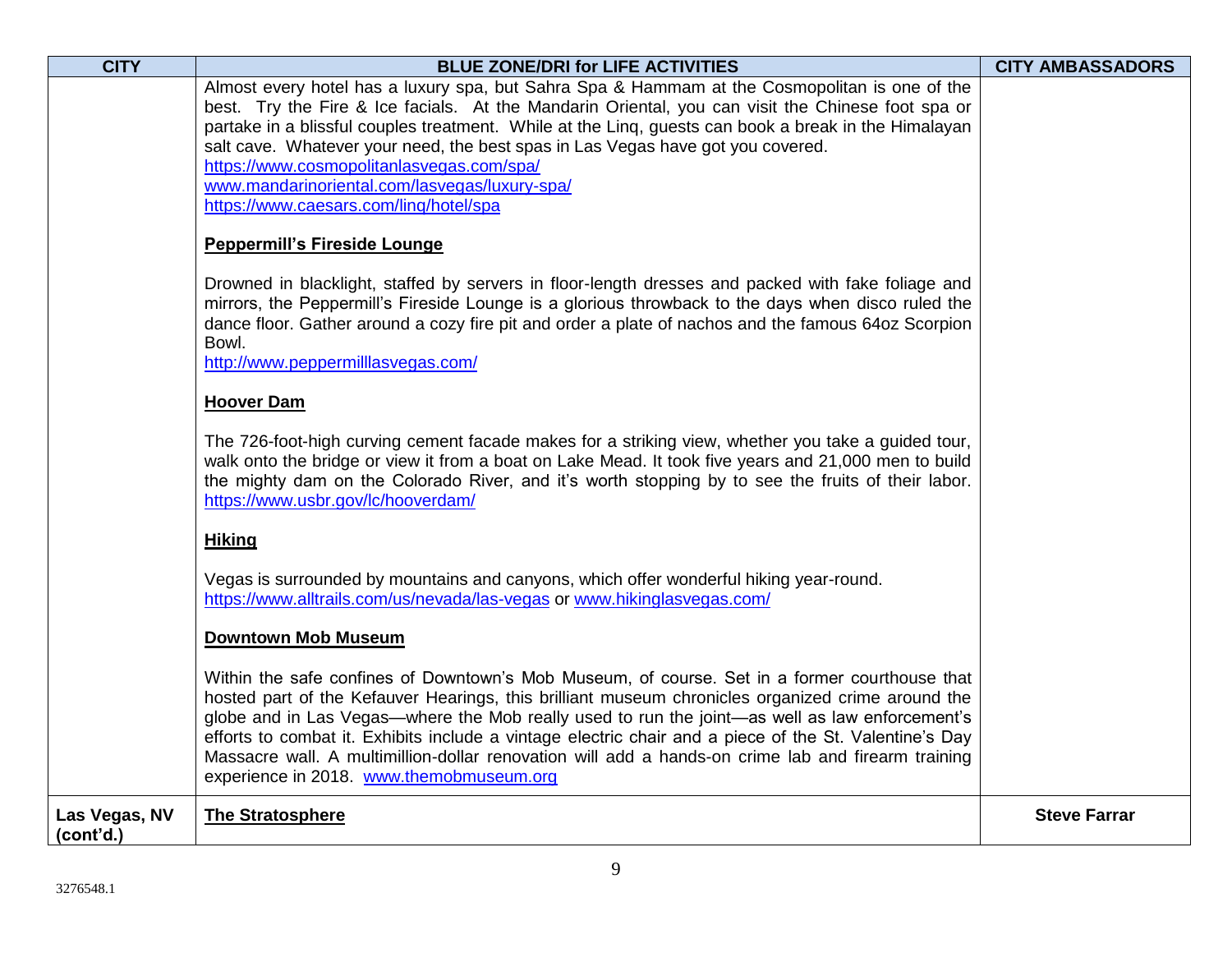| <b>CITY</b> | <b>BLUE ZONE/DRI for LIFE ACTIVITIES</b>                                                                                                                                                                                                                                                                                                                                                                                                                                                                                                                                  | <b>CITY AMBASSADORS</b> |
|-------------|---------------------------------------------------------------------------------------------------------------------------------------------------------------------------------------------------------------------------------------------------------------------------------------------------------------------------------------------------------------------------------------------------------------------------------------------------------------------------------------------------------------------------------------------------------------------------|-------------------------|
|             | If you see a person drifting down to earth from the top of the Stratosphere, don't freak out. That's just<br>the SkyJump, a controlled free-fall that sends brave visitors hurtling toward solid ground from 829<br>feet up. Even if you don't fancy throwing yourself off a perfectly good building, you can still sign on for<br>some thrills. Follow the shrieks to the top of the Strat, the tallest building in Nevada, where rides like<br>Big Shot, X-Scream and Insanity: the Ride are just as terrifying as they sound.<br>www.stratospherehotel.com/Attractions |                         |
| Miami, FL   | <b>Art Deco District</b>                                                                                                                                                                                                                                                                                                                                                                                                                                                                                                                                                  | <b>Frank Ramos</b>      |
|             | Also known as the Miami Beach Architectural District, it stretches along Collins Avenue (the main<br>beachfront drag) from Miami Beach Drive north to 18th Street, with a spur to the west along Lincoln<br>Road. The buildings here, mostly hotels, were built between the 1920s and the 1940s. It's free to<br>walk throughout the district, stop at one of the many beautiful (but overpriced) outdoor lounges or<br>restaurants along the way.<br>www.miamiandbeaches.com/places-to-see/miami-beach/art-deco-historic-district                                        | <b>Mark Antonelli</b>   |
|             | <b>Ancient Spanish Monastery</b>                                                                                                                                                                                                                                                                                                                                                                                                                                                                                                                                          |                         |
|             | Located in North Miami Beach, The Ancient Spanish Monastery has existed, in one form or another,<br>since the 12th century. Originally constructed in Segovia, Spain, it was purchased in the early 20th<br>century by newspaper magnate William Randolph Hearst and transported in pieces to the United<br>States. In the 1950s, it was reassembled on its current location, and has welcomed visitors (and<br>hosted special events, including copious weddings and film shoots) ever since.<br>www.spanishmonastery.com/                                               |                         |
|             | <b>Cauley Square Historic Village</b>                                                                                                                                                                                                                                                                                                                                                                                                                                                                                                                                     |                         |
|             | Cauley Square Historic Village, located southwest of Miami proper, is a well-preserved (if somewhat<br>kitschy) railroad village that dates back to the early 20th century. Though the lush surroundings are<br>very different, Cauley Square's building stock is similar to the recreated frontier towns common in the<br>western United States. Restaurants, gift shops, and interpretive exhibits abound, as do beautiful<br>gardens, scheduled musical performances, and various community events, including a car show.<br>www.cauleysquare.com/                     |                         |
| Miami, FL   | <b>Venetian Pool</b>                                                                                                                                                                                                                                                                                                                                                                                                                                                                                                                                                      | <b>Frank Ramos</b>      |
| (cont'd.)   | Only in South Florida can swimming be a legitimate historical exercise. In the city of Coral Gables,                                                                                                                                                                                                                                                                                                                                                                                                                                                                      | <b>Mark Antonelli</b>   |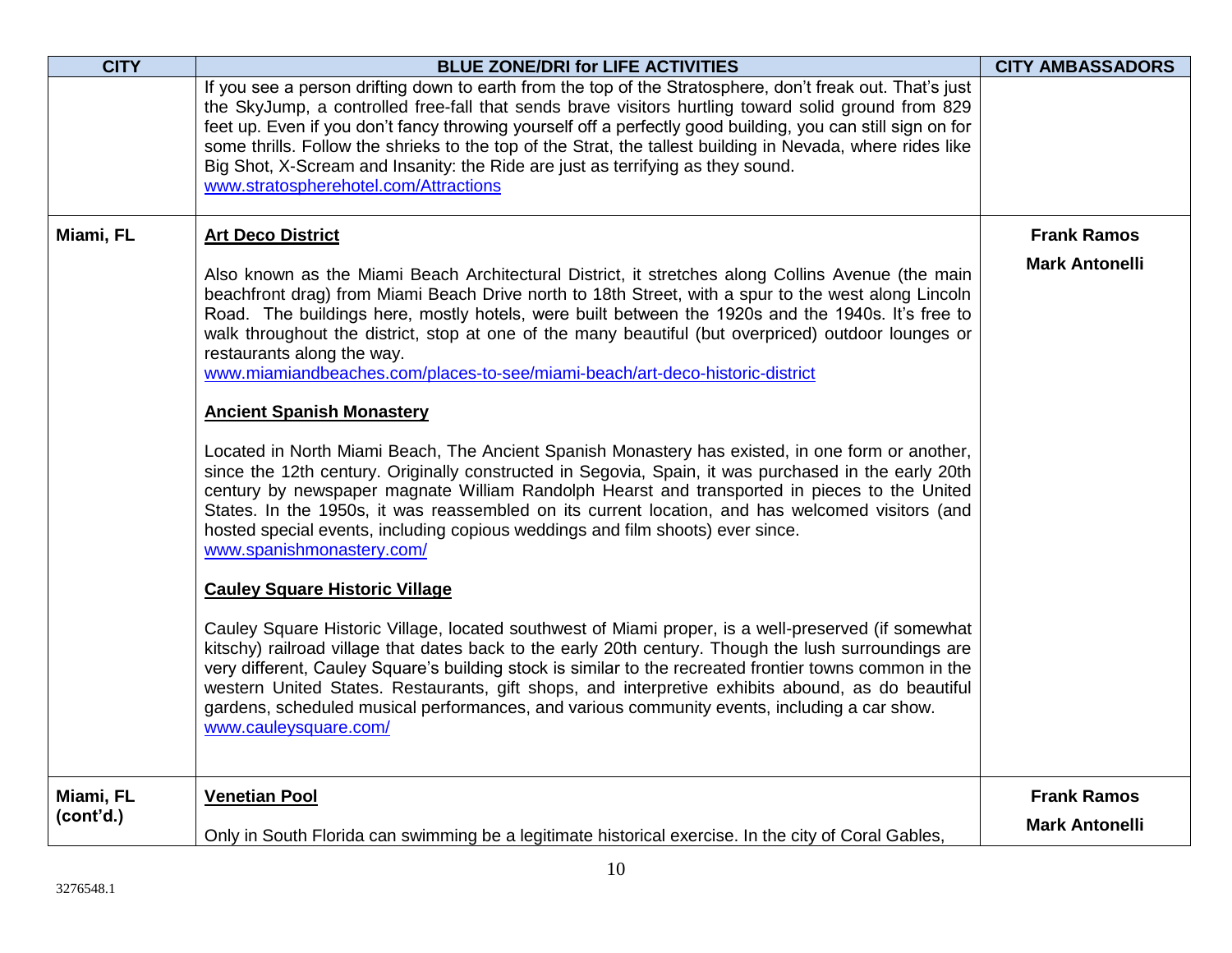| <b>CITY</b> | <b>BLUE ZONE/DRI for LIFE ACTIVITIES</b>                                                                                                                                                                                                                                                                                                                                                                                 | <b>CITY AMBASSADORS</b> |
|-------------|--------------------------------------------------------------------------------------------------------------------------------------------------------------------------------------------------------------------------------------------------------------------------------------------------------------------------------------------------------------------------------------------------------------------------|-------------------------|
|             | near Miami, the spring-fed Venetian Pool is a stunning feat of art and engineering – a handsome void<br>carved out of solid coral rock.<br>www.miamiandbeaches.com/places-to-see/coral-gables/venetian-pool                                                                                                                                                                                                              |                         |
|             | <b>Vizcaya Museum and Gardens</b>                                                                                                                                                                                                                                                                                                                                                                                        |                         |
|             | Built as a winter home in the 1910s by James Deering, who oversaw an agricultural equipment<br>conglomerate, the Vizcaya Museum & Gardens sits on 10 acres just two miles southwest of<br>downtown Miami, along Biscayne Bay. The immaculately landscaped gardens and ornate dock area<br>are almost as impressive as the sprawling stone mansion itself.<br>www.vizcaya.org                                             |                         |
|             | <b>Perez Art Museum Miami (PAMM)</b>                                                                                                                                                                                                                                                                                                                                                                                     |                         |
|             | Perez Art Museum Miami has an expansive collection focusing on contemporary (20th and 21st<br>century) art from the Americas. 45-minute public tours are available throughout the day.<br>www.pamm.org/                                                                                                                                                                                                                  |                         |
|             | <b>Museum of Contemporary Art (MOCA)</b>                                                                                                                                                                                                                                                                                                                                                                                 |                         |
|             | Located in North Miami, the Museum of Contemporary Art, or MOCA, is arguably Miami's foremost<br>contemporary art institution. Founded in 1981, its mission is to "[make] contemporary art accessible<br>to diverse audiences $-$ especially under-served populations $-$ through the collection, preservation<br>and exhibition of the best of contemporary art and its art historical influences."<br>www.mocanomi.org |                         |
|             | <b>Miami Seaquarium</b>                                                                                                                                                                                                                                                                                                                                                                                                  |                         |
|             | Miami Seaquarium is a large, modern aquarium with a bevy of large marine mammals: sea lions,<br>dolphins, and manatees, to name a few, plus non-mammals such as sea turtles. Located on Virginia<br>Key, between downtown Miami and Key Biscayne, its permanent exhibits, periodic shows, and<br>special tours and experiences are appropriate for kids and adults alike.<br>www.miamiseaquarium.com/                    |                         |
| Miami, FL   | <b>Design District</b>                                                                                                                                                                                                                                                                                                                                                                                                   | <b>Frank Ramos</b>      |
| (cont'd.)   | Located north of downtown Miami, the Design District is super-posh, with dozens of flagship stores<br>for virtually every high-end clothing, apparel, and jewelry brand you've heard of – and some you                                                                                                                                                                                                                   | <b>Mark Antonelli</b>   |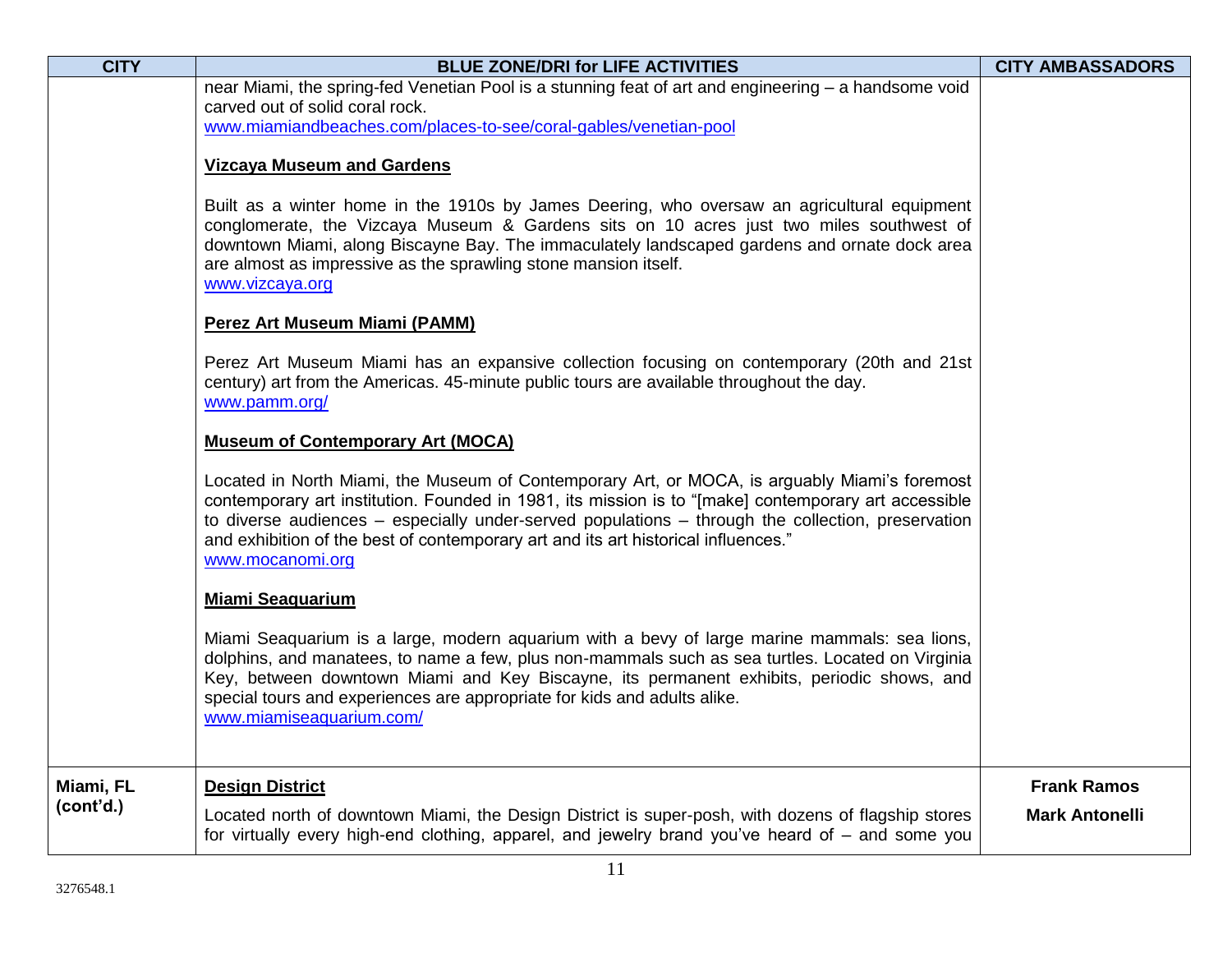| <b>CITY</b> | <b>BLUE ZONE/DRI for LIFE ACTIVITIES</b>                                                                                                                                                                                                                                                                                                                                                                                                                                                                                                                                                                                      | <b>CITY AMBASSADORS</b> |
|-------------|-------------------------------------------------------------------------------------------------------------------------------------------------------------------------------------------------------------------------------------------------------------------------------------------------------------------------------------------------------------------------------------------------------------------------------------------------------------------------------------------------------------------------------------------------------------------------------------------------------------------------------|-------------------------|
|             | probably haven't. However, you don't have to buy anything to enjoy yourself here. Simply walk past<br>the sleek storefronts, many of which are arrayed around pedestrian-only paths, and marvel at what's<br>inside.<br>www.miamidesigndistrict.net/                                                                                                                                                                                                                                                                                                                                                                          |                         |
|             | <b>Little Havana</b>                                                                                                                                                                                                                                                                                                                                                                                                                                                                                                                                                                                                          |                         |
|             | Anchored by Calle Ocho (8th Street), a super-vibrant main drag of traditional eateries, pocket parks<br>(popular with domino players), cigar bars, stall vendors, and street performers, Little Havana is the<br>heart of Miami's huge Cuban expat community. There's no right or wrong way to experience this<br>utterly unique neighborhood - as long as you budget a couple of hours to take it all in and don't mind<br>jostling with crowds of eager tourists.<br>www.miamiandbeaches.com/places-to-see/little-havana                                                                                                    |                         |
|             | <b>Little Haiti</b>                                                                                                                                                                                                                                                                                                                                                                                                                                                                                                                                                                                                           |                         |
|             | Little Haiti is a northern Miami district that's home to a diverse Caribbean diaspora, including<br>thousands of newcomers from Haiti. The fact that it's not as well-known or as heavily visited as Little<br>Havana works in its favor – few tour buses (or even independent tourists) make it all the way up here.<br>Highlights include beautiful wall murals depicting prominent Haitians, fanciful and colorful building<br>facades, and locally run cultural institutions such as the Haitian Cultural Arts Alliance and Little Haiti<br><b>Cultural Center.</b><br>www.miamiandbeaches.com/places-to-see/little-haiti |                         |
|             | <b>Miami Auto Museum</b>                                                                                                                                                                                                                                                                                                                                                                                                                                                                                                                                                                                                      |                         |
|             | An open-to-the-public collection of rare and classic cars, including cars that appeared in major films,<br>such as an original Batmobile and the 1981 DeLorean from "Back to the Future."<br>www.dezercollection.com                                                                                                                                                                                                                                                                                                                                                                                                          |                         |
|             | <b>Miami Riverwalk Trail</b>                                                                                                                                                                                                                                                                                                                                                                                                                                                                                                                                                                                                  |                         |
|             | The mile-long, art-studded Miami Riverwalk Trail hugs the north side of the Miami River in downtown<br>Miami. Though the riverfront is fairly built-up, the walk itself is tree-lined in many places, and affords<br>great opportunities to snap pictures of the skyline. If you're staying in the area, the Riverwalk is great<br>for early-morning or sunset jogs.<br>www.miami-beach-travelguide.com/miami_riverwalk.html                                                                                                                                                                                                  |                         |
| Miami, FL   | <b>Everglades National Park</b>                                                                                                                                                                                                                                                                                                                                                                                                                                                                                                                                                                                               | <b>Frank Ramos</b>      |
| (cont'd.)   | Located west of Miami's urban area, Everglades National Park protects part of the enormous<br>Everglades, South Florida's ecological crown jewel. This expansive swamp is a critical habitat for<br>thousands of species, including the endangered Florida panther (the only breeding cougar population                                                                                                                                                                                                                                                                                                                       | <b>Mark Antonelli</b>   |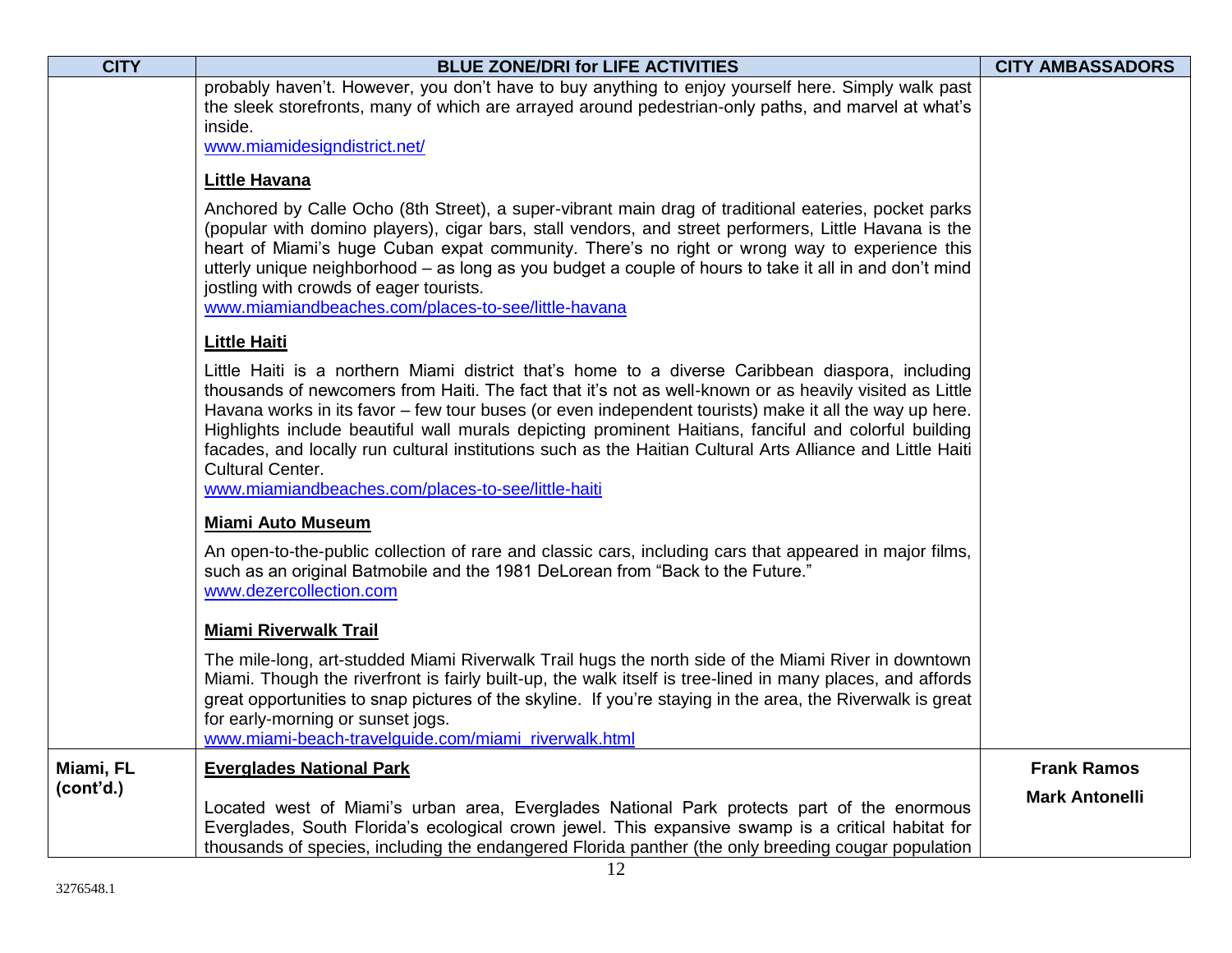| <b>CITY</b>   | <b>BLUE ZONE/DRI for LIFE ACTIVITIES</b>                                                                                                                                                                                                                                                                                                                                                                                                                                                                    | <b>CITY AMBASSADORS</b> |
|---------------|-------------------------------------------------------------------------------------------------------------------------------------------------------------------------------------------------------------------------------------------------------------------------------------------------------------------------------------------------------------------------------------------------------------------------------------------------------------------------------------------------------------|-------------------------|
|               | east of the Mississippi), the threatened American crocodile, and the lovable manatee. Words don't do<br>this place justice $-$ so, if you have any time to get outside Miami during your visit, you need to see the                                                                                                                                                                                                                                                                                         |                         |
|               | Everglades.                                                                                                                                                                                                                                                                                                                                                                                                                                                                                                 |                         |
|               | https://www.nationalparks.org/explore-parks/everglades-national-park                                                                                                                                                                                                                                                                                                                                                                                                                                        |                         |
|               |                                                                                                                                                                                                                                                                                                                                                                                                                                                                                                             |                         |
| Nashville, TN | <b>Live Music</b>                                                                                                                                                                                                                                                                                                                                                                                                                                                                                           | <b>Laura Proctor</b>    |
|               | www.visitmusiccity.com/music/livemusic                                                                                                                                                                                                                                                                                                                                                                                                                                                                      | <b>Kristi Arth</b>      |
|               | <b>The Grand Ole Opry</b>                                                                                                                                                                                                                                                                                                                                                                                                                                                                                   | <b>Jim Catalano</b>     |
|               | Grand Ole Opry radio shows have been broadcast from here since 1925, and visitors can enjoy                                                                                                                                                                                                                                                                                                                                                                                                                 | <b>Dale Crow</b>        |
|               | regular shows starring famous country stars in the Ole Opry House itself, along with fun backstage<br>tours.                                                                                                                                                                                                                                                                                                                                                                                                |                         |
|               | www.opry.com                                                                                                                                                                                                                                                                                                                                                                                                                                                                                                |                         |
|               | <b>Country Music Hall of Fame and Museum</b>                                                                                                                                                                                                                                                                                                                                                                                                                                                                |                         |
|               | The Country Music Hall of Fame and Museum is in the heart of downtown Nashville, its tall windows<br>resembling the keys of a piano. The museum features a multi-media display of historical<br>performances, costumes, instruments, gold records, and memorabilia. Other highlights include a<br>Cadillac that once belonged to Elvis, a massive 40 foot guitar, a tour bus, and a recording booth.<br>Guided tours of the historic RCA Studio B are also available.<br>http://countrymusichalloffame.org/ |                         |
|               | <b>Johnny Cash Museum</b>                                                                                                                                                                                                                                                                                                                                                                                                                                                                                   |                         |
|               | The Johnny Cash Museum is dedicated to the life and music career of the late "Man in Black".<br>Exhibits featuring the world's largest most comprehensive collection of Johnny Cash artifacts and<br>memorabilia, chronicle Cash's legacy through stunning graphics, artifacts and interactive technology.<br>Items include stage costumes, instruments, personal letters, artwork and handwritten lyrics as well as<br>contributions from family members and notable friends.<br>www.johnnycashmuseum.com/ |                         |
| Nashville, TN | <b>The General Jackson</b>                                                                                                                                                                                                                                                                                                                                                                                                                                                                                  | <b>Laura Proctor</b>    |
| (cont'd.)     | This modern four-deck paddle-wheel showboat was built to resemble a steamship from the 1800s                                                                                                                                                                                                                                                                                                                                                                                                                | <b>Kristi Arth</b>      |
|               | and offers a variety of cruises on the Cumberland River, including dining and show packages.                                                                                                                                                                                                                                                                                                                                                                                                                | <b>Jim Catalano</b>     |
|               | https://generaljackson.com/                                                                                                                                                                                                                                                                                                                                                                                                                                                                                 | <b>Dale Crow</b>        |
|               | <b>The Bluebird Café</b>                                                                                                                                                                                                                                                                                                                                                                                                                                                                                    |                         |
|               |                                                                                                                                                                                                                                                                                                                                                                                                                                                                                                             |                         |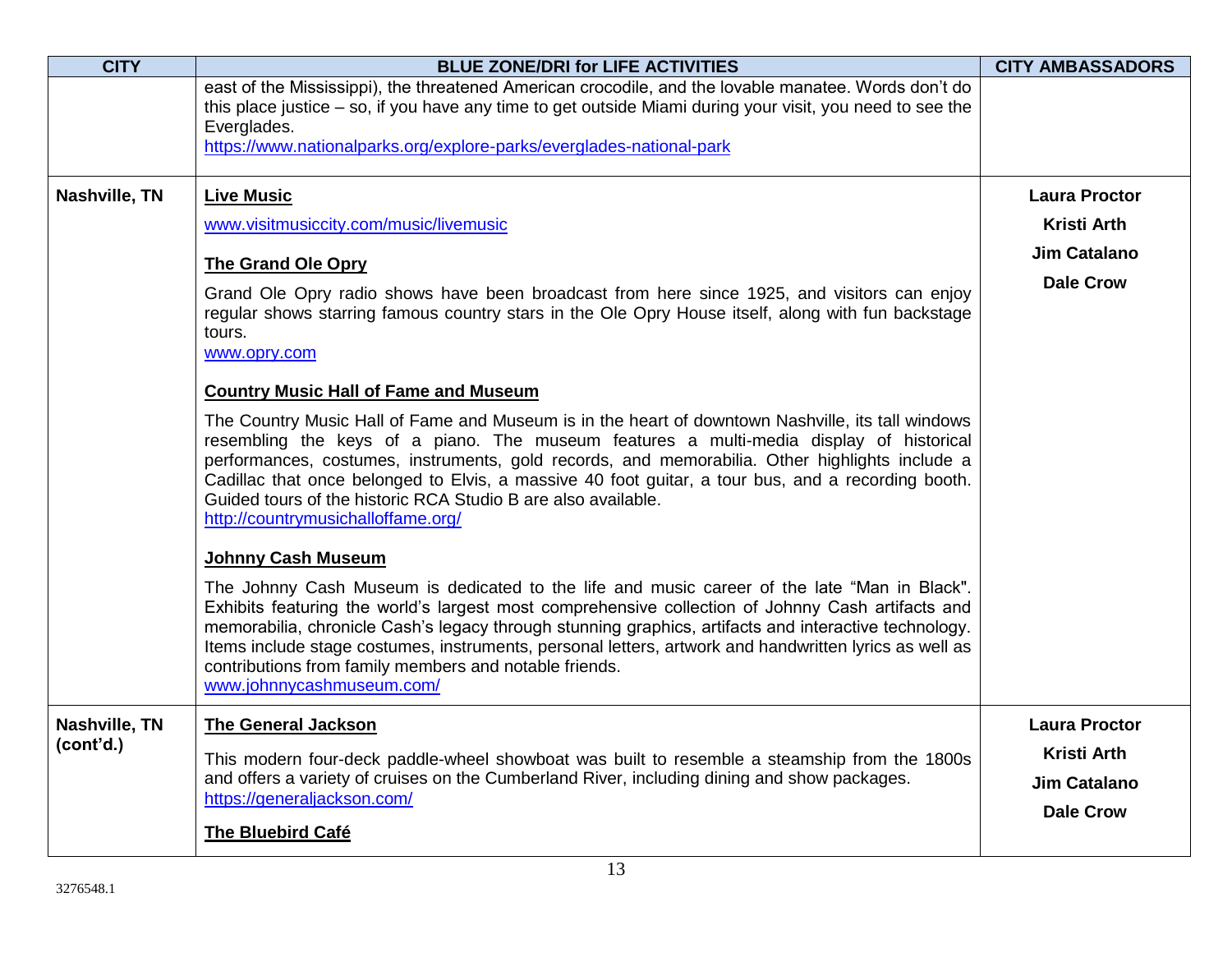| <b>CITY</b>   | <b>BLUE ZONE/DRI for LIFE ACTIVITIES</b>                                                                                                                                                                                                                                                                                                                                                                                                                                                                                                                                                                                                                                                  | <b>CITY AMBASSADORS</b> |
|---------------|-------------------------------------------------------------------------------------------------------------------------------------------------------------------------------------------------------------------------------------------------------------------------------------------------------------------------------------------------------------------------------------------------------------------------------------------------------------------------------------------------------------------------------------------------------------------------------------------------------------------------------------------------------------------------------------------|-------------------------|
|               | The Bluebird Café is a dynamic 90-seat music club in Nashville, Tennessee that opened in 1982. The<br>club is famous for intimate, acoustic music performed by its composers. Some performers are<br>established singer/songwriters, and others perform hit songs written by other artists.<br>www.bluebirdcafe.com/                                                                                                                                                                                                                                                                                                                                                                      |                         |
|               | <b>Tootsie's Orchid Lounge</b>                                                                                                                                                                                                                                                                                                                                                                                                                                                                                                                                                                                                                                                            |                         |
|               | If you're looking for an authentic Honky Tonk atmosphere with top-notch performances, Tootsie's<br>"World Famous" Orchid Lounge is the place to go. This downtown bar has been featuring<br>performances by both world-renowned and up-and-coming artists.<br>www.tootsies.net/                                                                                                                                                                                                                                                                                                                                                                                                           |                         |
|               | <b>The Nashville Parthenon</b>                                                                                                                                                                                                                                                                                                                                                                                                                                                                                                                                                                                                                                                            |                         |
|               | In Centennial Park, a short walk west of the city center, is the famous reproduction of Athens'<br>Parthenon. Originally built of wood in 1897 to commemorate the state's centenary and later rebuilt in<br>cement on the same site, it's an impressively accurate full-scale replica of the original Greek temple.<br>Inside is a permanent art collection of 63 works by 19th- and 20th-century American painters, along<br>with a 42-foot-high replica of the statue of the goddess Athena Parthenos covered with gold leaf. Also<br>worth seeing are the replicas of the famed 5th century BC Parthenon Marbles.<br>www.nashville.gov/Parks-and-Recreation/Parthenon.aspx             |                         |
|               | <b>The Hermitage</b>                                                                                                                                                                                                                                                                                                                                                                                                                                                                                                                                                                                                                                                                      |                         |
|               | Constructed in 1821 for President Andrew Jackson, this Greek Revival mansion now stands as a<br>National Historic Landmark and a preserved window into the president's home life. Most of us may be<br>familiar with Jackson from his role in the War of 1812, his stint as president and his appearance on<br>the \$20 bill, but a tour of the 1,000-acre estate provides a more up-close-and-personal look. Along<br>the guided tour you'll see the main house, the kitchen, an original log cabin, Jackson's tomb and the<br>Old Hermitage Church. Another popular exhibit tells the story of the 150 slaves that worked on the<br>grounds from 1804 to 1865.<br>www.thehermitage.com/ |                         |
| Nashville, TN | <b>Ryman Auditorium</b>                                                                                                                                                                                                                                                                                                                                                                                                                                                                                                                                                                                                                                                                   | <b>Laura Proctor</b>    |
| (cont'd.)     | The Ryman Auditorium, home of the Grand Ole Opry from 1943 to 1974, is again being used to host                                                                                                                                                                                                                                                                                                                                                                                                                                                                                                                                                                                           | <b>Kristi Arth</b>      |
|               | performances of the famous radio show. Originally opened in 1892 as the Union Gospel Tabernacle,                                                                                                                                                                                                                                                                                                                                                                                                                                                                                                                                                                                          | <b>Jim Catalano</b>     |
|               | the Ryman - often referred to as the "Carnegie Hall of the South" - has been restored and now also<br>features regular classical concert series, bluegrass shows, musical theater, and television tapings.<br>The building also serves as a museum with a variety of exhibits relating to its rich past. Guided and<br>self-guided tours are available, and be sure to try your hand at cutting a record of your own in the                                                                                                                                                                                                                                                               | <b>Dale Crow</b>        |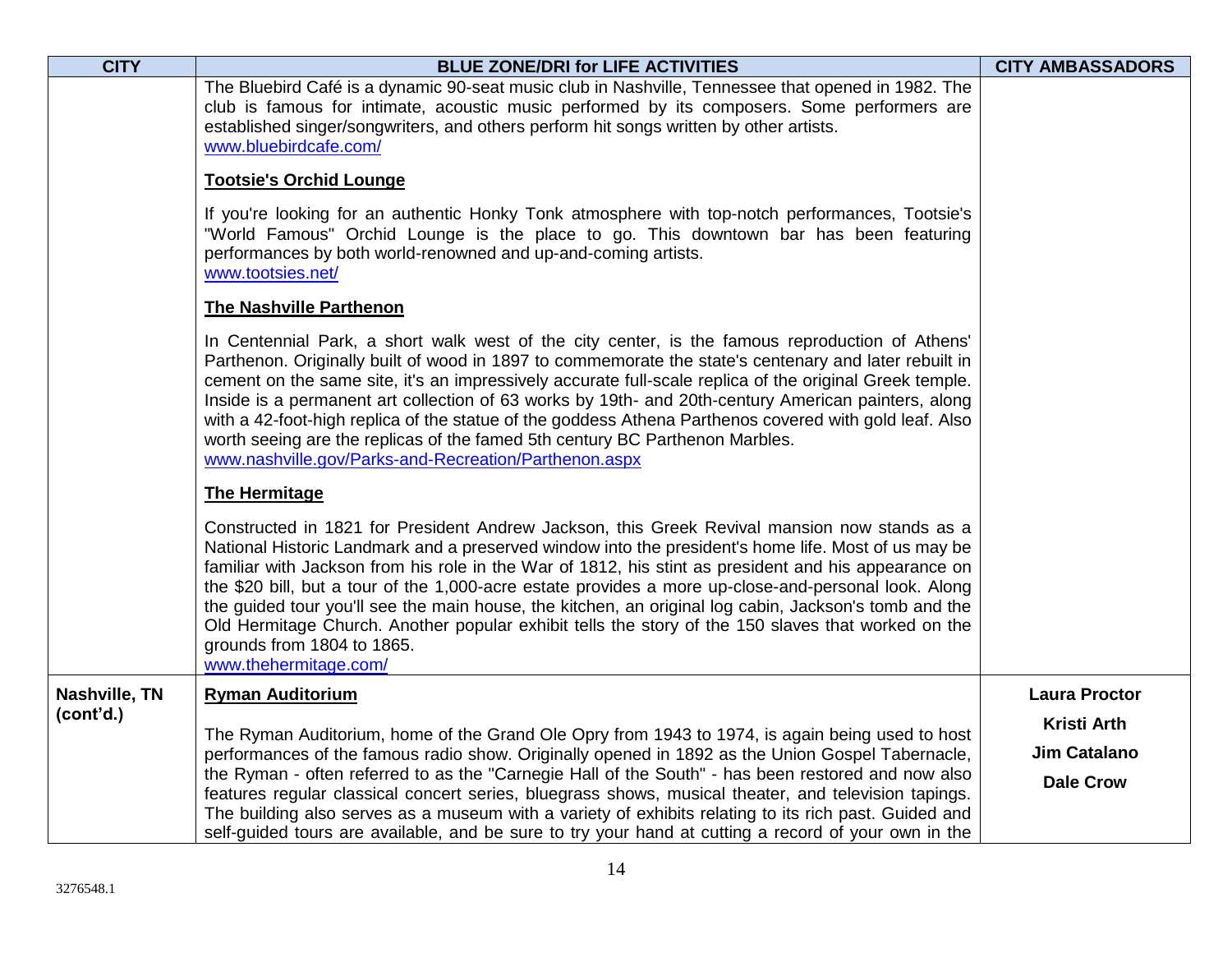| <b>CITY</b>   | <b>BLUE ZONE/DRI for LIFE ACTIVITIES</b>                                                                                                                                                                                                                                                                                                                                                                                                                                                                                                                                                                                  | <b>CITY AMBASSADORS</b>                                       |
|---------------|---------------------------------------------------------------------------------------------------------------------------------------------------------------------------------------------------------------------------------------------------------------------------------------------------------------------------------------------------------------------------------------------------------------------------------------------------------------------------------------------------------------------------------------------------------------------------------------------------------------------------|---------------------------------------------------------------|
|               | Ryman's Recording Studio.                                                                                                                                                                                                                                                                                                                                                                                                                                                                                                                                                                                                 |                                                               |
|               | http://ryman.com/                                                                                                                                                                                                                                                                                                                                                                                                                                                                                                                                                                                                         |                                                               |
|               | <b>The Belle Meade Plantation</b>                                                                                                                                                                                                                                                                                                                                                                                                                                                                                                                                                                                         |                                                               |
|               | A short distance from the city center, the Belle Meade Plantation, built in 1845, is a handsome old<br>Southern mansion in Greek-Revival style. During the two-day Civil War Battle of Nashville in 1864,<br>Union and Confederate forces fought in the front yard of the mansion, and evidence of gunfire can<br>still be seen in its massive stone columns. Guided tours are available, along with culinary<br>experiences and other fun seasonal programs. The gardens and grounds of the mansion are also<br>worth exploring and consist of a number of early 19th-century buildings.<br>www.bellemeadeplantation.com |                                                               |
|               | <b>Fort Nashborough</b>                                                                                                                                                                                                                                                                                                                                                                                                                                                                                                                                                                                                   |                                                               |
|               | On the banks of the Cumberland River is a reconstruction of Fort Nashborough, established by<br>pioneers in 1780 after James Robertson led them across the frozen Cumberland River. The original<br>fort lasted until 1792, and the modern day reconstruction on the site of the original provides a<br>fascinating insight into the life and times of these early settlers.<br>www.nashville.gov/Parks-and-Recreation/Historic-Sites/Fort-Nashborough.aspx                                                                                                                                                               |                                                               |
|               | <b>Belmont Mansion</b>                                                                                                                                                                                                                                                                                                                                                                                                                                                                                                                                                                                                    |                                                               |
|               | Built in the 1850s, Belmont Mansion is considered one of the finest houses of its kind in the US, its<br>13 rooms preserving much of their original décor and furnishings. Belmont was designed in the style<br>of an Italian villa and set in elaborate gardens with many outbuildings. It has numerous exhibits<br>including furniture, paintings, and original statues by American artists. All visits are included as part of<br>a guided tour.<br>www.belmontmansion.com                                                                                                                                             |                                                               |
| Nashville, TN | <b>Cheekwood Botanical Gardens and Museum of Art</b>                                                                                                                                                                                                                                                                                                                                                                                                                                                                                                                                                                      | <b>Laura Proctor</b>                                          |
| (cont'd.)     | Cheekwood is well known for its lovely gardens and park-like setting. The Woodland Sculpture Trail<br>has four greenhouses with camellias and orchids as well as a learning center with contemporary art<br>galleries, and the city's Museum of Art is housed within the 1920s Georgian-style mansion, displaying<br>a fine collection of American art from the 19th and 20th century. Nearby is the Tennessee Agricultural<br>Museum with its collection of farm artifacts from the 19th and 20th centuries, as well as rural<br>Tennessee prints and folk art sculptures.<br>www.cheekwood.org                          | <b>Kristi Arth</b><br><b>Jim Catalano</b><br><b>Dale Crow</b> |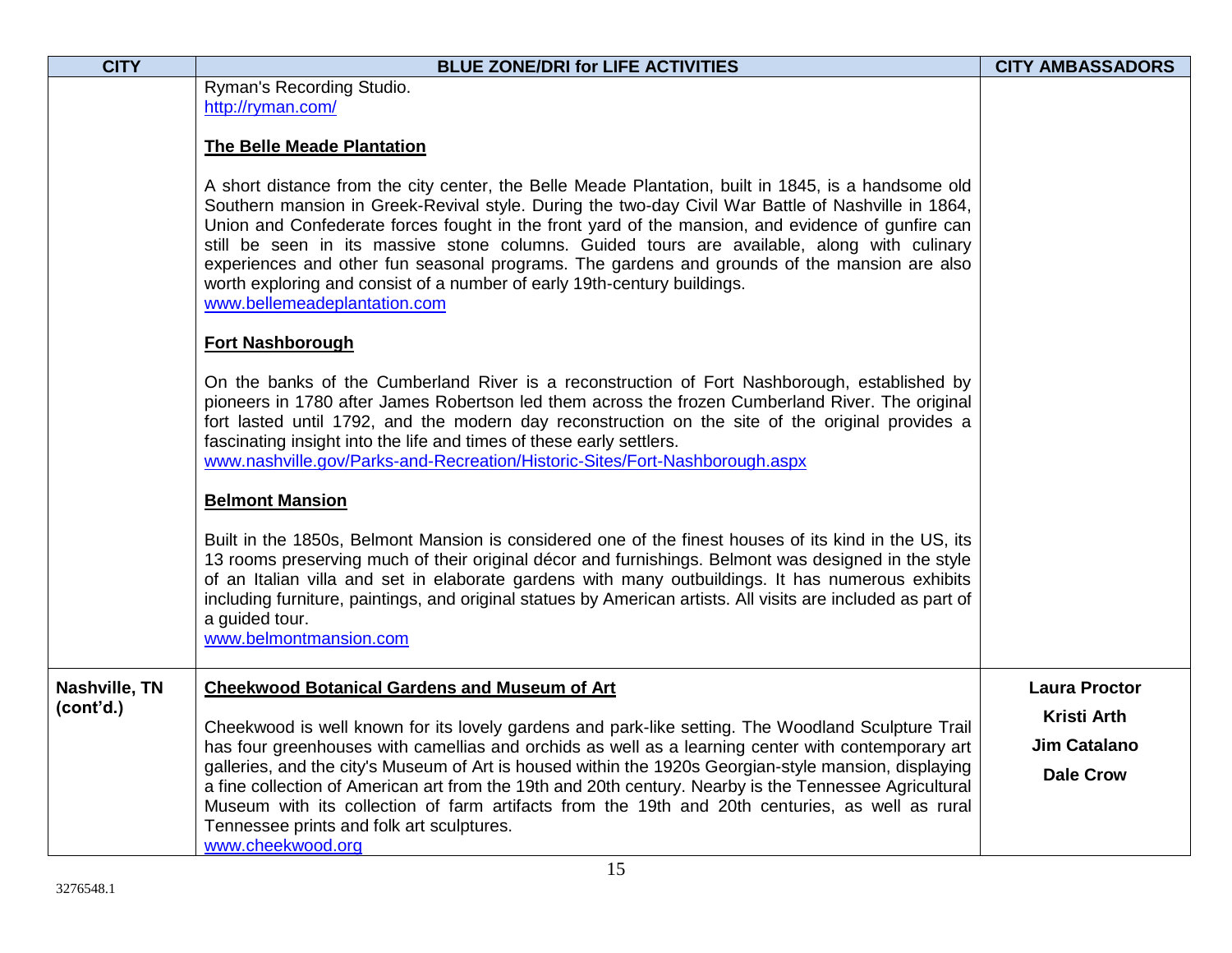| <b>CITY</b>                | <b>BLUE ZONE/DRI for LIFE ACTIVITIES</b>                                                                                                                                                                                                                                                                                                                                                                                                                                                                                                                                                                                                                                                                                                                                                                                                                                                                                                                                                                                                                                                                                                                                                                                                                                                                                                                                                                                                                                                                                                                                                                                                                                                                                        | <b>CITY AMBASSADORS</b>                                                               |
|----------------------------|---------------------------------------------------------------------------------------------------------------------------------------------------------------------------------------------------------------------------------------------------------------------------------------------------------------------------------------------------------------------------------------------------------------------------------------------------------------------------------------------------------------------------------------------------------------------------------------------------------------------------------------------------------------------------------------------------------------------------------------------------------------------------------------------------------------------------------------------------------------------------------------------------------------------------------------------------------------------------------------------------------------------------------------------------------------------------------------------------------------------------------------------------------------------------------------------------------------------------------------------------------------------------------------------------------------------------------------------------------------------------------------------------------------------------------------------------------------------------------------------------------------------------------------------------------------------------------------------------------------------------------------------------------------------------------------------------------------------------------|---------------------------------------------------------------------------------------|
|                            | <b>Travellers Rest Plantation</b><br>Established in 1799 by John Overton, a law partner and presidential advisor to Andrew Jackson,<br>Travellers Rest Plantation is an excellent example of the region's early architecture. The site of the<br>Battle of Peach Orchard Hill during the Civil War, the plantation building now serves as a museum<br>highlighting life in the early 19th century, as well as the region's history over the past 1,000 years,<br>from its origins as a Native American settlement to its role in the Civil War. A variety of specialty tours<br>are available, including lunch options.<br>www.travellersrestplantation.org<br>The Upper Room Chapel and Christian Art Museum<br>The Upper Room Chapel is well known for its woodcarving of Leonardo da Vinci's The Last Supper,<br>sculpted by Ernest Pellegrini and created by more than 50 woodworkers under his guidance over a<br>period of 14 months. Other highlights include the huge 20 foot stained-glass window featuring<br>Pentecost themes, and religious paintings from the 14th century to the present day.<br>www.chapel.upperroom.org/<br><b>Radnor Lake</b><br>Tucked away in the far reaches of town, Radnor Lake is not your average park: it's a woodsy retreat<br>with no running, biking, pets or food allowed. Rather, people go here to spend quiet time with mother<br>nature. The wide, unpaved trails are perfect for a peaceful stroll and some wildlife spotting - turkeys<br>and deer are commonplace, as is the occasional river otter, beaver, mink, muskrat, bobcat or coyote.<br>And keep your eyes peeled in summer as you may even see a rare bald eagle.<br>www.tnstateparks.com/parks/about/radnor-lake |                                                                                       |
| Nashville, TN<br>(cont'd.) | <b>Centennial Park</b><br>The biggest public park inside Nashville's city limits is where many of the city's tastiest food trucks<br>congregate, fitness addicts hit the pavement of the interweaving trails, families meander in the<br>greenways, and tourists gawk at the replica of the Parthenon. But in summer, it's also the stage for<br>Shakespeare in the Park, which highlights a different play from the bard each season.<br>https://www.nashville.gov/Parks-and-Recreation/Parks/Centennial-Park.aspx<br><b>Arrington Vineyards</b>                                                                                                                                                                                                                                                                                                                                                                                                                                                                                                                                                                                                                                                                                                                                                                                                                                                                                                                                                                                                                                                                                                                                                                               | <b>Laura Proctor</b><br><b>Kristi Arth</b><br><b>Jim Catalano</b><br><b>Dale Crow</b> |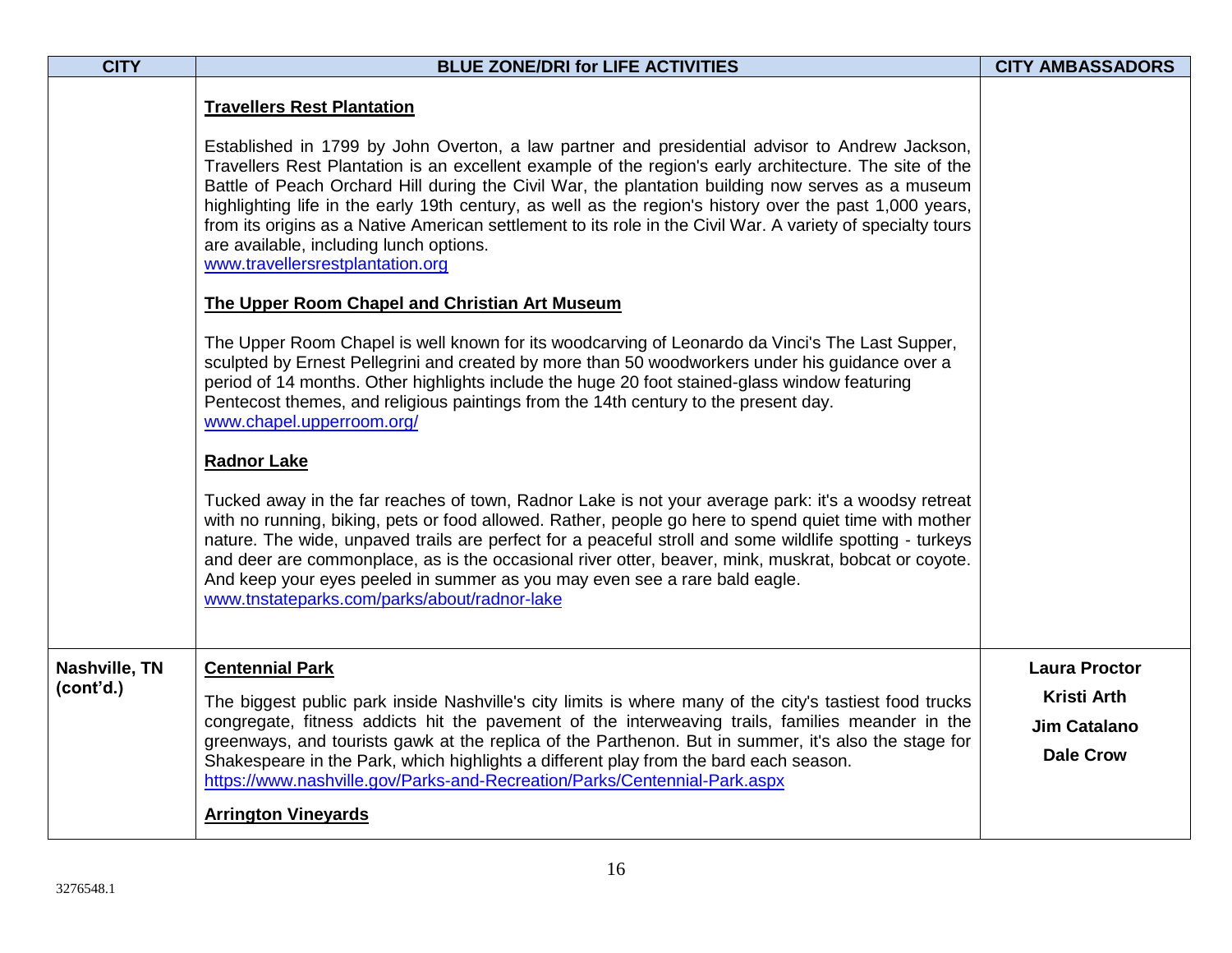| <b>CITY</b>        | <b>BLUE ZONE/DRI for LIFE ACTIVITIES</b>                                                                                                                                                                                                                                                                                               | <b>CITY AMBASSADORS</b>                |
|--------------------|----------------------------------------------------------------------------------------------------------------------------------------------------------------------------------------------------------------------------------------------------------------------------------------------------------------------------------------|----------------------------------------|
|                    | Founded by Kix Brooks, Arrington Vineyards is located 25 minutes south of Nashville among the                                                                                                                                                                                                                                          |                                        |
|                    | beautiful hills of Arrington, Tennessee.<br>www.arringtonvineyards.com/                                                                                                                                                                                                                                                                |                                        |
|                    |                                                                                                                                                                                                                                                                                                                                        |                                        |
| New Orleans,<br>LA | Food, Music and Voodoo                                                                                                                                                                                                                                                                                                                 | <b>Pam Carter</b>                      |
|                    | <b>Walking Tour of the French Quarter</b>                                                                                                                                                                                                                                                                                              | <b>Matt Bailey</b>                     |
|                    | Stroll along the Mississippi River, through the French Market and Jackson Square, and down the                                                                                                                                                                                                                                         | <b>Mark Neal</b>                       |
|                    | sidewalks of quaint streets dating back to the early 1700s. Local tour guide will explain the secrets of<br>the French Quarter as we explore its architecture, courtyards, gardens, food, music, and art. Cost is<br>\$26.                                                                                                             | <b>Marcus</b>                          |
|                    | http://www.graylineneworleans.com/all/tours/french-quarter-tour                                                                                                                                                                                                                                                                        |                                        |
|                    | The National WWII Museum (D-Day Museum)                                                                                                                                                                                                                                                                                                |                                        |
|                    | Multi-building museum with interactive submarine exhibit, planes, 4-D theater & eatery downstairs.<br>www.nationalww2museum.org/                                                                                                                                                                                                       |                                        |
|                    | <b>Jazz: Preservation Hall</b>                                                                                                                                                                                                                                                                                                         |                                        |
|                    | Storied institution for jazz; Historic, all-ages place for jazz in a no-frills space with wooden floors & no<br>air-conditioning.<br>https://www.preservationhall.com/                                                                                                                                                                 |                                        |
|                    | <b>The Cabildo</b>                                                                                                                                                                                                                                                                                                                     |                                        |
|                    | State museum in an 18 <sup>th</sup> -century building; The Louisiana Purchase was signed in this 1790s<br>landmark now housing a New Orleans history museum. Flanking Jackson Square in the heart of the<br>French Quarter, the Cabildo was originally constructed in 1799<br>http://www.louisianastatemuseum.org/museums/the-cabildo/ |                                        |
| New Orleans,       | <b>New Orleans Museum of Art</b>                                                                                                                                                                                                                                                                                                       | <b>Pam Carter</b>                      |
| LA<br>(cont'd.)    | Extensive art exhibits in a grand space; More than 40,000 pieces by global artists of various historical<br>periods in a grand marble building.<br>https://noma.org/                                                                                                                                                                   | <b>Matt Bailey</b><br><b>Mark Neal</b> |
|                    |                                                                                                                                                                                                                                                                                                                                        | <b>Marcus</b>                          |
|                    | Jean Lafitte National Historical Park and Preserve                                                                                                                                                                                                                                                                                     |                                        |
|                    | Wetlands, boat tours & historic sites; Park with a vast wetland area with boat tours, plus a battlefield,<br>cemetery & cultural centers.                                                                                                                                                                                              |                                        |
|                    | https://www.nps.gov/jela/index.htm                                                                                                                                                                                                                                                                                                     |                                        |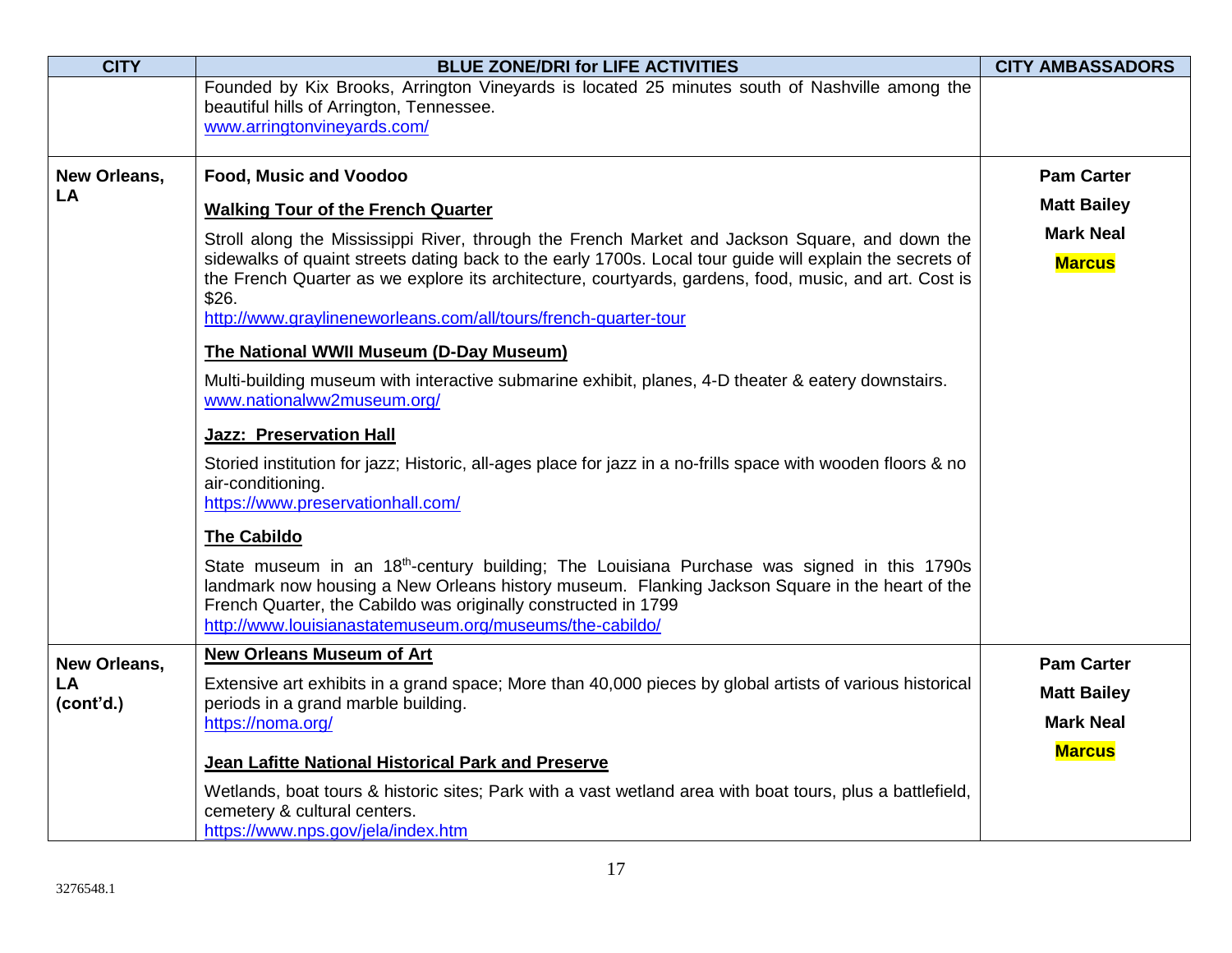| <b>CITY</b>                            | <b>BLUE ZONE/DRI for LIFE ACTIVITIES</b>                                                                                                                                                                                                                                              | <b>CITY AMBASSADORS</b>                                     |
|----------------------------------------|---------------------------------------------------------------------------------------------------------------------------------------------------------------------------------------------------------------------------------------------------------------------------------------|-------------------------------------------------------------|
|                                        | <b>Saint Louis Cemetery</b><br>Burial site with above-ground tombs; Occasional tours are offered of this historic Catholic cemetery<br>with above-ground vaults.<br>http://nolacatholiccemeteries.org/st-louis-cemetery-1 or<br>http://nolacatholiccemeteries.org/st-louis-cemetery-2 |                                                             |
|                                        | <b>1850 House</b><br>19th-century rowhouse with period décor; Self-guided tours of an antebellum townhouse with 1800s<br>furniture & everyday objects on display.<br>http://louisianastatemuseum.org/museums/1850-house/                                                              |                                                             |
|                                        | <b>Hermann-Grima House</b><br>Museum in a former 1831 manor house; 19th-century house museum with period furnishings, a<br>stable & a functional 1830s outdoor kitchen.<br>http://www.hgghh.org/                                                                                      |                                                             |
|                                        | <b>Old Ursuline Convent</b><br>Historic former French colonial convent; This ex-convent is the city's oldest building & features<br>French colonial architecture.<br>https://www.oldursulineconventmuseum.com/                                                                        |                                                             |
|                                        | <b>Confederate Memorial Hall</b><br>Civil War museum around since 1891; Elaborate stone building housing the second-largest collection<br>of Civil War artifacts in the world.<br>http://confederatemuseum.com/                                                                       |                                                             |
| <b>New Orleans,</b><br>LA<br>(cont'd.) | <b>Gallier House</b><br>Lavish, furnished 19th-century home; Built in 1857, this opulent, furnished house provides a glimpse<br>into the life of an affluent family.<br>http://www.hgghh.org/                                                                                         | <b>Pam Carter</b><br><b>Matt Bailey</b><br><b>Mark Neal</b> |
|                                        | <b>Pitot House</b><br>Restored 1799 plantation home & museum; West Indies-style plantation home built in 1799 &<br>occupied by first city mayor, now open for tours.<br>http://www.louisianalandmarks.org/visit-pitot-house<br><b>Lafitte's Blacksmith Shop</b>                       | <b>Marcus</b>                                               |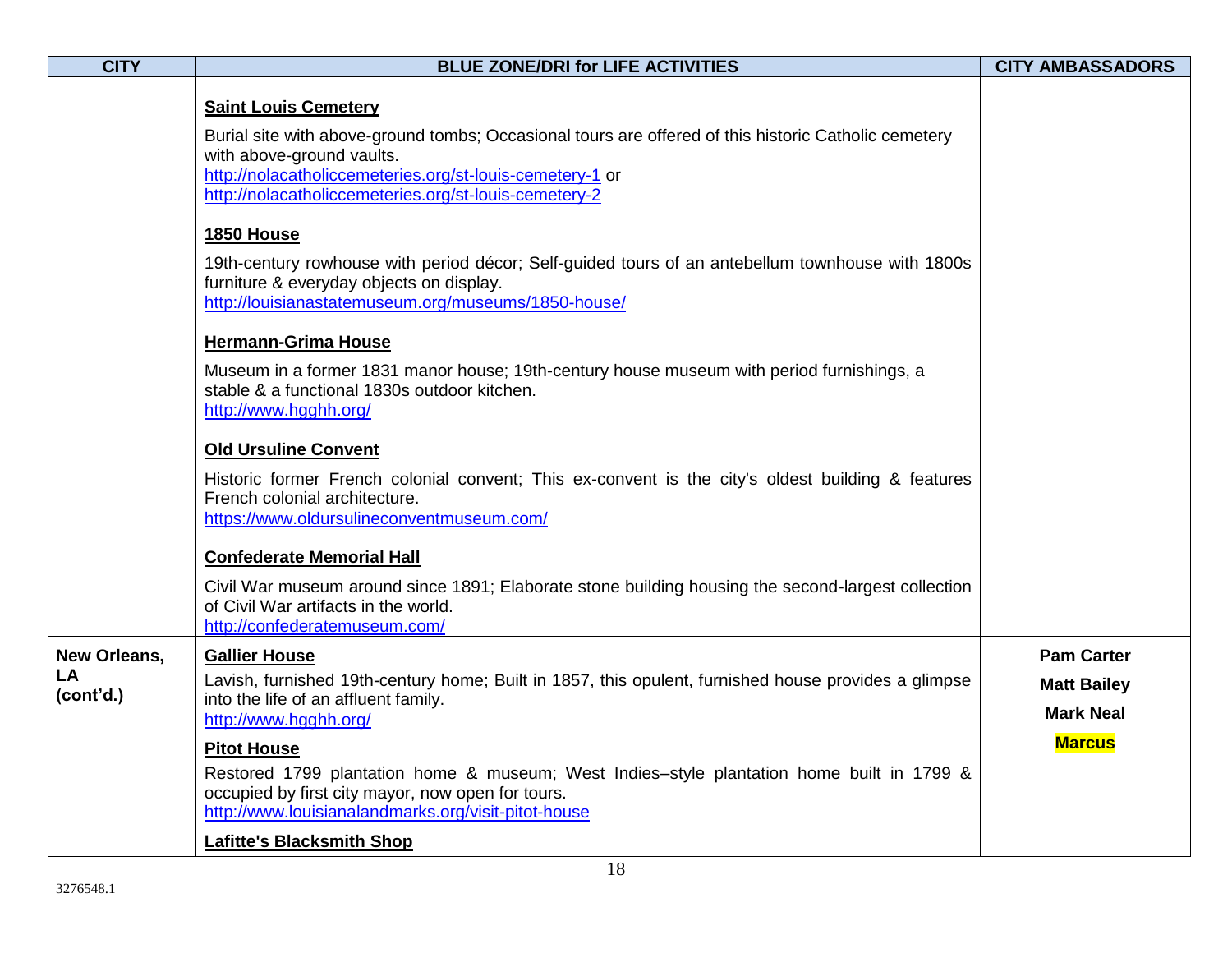| <b>CITY</b>            | <b>BLUE ZONE/DRI for LIFE ACTIVITIES</b>                                                                                                                                                                                                                                                                                                                                                                                                                                                                                                                                                                                                                                                                                                                                                                                                                                                                                                                                                | <b>CITY AMBASSADORS</b> |
|------------------------|-----------------------------------------------------------------------------------------------------------------------------------------------------------------------------------------------------------------------------------------------------------------------------------------------------------------------------------------------------------------------------------------------------------------------------------------------------------------------------------------------------------------------------------------------------------------------------------------------------------------------------------------------------------------------------------------------------------------------------------------------------------------------------------------------------------------------------------------------------------------------------------------------------------------------------------------------------------------------------------------|-------------------------|
|                        | Lafitte's Blacksmith Shop is a historic building at corner of Bourbon Street and St. Philip Street in the<br>French Quarter of New Orleans, Louisiana. Constructed in the French/Spanish colony during the<br>early 18 <sup>th</sup> century, it is one of the oldest surviving structures in New Orleans and has been called the<br>oldest structure in the U.S. housing a bar.<br>http://www.lafittesblacksmithshop.com/AboutUs.html                                                                                                                                                                                                                                                                                                                                                                                                                                                                                                                                                  |                         |
|                        | Café du Monde                                                                                                                                                                                                                                                                                                                                                                                                                                                                                                                                                                                                                                                                                                                                                                                                                                                                                                                                                                           |                         |
|                        | Legendary New Orleans coffeehouse; iconic New Orleans café known for cafés au lait, chicory coffee<br>& beignets since 1862.<br>http://www.cafedumonde.com/                                                                                                                                                                                                                                                                                                                                                                                                                                                                                                                                                                                                                                                                                                                                                                                                                             |                         |
|                        | <b>New Orleans Historic Voodoo Museum</b>                                                                                                                                                                                                                                                                                                                                                                                                                                                                                                                                                                                                                                                                                                                                                                                                                                                                                                                                               |                         |
|                        | Two snug rooms packed with voodoo artifacts, plus a gift shop, both run by voodoo practitioners.<br>http://www.voodoomuseum.com/                                                                                                                                                                                                                                                                                                                                                                                                                                                                                                                                                                                                                                                                                                                                                                                                                                                        |                         |
|                        | <b>Swamp Tours</b>                                                                                                                                                                                                                                                                                                                                                                                                                                                                                                                                                                                                                                                                                                                                                                                                                                                                                                                                                                      |                         |
|                        | The Louisiana bayous hold a special place in New Orleans locals' hearts. Stretching from Houston to<br>Mobile, Alabama, the Bayou Country played a crucial role in the development of the United States in<br>terms of communication and transportation. In fact, there would be no New Orleans without the<br>bayous, so you owe it to yourself to take a swamp tour. A mix of saltwater and freshwater, the<br>bayous are home to crawfish, shrimp, snakes, alligators and crocodiles. Multiple tour companies,<br>such as Cajun Encounters, Airboat Adventures and Cajun Pride Swamp Tours, offer different kinds of<br>boat tours of the Louisiana swamps. And if you're feeling brave — and don't mind being extra close<br>to the alligators — you can always go on a kayak tour through New Orleans Kayak Swamp Tours.<br>http://www.cajunencounters.com/<br>http://www.airboatadventures.com/<br>http://www.cajunprideswamptours.com/<br>https://neworleanskayakswamptours.com/ |                         |
| New Orleans,           | <b>Chalmette Battlefield - Jean Lafitte National Park</b>                                                                                                                                                                                                                                                                                                                                                                                                                                                                                                                                                                                                                                                                                                                                                                                                                                                                                                                               | <b>Pam Carter</b>       |
| <b>LA</b><br>(cont'd.) | Just downriver from New Orleans in Chalmette is the site of the January 8, 1815, Battle of New                                                                                                                                                                                                                                                                                                                                                                                                                                                                                                                                                                                                                                                                                                                                                                                                                                                                                          | <b>Matt Bailey</b>      |
|                        | Orleans: Chalmette Battlefield. Many people believe that this last great battle of the War of 1812<br>between the United States and Britain was unnecessary, since the treaty ending the war was signed<br>in late 1814, but the war was not over. The resounding American victory at the Battle of New Orleans<br>soon became a symbol of a new idea: American democracy triumphing over the old European ideas<br>of aristocracy and entitlement. General Andrew Jackson's hastily assembled army had won the day<br>against a battle-hardened and numerically superior British force. Americans took great pride in the<br>victory and for decades celebrated January 8 as a national holiday, just like the Fourth of July.<br>https://www.nps.gov/jela/chalmette-battlefield.htm                                                                                                                                                                                                   | <b>Mark Neal</b>        |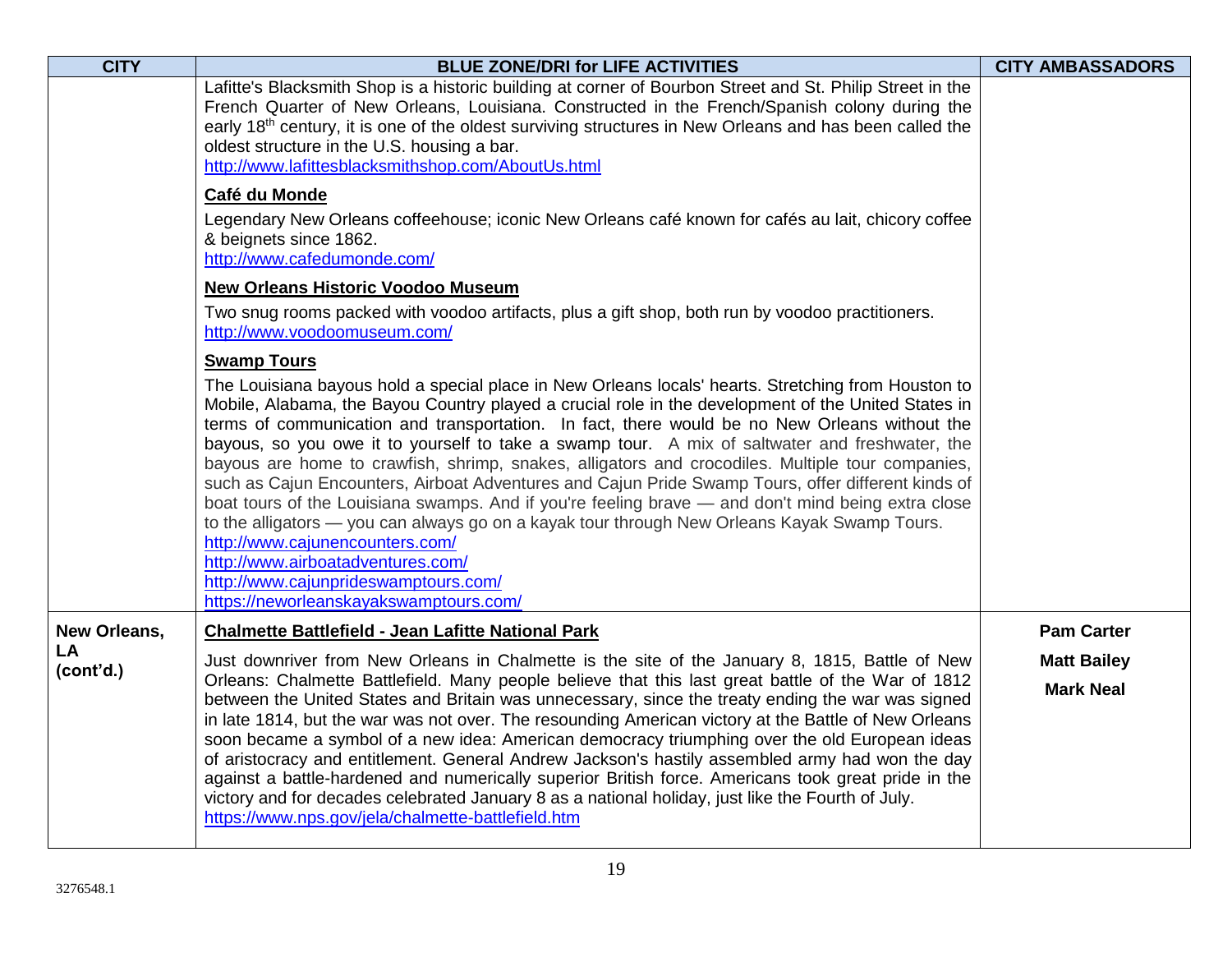| <b>CITY</b>  | <b>BLUE ZONE/DRI for LIFE ACTIVITIES</b>                                                                                                                                                                                                                                                                                                                                                                                                                                                                                                                                                                                                            | <b>CITY AMBASSADORS</b> |
|--------------|-----------------------------------------------------------------------------------------------------------------------------------------------------------------------------------------------------------------------------------------------------------------------------------------------------------------------------------------------------------------------------------------------------------------------------------------------------------------------------------------------------------------------------------------------------------------------------------------------------------------------------------------------------|-------------------------|
| New York, NY | <b>Central Park</b>                                                                                                                                                                                                                                                                                                                                                                                                                                                                                                                                                                                                                                 | <b>Kelly Jones</b>      |
|              | Central Park is an urban park in Manhattan, New York City. Central Park is the most visited urban                                                                                                                                                                                                                                                                                                                                                                                                                                                                                                                                                   | <b>Gail Rogers</b>      |
|              | park in the United States, with 40 million visitors in 2013.<br>www.centralparknyc.org/                                                                                                                                                                                                                                                                                                                                                                                                                                                                                                                                                             | Dan Gerber              |
|              | <b>The High Line</b>                                                                                                                                                                                                                                                                                                                                                                                                                                                                                                                                                                                                                                |                         |
|              | The High Line is a public park built on a historic freight rail line elevated above the streets on<br>Manhattan's West Side. It runs from Gansevoort Street in the Meatpacking District to West 34th<br>Street, between 10th and 12th Avenues.<br>www.thehighline.org/                                                                                                                                                                                                                                                                                                                                                                              |                         |
|              | <b>Brooklyn Bridge</b>                                                                                                                                                                                                                                                                                                                                                                                                                                                                                                                                                                                                                              |                         |
|              | Linking the borough of Brooklyn with Manhattan, the Brooklyn Bridge stands as a marvel of<br>engineering. The Brooklyn Bridge looms majestically over New York City's East River, linking the two<br>boroughs of Manhattan and Brooklyn.<br>www.freetoursbyfoot.com/walking-the-brooklyn-bridge/                                                                                                                                                                                                                                                                                                                                                    |                         |
|              | <b>National September 11 Memorial &amp; Museum</b>                                                                                                                                                                                                                                                                                                                                                                                                                                                                                                                                                                                                  |                         |
|              | The National September 11 Memorial & Museum (also known as the 9/11 Memorial and 9/11<br>Memorial Museum) are the principal memorial and museum, respectively. They commemorate the<br>September 11, 2001 attacks, which killed 2,977 victims, and the World Trade Center bombing of<br>1993, which killed six. The memorial is located at the World Trade Center site, the former location of<br>the Twin Towers, which were destroyed during the September 11 attacks.<br>https://www.911memorial.org/                                                                                                                                            |                         |
| New York, NY | <b>Broadway Play/Times Square</b>                                                                                                                                                                                                                                                                                                                                                                                                                                                                                                                                                                                                                   | <b>Kelly Jones</b>      |
| (cont'd.)    | Some say that Times Square is like a five-block metaphor for New York City itself - it's exciting, colorful<br>and always jumping. Some out-of-towners spend their entire New York trip at one show or another on the                                                                                                                                                                                                                                                                                                                                                                                                                               | <b>Gail Rogers</b>      |
|              | Broadway circuit.<br>https://www.broadway.org/shows                                                                                                                                                                                                                                                                                                                                                                                                                                                                                                                                                                                                 | <b>Dan Gerber</b>       |
|              | <b>Metropolitan Museum of Art</b>                                                                                                                                                                                                                                                                                                                                                                                                                                                                                                                                                                                                                   |                         |
|              | No museum in the United States is as celebrated as the Metropolitan Museum of Art. It is the largest art<br>museum in the United States, and is among the most visited art museums in the world. Its permanent<br>collection contains over two million works. The permanent collection consists of works of art from<br>classical antiquity and ancient Egypt, paintings and sculptures from nearly all the European masters, and<br>an extensive collection of American and modern art. The Met maintains extensive holdings of African,<br>Asian, Oceanian, Byzantine, Indian, and Islamic art. The museum is home to encyclopedic collections of |                         |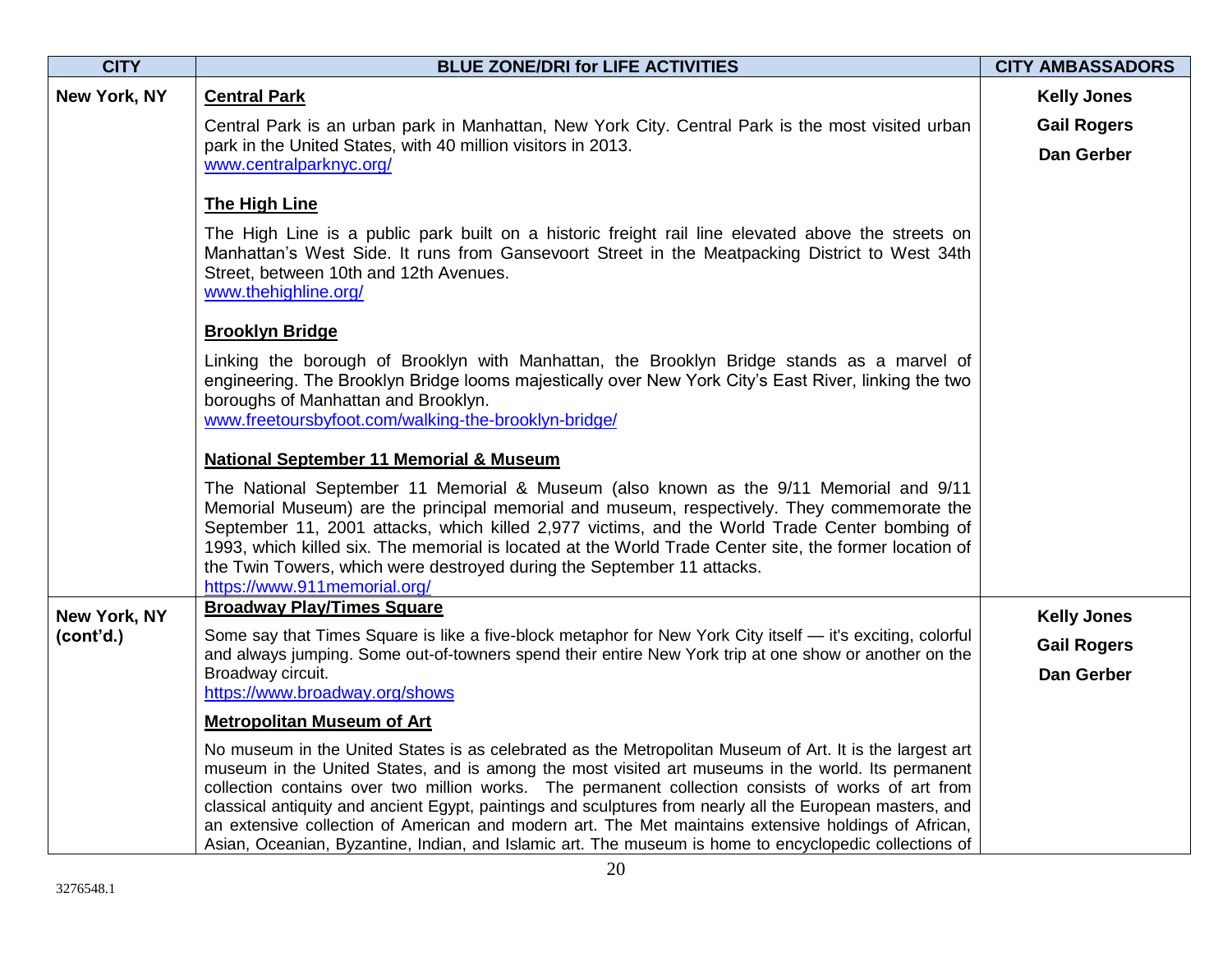| <b>CITY</b>  | <b>BLUE ZONE/DRI for LIFE ACTIVITIES</b>                                                                                                                                                                                                                                                                                                                                                                                                                                                                                                                                                                                                                         | <b>CITY AMBASSADORS</b> |
|--------------|------------------------------------------------------------------------------------------------------------------------------------------------------------------------------------------------------------------------------------------------------------------------------------------------------------------------------------------------------------------------------------------------------------------------------------------------------------------------------------------------------------------------------------------------------------------------------------------------------------------------------------------------------------------|-------------------------|
|              | musical instruments, costumes and accessories, as well as antique weapons and armor from around the<br>world.                                                                                                                                                                                                                                                                                                                                                                                                                                                                                                                                                    |                         |
|              | www.metmuseum.org/                                                                                                                                                                                                                                                                                                                                                                                                                                                                                                                                                                                                                                               |                         |
|              | <b>American Museum of Natural History</b>                                                                                                                                                                                                                                                                                                                                                                                                                                                                                                                                                                                                                        |                         |
|              | The American Museum of Natural History located on the Upper West Side of Manhattan is one of the<br>largest museums in the world. Located in park-like grounds across the street from Central Park, the<br>museum complex comprises 28 interconnected buildings housing 45 permanent exhibition halls, in<br>addition to a planetarium and a library. The museum collections contain over 33 million specimens of<br>plants, animals, fossils, minerals, rocks, meteorites, human remains, and human cultural artifacts, of<br>which only a small fraction can be displayed at any given time, and occupies more than 2,000,000 square<br>feet.<br>www.amnh.org/ |                         |
|              | <b>Empire State Building</b>                                                                                                                                                                                                                                                                                                                                                                                                                                                                                                                                                                                                                                     |                         |
|              | New York City Tourist 101 dictates that you must swing by this landmark structure in midtown Manhattan.<br>Located in the center of Midtown Manhattan, our 86th and 102nd floor observatories provide unforgettable<br>360° views of New York City and beyond.<br>www.esbnyc.com/                                                                                                                                                                                                                                                                                                                                                                                |                         |
|              | <b>Statue of Liberty</b>                                                                                                                                                                                                                                                                                                                                                                                                                                                                                                                                                                                                                                         |                         |
|              | This brightly shining beacon draws visitors year-round. "The Statue of Liberty Enlightening the World" was<br>a gift of friendship from the people of France to the United States and is recognized as a universal symbol<br>of freedom and democracy. The Statue of Liberty was dedicated on October 28, 1886.<br>https://www.nps.gov/stli                                                                                                                                                                                                                                                                                                                      |                         |
| New York, NY | <b>Grand Central Terminal</b>                                                                                                                                                                                                                                                                                                                                                                                                                                                                                                                                                                                                                                    | <b>Kelly Jones</b>      |
| (cont'd.)    | At this beautiful train station, you can eat some lunch, or shop till you drop, but recent travelers most                                                                                                                                                                                                                                                                                                                                                                                                                                                                                                                                                        | <b>Gail Rogers</b>      |
|              | enjoyed just taking in the scenery. Grand Central Terminal is a commuter, rapid transit (and former<br>intercity) railroad terminal at 42nd Street and Park Avenue in Midtown Manhattan.<br>www.grandcentralterminal.com/                                                                                                                                                                                                                                                                                                                                                                                                                                        | Dan Gerber              |
|              | <b>Museum of Modern Art</b><br>The Museum of Modern Art is an art museum located in Midtown Manhattan in New York City, on<br>53rd Street between Fifth and Sixth Avenues. MoMA has been important in developing and collecting<br>modernist art, and is often identified as one of the largest and most influential museums of modern<br>art in the world. MoMA's collection offers an overview of modern and contemporary art, including<br>works of architecture and design, drawing, painting, sculpture, photography, prints, illustrated books<br>and artist's books, film, and electronic media.<br>https://www.moma.org/                                 |                         |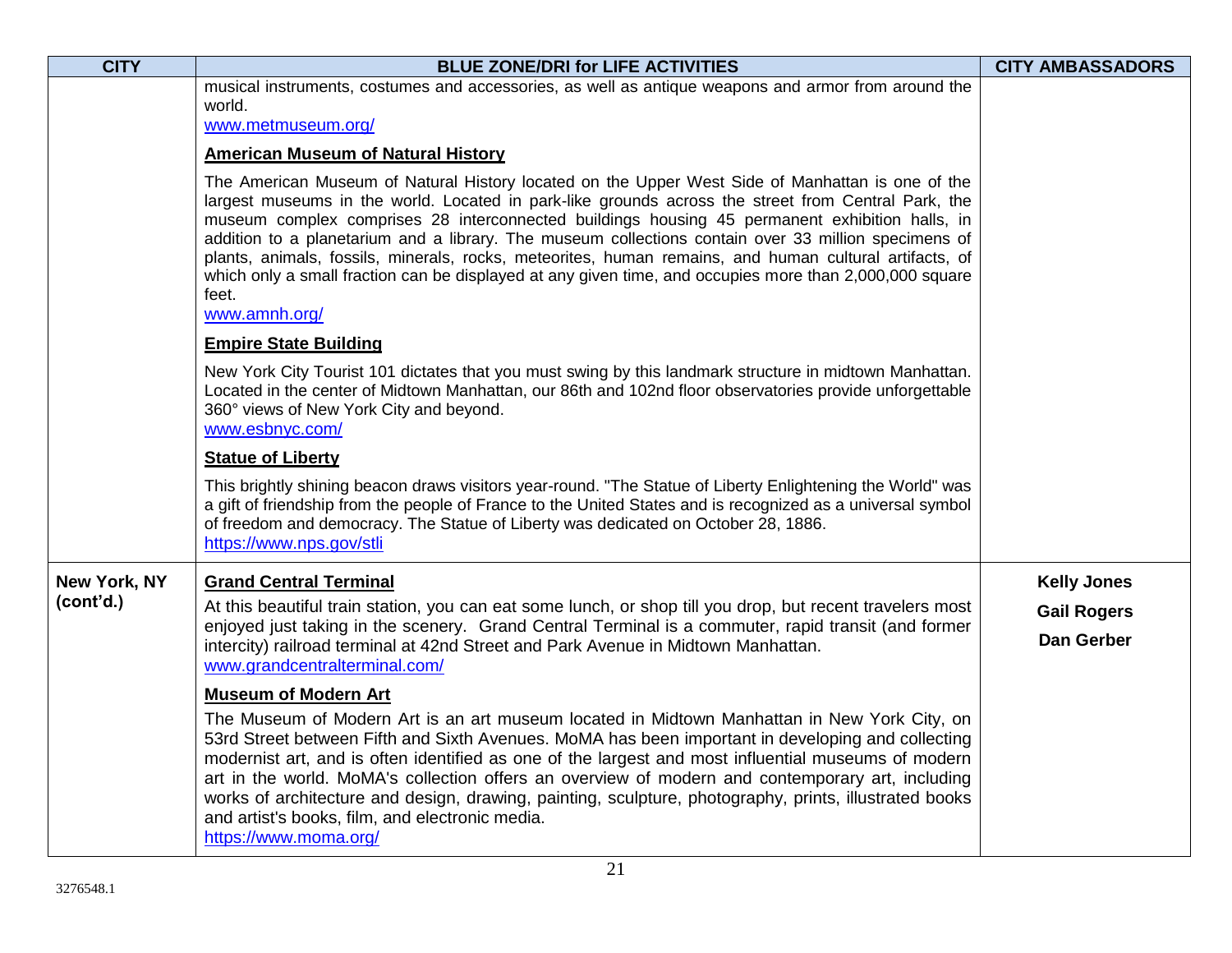| <b>CITY</b>  | <b>BLUE ZONE/DRI for LIFE ACTIVITIES</b>                                                                                                                                                                                                                                                                                                                                                                                                                                                                       | <b>CITY AMBASSADORS</b>          |
|--------------|----------------------------------------------------------------------------------------------------------------------------------------------------------------------------------------------------------------------------------------------------------------------------------------------------------------------------------------------------------------------------------------------------------------------------------------------------------------------------------------------------------------|----------------------------------|
|              | <b>New York Public Library</b><br>The New York Public Library (NYPL) is a public library system in New York City. With nearly 53<br>million items, the New York Public Library is the second largest public library in the United States<br>(behind the Library of Congress), and fourth largest in the world.<br>https://www.nypl.org/                                                                                                                                                                        |                                  |
|              | <b>Fifth Avenue</b><br>Fifth Avenue is a major thoroughfare going through the borough of Manhattan in New York City,<br>United States. It stretches from West 143rd Street in Harlem to Washington Square North at<br>Washington Square Park in Greenwich Village. It is considered among the most expensive and best<br>shopping streets in the world.<br>www.visit5thavenue.com/                                                                                                                             |                                  |
|              | <b>Ellis Island</b>                                                                                                                                                                                                                                                                                                                                                                                                                                                                                            |                                  |
|              | Ellis Island, in Upper New York Bay, was the gateway for over 12 million immigrants to the United<br>States as the nation's busiest immigrant inspection station for over sixty years from 1892 until 1954.<br>https://www.nps.gov/elis/                                                                                                                                                                                                                                                                       |                                  |
|              | <b>Radio City Music Hall</b>                                                                                                                                                                                                                                                                                                                                                                                                                                                                                   |                                  |
|              | Radio City Music Hall is an entertainment venue located in Rockefeller Center in New York City. Its<br>nickname is the Showplace of the Nation, and it was for a time the leading tourist destination in the<br>city. Its interior was declared a city landmark in 1978. It is notable as being the headquarters for the<br>precision dance company, the Rockettes.<br>www.radiocity.com/                                                                                                                      |                                  |
| New York, NY | Rockefeller Center and Top of the Rock Observation Deck                                                                                                                                                                                                                                                                                                                                                                                                                                                        | <b>Kelly Jones</b>               |
| (cont'd.)    | This iconic plaza has it all — beautiful sculptures, an enormous skating rink, a fishbowl view of NBC<br>Studios, plus hordes of stores. Soar 70 floors high and experience unobstructed 360° city views from<br>Top of the Rock at Rockefeller Center.<br>https://www.rockefellercenter.com/attractions/top-of-the-rock-observation-deck/                                                                                                                                                                     | <b>Gail Rogers</b><br>Dan Gerber |
|              | <b>Lower East Side Tenement Museum</b>                                                                                                                                                                                                                                                                                                                                                                                                                                                                         |                                  |
|              | The Tenement Museum preserves and interprets the history of immigration through the personal<br>experiences of the generations of newcomers who settled in and built lives on Manhattan's Lower<br>East Side, America's iconic immigrant neighborhood; forges emotional connections between visitors<br>and immigrants past and present; and enhances appreciation for the profound role immigration has<br>played and continues to play in shaping America's evolving national identity.<br>www.tenement.org/ |                                  |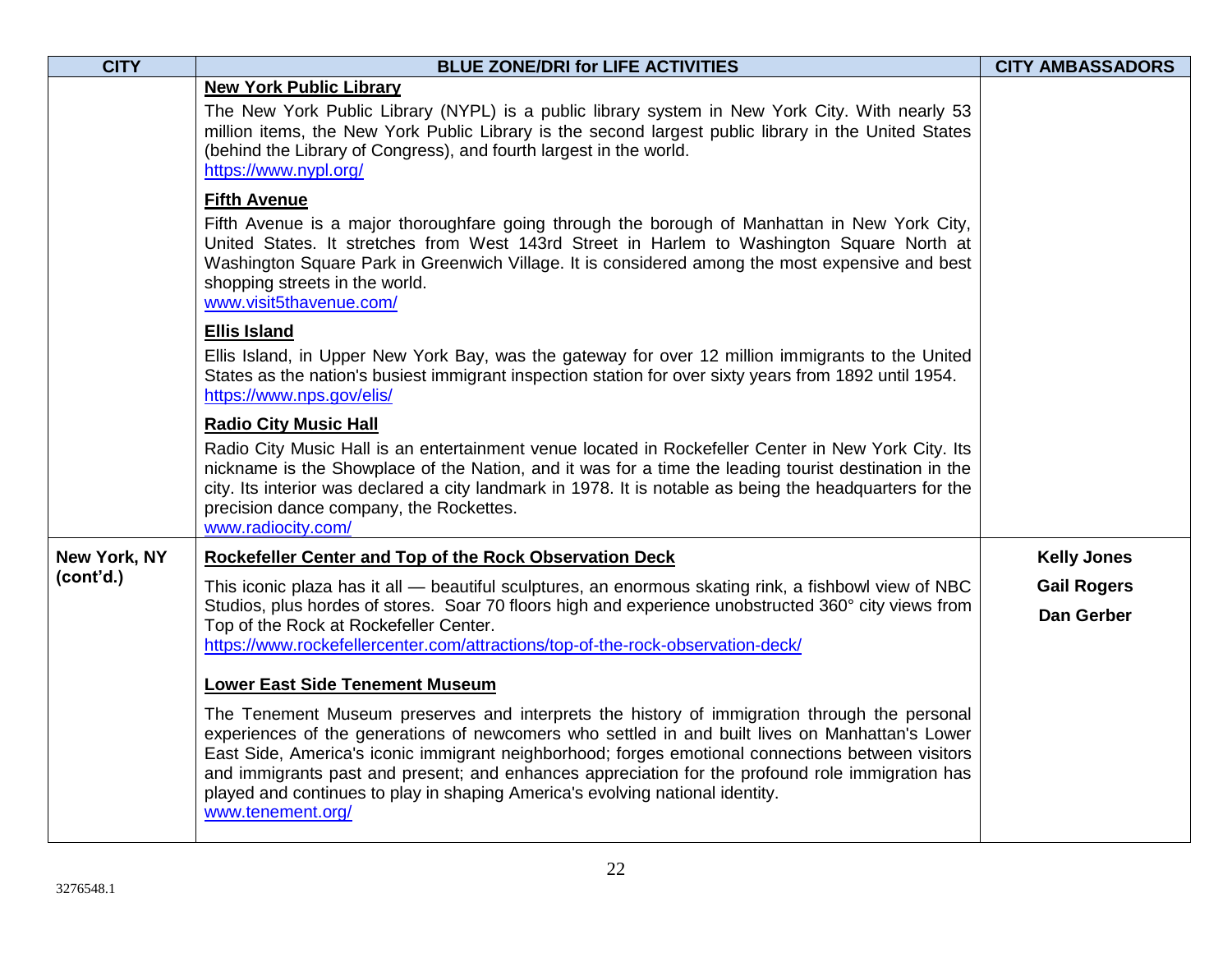| <b>CITY</b> | <b>BLUE ZONE/DRI for LIFE ACTIVITIES</b>                                                                                                                                                                                                                                                                                                                                            | <b>CITY AMBASSADORS</b>                   |
|-------------|-------------------------------------------------------------------------------------------------------------------------------------------------------------------------------------------------------------------------------------------------------------------------------------------------------------------------------------------------------------------------------------|-------------------------------------------|
| Phoenix, AZ | Joya Spa<br>Relax and unwind at the luxurious Joya Spa, open daily from 8:30 a.m. $-7:00$ p.m. Any service<br>booked includes access to the spa's locker room amenities including sauna, steam room, Jacuzzi,                                                                                                                                                                       | <b>Patrick Paul</b><br><b>Lori Berke</b>  |
|             | and lounges, as well as the fitness center and pool from 8:30 am-7:00 pm. The spa's private pool<br>serves food and beverages from 11:00 am-5:00 pm. To make a reservation, call (480) 627-3020.<br>https://www.omnihotels.com/hotels/scottsdale-montelucia/spa                                                                                                                     | <b>Barry Markson</b>                      |
|             | <b>Camelback Golf Club</b>                                                                                                                                                                                                                                                                                                                                                          |                                           |
|             | With 36 holes of championship golf, Camelback Golf Club in Scottsdale, Arizona, offers one of the<br>most spectacular golf experiences in the Southwest – just as you would expect at one of the<br>country's most decorated resorts.<br>http://www.marriott.com/golf-hotels/phxcb-jw-marriott-scottsdale-camelback-inn-resort-and-<br>spa/camelback-golf-club/5256759/home-page.mi |                                           |
|             | <b>Grayhawk Golf Club</b>                                                                                                                                                                                                                                                                                                                                                           |                                           |
|             | Grayhawk Golf Club boasts the scenery of Pinnacle Peak, the McDowell Mountains and the Sonoran<br>Desert.<br>https://grayhawkgolf.com/                                                                                                                                                                                                                                              |                                           |
|             | <b>Scottsdale Fashion Square</b>                                                                                                                                                                                                                                                                                                                                                    |                                           |
|             | Scottsdale Fashion Square is an upscale, super-regional luxury shopping mall located in Scottsdale,<br>Arizona. It is the largest shopping mall in Arizona and the American Southwest.<br>http://www.fashionsquare.com/                                                                                                                                                             |                                           |
| Phoenix, AZ | <b>Desert Botanical Garden</b>                                                                                                                                                                                                                                                                                                                                                      | <b>Patrick Paul</b>                       |
| (cont'd.)   | 140-acre botanical garden located in Papago Park, Phoenix, Arizona. Open Daily 8 A.M. - 8 P.M.<br>https://www.dbg.org/                                                                                                                                                                                                                                                              | <b>Lori Berke</b><br><b>Barry Markson</b> |
|             | <b>Phoenix Art Museum</b>                                                                                                                                                                                                                                                                                                                                                           |                                           |
|             | An institution of exciting art and learning since 1959, Phoenix Art Museum is the largest art museum<br>in the southwestern United States, providing access to art from all over the world to the people of<br>Arizona. Hours: Friday & Saturday – 10 a.m. - 5 p.m. Please check pricing and exhibit schedule<br>online.<br>http://www.phxart.org/                                  |                                           |
|             | <b>Scottsdale Museum of Contemporary Art</b>                                                                                                                                                                                                                                                                                                                                        |                                           |
|             | The Scottsdale Museum of Contemporary Art (SMoCA) is an educational institution dedicated to<br>presenting exhibitions of contemporary and modern art, architecture and design. Hours: Friday &<br>Saturday 12 p.m. - 9 p.m. Admission: \$7 Adults, Free after 5:00p Fri and Sat.                                                                                                   |                                           |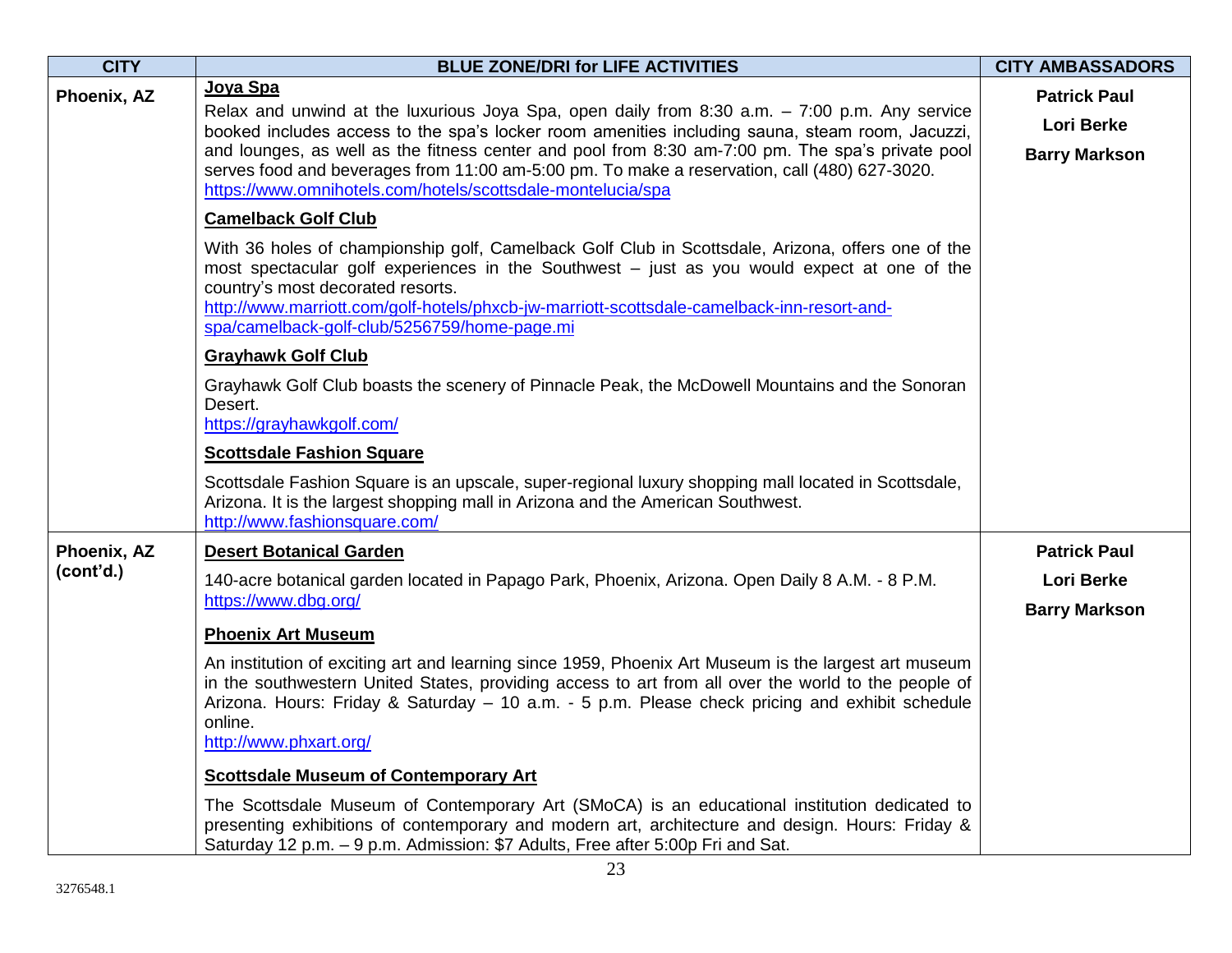| <b>CITY</b> | <b>BLUE ZONE/DRI for LIFE ACTIVITIES</b>                                                                                                                                                                                                                                                                                                                                                                                                                                                                                                                                                                                           | <b>CITY AMBASSADORS</b>                   |
|-------------|------------------------------------------------------------------------------------------------------------------------------------------------------------------------------------------------------------------------------------------------------------------------------------------------------------------------------------------------------------------------------------------------------------------------------------------------------------------------------------------------------------------------------------------------------------------------------------------------------------------------------------|-------------------------------------------|
|             | https://smoca.org/                                                                                                                                                                                                                                                                                                                                                                                                                                                                                                                                                                                                                 |                                           |
|             | <b>Pueblo Grande Museum and Archaeological Park</b>                                                                                                                                                                                                                                                                                                                                                                                                                                                                                                                                                                                |                                           |
|             | Located just minutes from downtown Phoenix, Pueblo Grande Museum is located on a 1,500 year<br>old archaeological site left by the Hohokam culture. Easily accessible by the Sky Train and the Light<br>Rail, the museum is open 7 days a week October through April. Museum hours: Monday to Saturday<br>9 a.m. to 4:45 p.m., Sunday 1 p.m. to 4:45 p.m. Ruin Trail - Closes at 4:30 p.m. daily.<br>https://www.phoenix.gov/parks/arts-culture-history/pueblo-grande/                                                                                                                                                             |                                           |
|             | <b>Downtown Scottsdale Trolley</b>                                                                                                                                                                                                                                                                                                                                                                                                                                                                                                                                                                                                 |                                           |
|             | The Downtown Scottsdale Trolley offers an easy way to explore the city, with stops every 15 minutes.<br>The service is available year round from $11:00$ a.m. $-$ 6:00 p.m. daily and extended hours on<br>Thursday from 11:00 a.m. - 9:00 p.m. The trolley will pick you up at the Omni hotel and take you to<br>the Fashion Square Mall.                                                                                                                                                                                                                                                                                         |                                           |
|             | http://www.scottsdaleaz.gov/trolley                                                                                                                                                                                                                                                                                                                                                                                                                                                                                                                                                                                                |                                           |
|             | <b>Taliesin West - Frank Lloyd Wright Foundation Headquarters</b>                                                                                                                                                                                                                                                                                                                                                                                                                                                                                                                                                                  |                                           |
|             | Tour Frank Lloyd Wright's desert masterpiece, Taliesin West! It is a national historic landmark<br>located on the beautiful desert foothills outside of Scottsdale. Information about tours can be found<br>at:                                                                                                                                                                                                                                                                                                                                                                                                                    |                                           |
|             | http://www.franklloydwright.org/taliesin-west/tickets-and-tours.html                                                                                                                                                                                                                                                                                                                                                                                                                                                                                                                                                               |                                           |
| Phoenix, AZ | <b>Cosanti in Paradise Valley</b>                                                                                                                                                                                                                                                                                                                                                                                                                                                                                                                                                                                                  | <b>Patrick Paul</b>                       |
| (cont'd.)   | Visit the gorgeous residence and sculpture studio of Paolo Soleri. Cosanti is designated as an<br>Arizona Historical Site and it touted for its unique bio-climate architectural environment. Soleri was<br>famous for his hand-poured bronze Windbells, which would make a fantastic souvenir of your time in<br>Scottsdale! The studios are open for self-guided tours Monday through Saturday from 9:00-5:00, and<br>on Sundays from 11:00-5:00. For information on a guided group tour, please contact the gallery at<br>480-948-6145.<br>https://www.cosanti.com/                                                             | <b>Lori Berke</b><br><b>Barry Markson</b> |
|             | <b>Horseback Riding - Fort McDowell Adventures</b>                                                                                                                                                                                                                                                                                                                                                                                                                                                                                                                                                                                 |                                           |
|             | Located in Fort McDowell, Arizona. If your visit to the desert has you itching to test out your cowgirl<br>skills, check out the horseback rides that are available at Fort McDowell Adventures! These stables<br>offer rides for all levels Monday-Saturday, sunrise to sunset. The ride takes you through the<br>property's 25,000 acres of stunning open desert and through the Verde River. It's common for riders<br>to see roadrunners, cactus, and hawks, and maybe even a wild mustang. But best of all, it brings you<br>some much needed peace and quiet! For more information, call the stables at 480-816-6465, ext. 2 |                                           |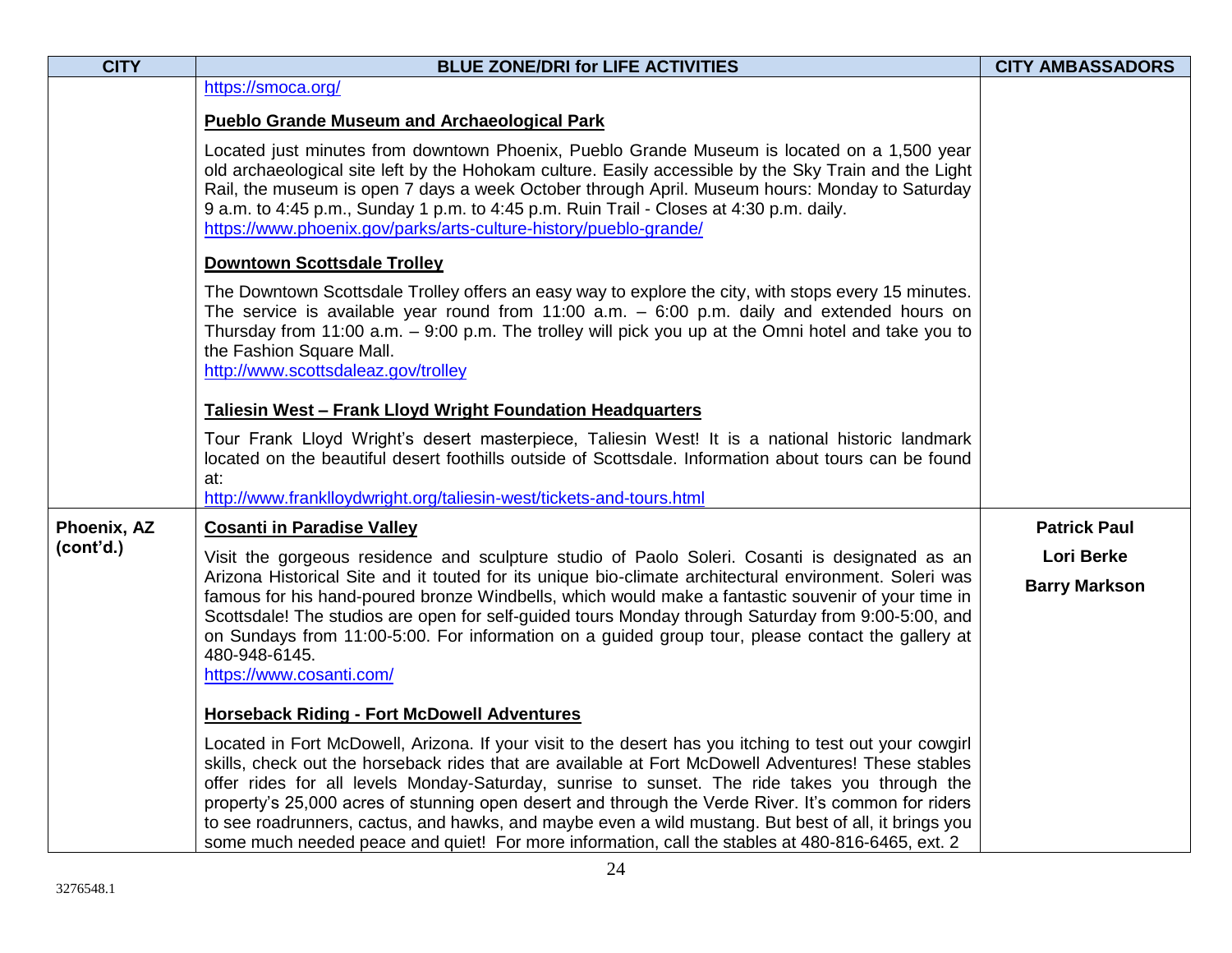| <b>CITY</b>               | <b>BLUE ZONE/DRI for LIFE ACTIVITIES</b>                                                                                                                                                                                                                                                                                                                                                                                                                                                                                                                                                                                                                                                                                                                                                                                                                                                                                                                                                                                                                                                                                                                                                                                                                                                                                                                                                                                                                                                                                                                                                    | <b>CITY AMBASSADORS</b>                     |
|---------------------------|---------------------------------------------------------------------------------------------------------------------------------------------------------------------------------------------------------------------------------------------------------------------------------------------------------------------------------------------------------------------------------------------------------------------------------------------------------------------------------------------------------------------------------------------------------------------------------------------------------------------------------------------------------------------------------------------------------------------------------------------------------------------------------------------------------------------------------------------------------------------------------------------------------------------------------------------------------------------------------------------------------------------------------------------------------------------------------------------------------------------------------------------------------------------------------------------------------------------------------------------------------------------------------------------------------------------------------------------------------------------------------------------------------------------------------------------------------------------------------------------------------------------------------------------------------------------------------------------|---------------------------------------------|
|                           | http://www.fortmcdowelladventures.com/about-our-venues/horseback-riding/horseback-riding/                                                                                                                                                                                                                                                                                                                                                                                                                                                                                                                                                                                                                                                                                                                                                                                                                                                                                                                                                                                                                                                                                                                                                                                                                                                                                                                                                                                                                                                                                                   |                                             |
| Portland, OR              | <b>Washington Park</b><br>Washington Park contains a number of tourist attractions, including the famed International Rose Test<br>Garden, a zoo, and museums. A one-time wild land first purchased by the city in 1871, it is located to the<br>west of the city center. The well-known International Rose Test Garden is where new varieties of roses<br>are grown. In the city's mild climate, roses continue to flower into autumn, though visitors can catch an<br>annual Rose Festival in May and June. Another escape, the Portland Japanese Garden, is one of the<br>largest outside Japan and is landscaped on the grounds of an old zoo.<br>www.explorewashingtonpark.org/<br><b>Pittock Mansion</b><br>Just west of downtown Portland, this grand home was built in 1914 by Henry Pittock, founder of the<br>Oregonian newspaper. Pittock lived here for only five years until his death in 1919 at the age of 80. The<br>house, set for demolition in the 1960s, brought the community together as they persuaded the City of<br>Portland to purchase the home. Through private fundraising the mansion was restored to its full glory, and<br>it is because of the forward thinking of local residents that visitors have a chance to tour this impressive<br>and eclectic home today. The home is set on 46 acres and at an elevation 1,000 feet above Portland.<br>This allows for exceptional views of the city on clear days. The house is mid-way between Washington<br>Park, Hoyt Arboretum, and the many trails of expansive Forest Park.<br>http://pittockmansion.org/ | <b>Anne Talcott</b><br><b>Jeanne Loftis</b> |
| Portland, OR<br>(cont'd.) | <b>International Rose Test Garden</b><br>The Rose Test Garden in Portland's Washington Park was founded in 1917 and is the oldest<br>continuously operated public rose test garden in the United States. Developing new rose varieties<br>and even miniatures, the grounds are divided up into several sections with many interesting plants<br>and spaces to explore. It's best to visit during the late spring bloom. Another lovely Portland rose<br>garden - Peninsula Park Rose Garden - is set in a sunken landscape on the other side of the river.<br>http://www.rosegardenstore.org/international-rose-test-garden.cfm<br><b>Waterfront Park</b><br>Waterfront Park lines the west bank of the Willamette. The parklands and its riverfront trails start at<br>the Portland Steel Bridge in the north. Continuing south along the river, it passes Skidmore Fountain<br>where a colorful Saturday market is held. Further sightseeing near the park includes the Oregon<br>Maritime Museum, fittingly housed in the sternwheeler Portland, and boats that offer dinner cruises<br>along the waterway.<br>https://www.travelportland.com/directory/tom-mccall-waterfront-park/<br><b>Powell's City of Books</b><br>Bibliophiles will love exploring more than a million books at this legendary used bookstore. Shelves                                                                                                                                                                                                                                                             | <b>Anne Talcott</b><br><b>Jeanne Loftis</b> |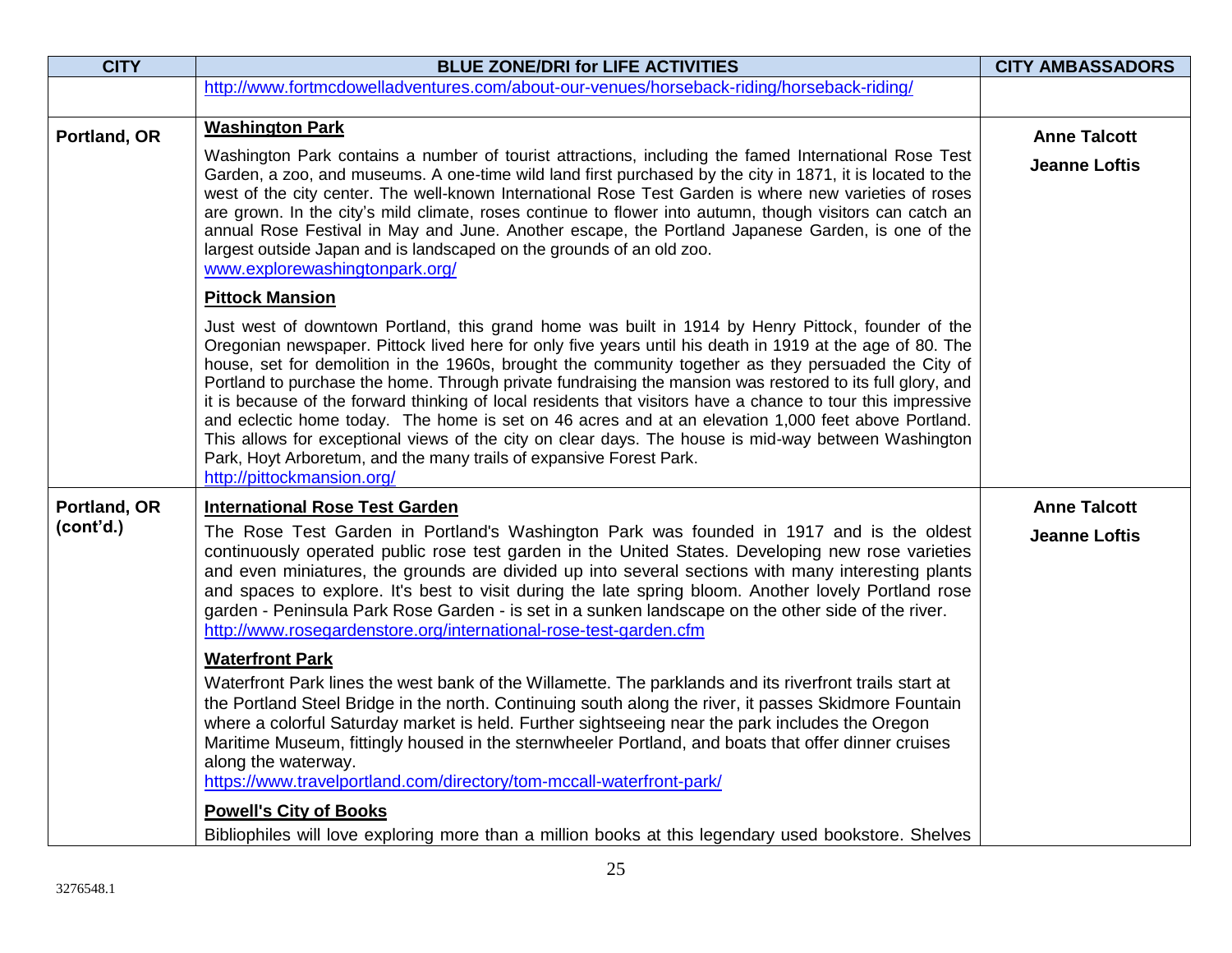| <b>CITY</b>   | <b>BLUE ZONE/DRI for LIFE ACTIVITIES</b>                                                                                                                                                                                                                                                                                                                                                                                                                                                                                                                                                                                                                                                                            | <b>CITY AMBASSADORS</b>   |
|---------------|---------------------------------------------------------------------------------------------------------------------------------------------------------------------------------------------------------------------------------------------------------------------------------------------------------------------------------------------------------------------------------------------------------------------------------------------------------------------------------------------------------------------------------------------------------------------------------------------------------------------------------------------------------------------------------------------------------------------|---------------------------|
|               | mix new titles with used copies for a slightly haphazard but welcoming feel. This shop on Burnside is<br>one of a number of the independent chain's locations in Portland.<br>http://www.powells.com/                                                                                                                                                                                                                                                                                                                                                                                                                                                                                                               |                           |
|               | <b>Portland Japanese Garden</b><br>Portland's Japanese Garden is located on the grounds of an old zoo. Though covering an area less<br>than six acres, the gardens are so beautifully laid out in a variety of styles that they offer a uniquely<br>peaceful environment for visitors. Garden spaces include the picture-like Flat Garden, the Strolling<br>Pond Garden, and the zen-focused Sand and Stone Garden, among others. There's also a lovely<br>ceremonial teahouse.<br>http://japanesegarden.com/                                                                                                                                                                                                       |                           |
|               | <b>Portland Art Museum</b><br>The seventh oldest museum in the United States, the Portland Art Museum was founded in 1892 and<br>has since amassed a substantial and varied collection. The number of items exceeds 42,000 and<br>only a small portion is displayed in more than 112,000 square feet of gallery space. Highlights include<br>Native American artifacts, graphic arts, English silver, Asian art, photography, and Northwest art.<br>One of the Portland Art Museum's most notable pieces is Vincent Van Gogh's Cart with Black Ox.<br>Also part of the museum is the Northwest Film Center School of Art and the visual-arts focused<br>Crumpacker Family Library.<br>http://portlandartmuseum.org/ |                           |
| Portland, OR  | Lan Su Chinese Garden                                                                                                                                                                                                                                                                                                                                                                                                                                                                                                                                                                                                                                                                                               | <b>Anne Talcott</b>       |
| (cont'd.)     | The Lan Su Chinese Garden opened in the year 2000 to shed light on Chinese culture and history<br>after the city developed a relationship with its sister city of Suzhou, China. This tranquil environment<br>blends rocks, plants, trees, gardens, and a lake on about 40,000 square feet, roughly a city block, of<br>land in central Portland. Artisans came from Suzhou to construct traditional buildings and walkways,<br>and native Chinese plants were imported. Completing the garden is a lovely tea house.<br>http://www.lansugarden.org/                                                                                                                                                                | <b>Jeanne Loftis</b>      |
|               | <b>Crystal Springs Rhododendron Garden</b>                                                                                                                                                                                                                                                                                                                                                                                                                                                                                                                                                                                                                                                                          |                           |
|               | Beyond the Pacific Northwest's rhododendrons, this Portland garden also contains azaleas,<br>Japanese maples, dogwood, and magnolias on almost ten acres of land. While the main attraction is,<br>of course, the spring blooms, when the colors are simply incredible, the spectacle continues into<br>early summer. In winter, admission is free and the garden becomes a more peaceful place to spend<br>some time. The many lovely features include waterfalls and ponds along with many coniferous trees.<br>www.crystalspringsgarden.org/                                                                                                                                                                     |                           |
| San Diego, CA | <b>San Diego Beaches</b>                                                                                                                                                                                                                                                                                                                                                                                                                                                                                                                                                                                                                                                                                            | <b>Robert W. Harrison</b> |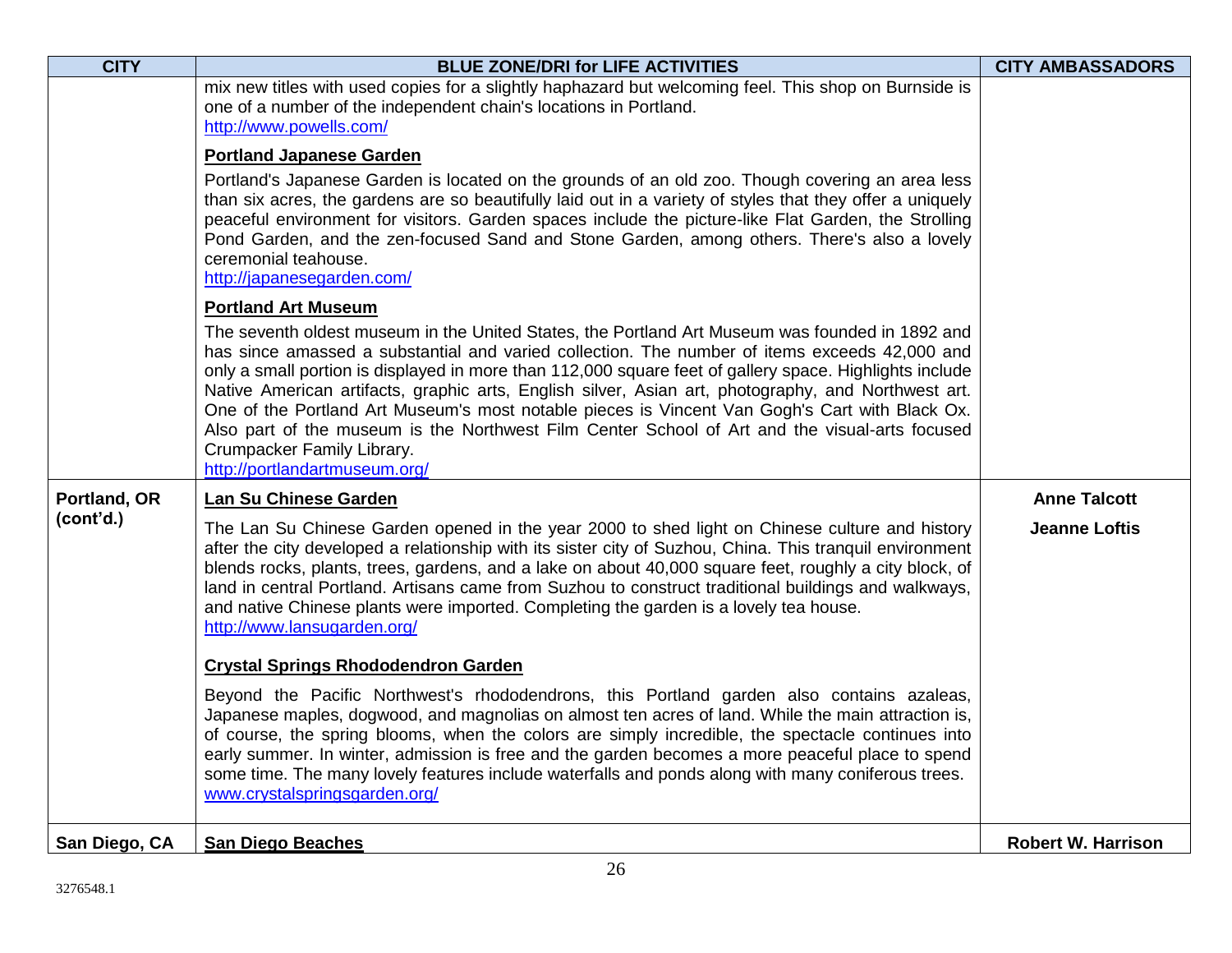| <b>CITY</b>   | <b>BLUE ZONE/DRI for LIFE ACTIVITIES</b>                                                                                                                                                                                                                                                                                                                                                                                                                                                                                                                                                                  | <b>CITY AMBASSADORS</b>   |
|---------------|-----------------------------------------------------------------------------------------------------------------------------------------------------------------------------------------------------------------------------------------------------------------------------------------------------------------------------------------------------------------------------------------------------------------------------------------------------------------------------------------------------------------------------------------------------------------------------------------------------------|---------------------------|
|               | With 17 miles of coastline and 4,600 acres around Mission Bay Park, San Diego offers a wide variety<br>of beaches and amenities. San Diego Lifeguards patrol the beaches from nine permanent lifeguard<br>stations (Ocean Beach, South Mission Beach, Mission Beach, North Pacific Beach, Pacific Beach,<br>Children's Pool, La Jolla Cove, La Jolla Shores, Black's Beach) and dozens of seasonal stations<br>during the summer.<br>https://www.sandiego.gov/lifeguards/beaches                                                                                                                          |                           |
|               | <b>Coronado Island</b>                                                                                                                                                                                                                                                                                                                                                                                                                                                                                                                                                                                    |                           |
|               | "Where main street meets bare feet." Situated just across the bay from downtown San Diego,<br>Coronado is consistently voted best beach in the U.S. by Dr. Beach. With gentle surf, sparkling wide-<br>sand beaches, charming main street and great hotels, including the famous Hotel del Coronado, this<br>island paradise is perfect for a family vacation or romantic getaway.                                                                                                                                                                                                                        |                           |
|               | Coronado's coastline offers wide sandy beaches with sparkling sand, courtesy of the mineral Mica,<br>that draw visitors from around the world. With its elegant gardens, old-world mansions, quaint shops,<br>and oceanfront dining with spectacular sunset views, no wonder this charmed small town has been<br>dubbed "The Crown City," as Coronado means "the crowned one" in Spanish.<br>https://www.sandiego.org/explore/coastal/coronado.aspx                                                                                                                                                       |                           |
| San Diego, CA | <b>Hotel Del Coronado</b>                                                                                                                                                                                                                                                                                                                                                                                                                                                                                                                                                                                 | <b>Robert W. Harrison</b> |
| (cont'd.)     | DISCOVER THE WONDER OF INDELIBLE EXPERIENCES AT HOTEL DEL CORONADO.                                                                                                                                                                                                                                                                                                                                                                                                                                                                                                                                       |                           |
|               | Hotel del Coronado is an iconic destination at the Pacific's edge just minutes from downtown San<br>Diego. Its Coronado Island setting captures the relaxed beauty and seaside charms of the<br>quintessential Southern California coastal lifestyle.                                                                                                                                                                                                                                                                                                                                                     |                           |
|               | The majestic Hotel del Coronado is an adventurous world all its own, where beach-lovers from near<br>and far write their fondest stories on our glittering sands.<br>www.hoteldel.com                                                                                                                                                                                                                                                                                                                                                                                                                     |                           |
|               | <b>Gaslamp Quarter</b> (right near convention center)                                                                                                                                                                                                                                                                                                                                                                                                                                                                                                                                                     |                           |
|               | Welcome to the Gaslamp Quarter - the Historic Heart of San Diego!                                                                                                                                                                                                                                                                                                                                                                                                                                                                                                                                         |                           |
|               | As the West Coast's premier entertainment district, guests can immerse themselves in our rich<br>Victorian architecture and history, dine with world-renowned chefs, and dance the night away at<br>nationally-recognized nightlife venues. Tucked tightly into 16 1/2 blocks, the Gaslamp Quarter is a<br>walkable urban playground located in Downtown San Diego adjacent to the Convention Center,<br>Petco Park, and Horton Plaza. And getting here is as easy as a Southern California breeze. The<br>Gaslamp area is accessible via the freeway and several trolley and bus lines. We invite you to |                           |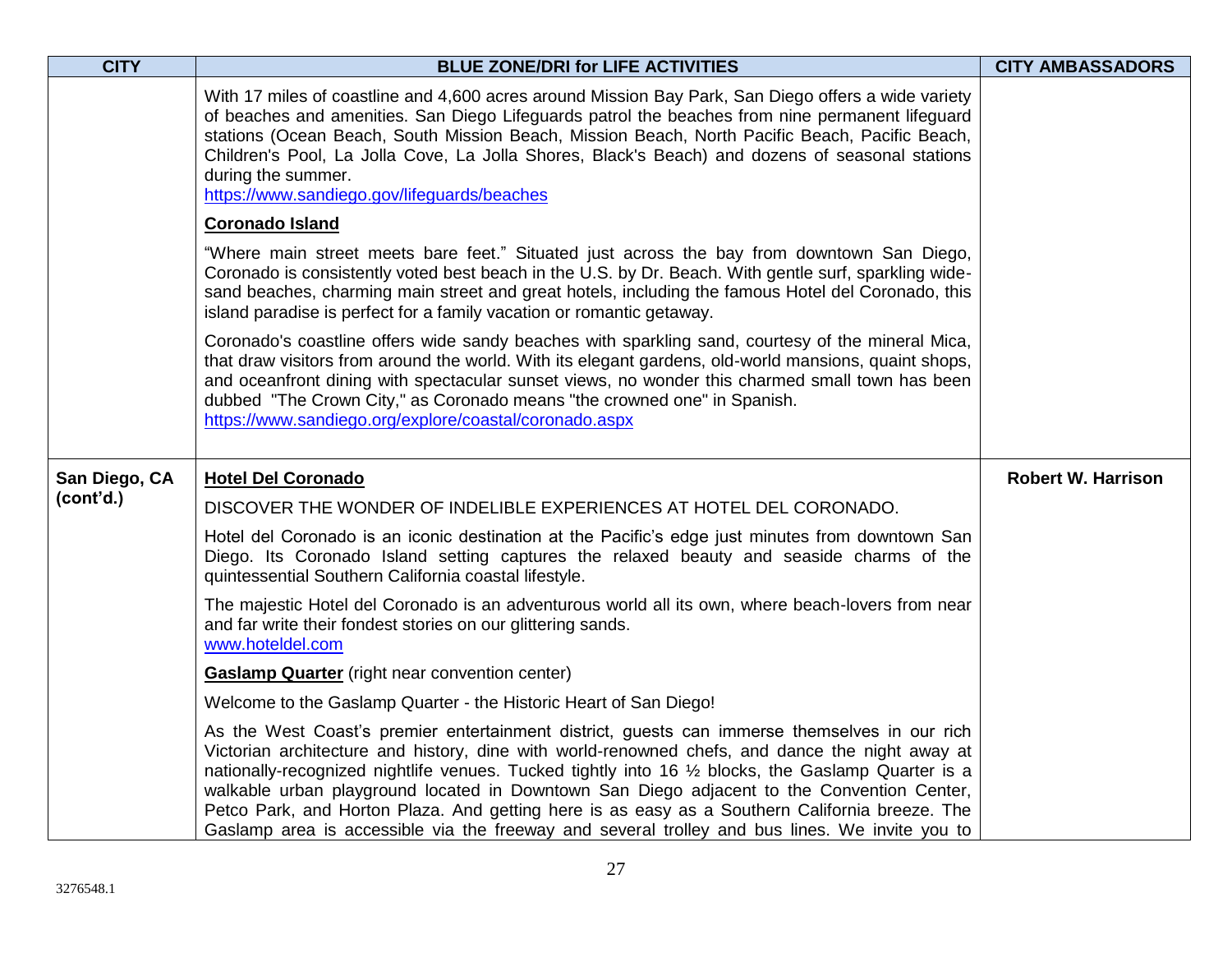| <b>CITY</b>                | <b>BLUE ZONE/DRI for LIFE ACTIVITIES</b>                                                                                                                                                                                                                                                                                                                                                                                                                                                                                                                                                                                     | <b>CITY AMBASSADORS</b>   |
|----------------------------|------------------------------------------------------------------------------------------------------------------------------------------------------------------------------------------------------------------------------------------------------------------------------------------------------------------------------------------------------------------------------------------------------------------------------------------------------------------------------------------------------------------------------------------------------------------------------------------------------------------------------|---------------------------|
|                            | explore the district for yourself and find out what makes it unforgettable!                                                                                                                                                                                                                                                                                                                                                                                                                                                                                                                                                  |                           |
|                            | www.gaslamp.org/                                                                                                                                                                                                                                                                                                                                                                                                                                                                                                                                                                                                             |                           |
|                            | San Diego Zoo Safari Park                                                                                                                                                                                                                                                                                                                                                                                                                                                                                                                                                                                                    |                           |
|                            | Step into an adventure like no other at the San Diego Zoo Safari Park! Your exciting safari<br>experience includes seeing herds of rhinos, giraffes, antelope, zebras, and more roaming natural<br>habitats, a choice of guided safari expeditions, and beautiful walking trails to see exotic animals.<br>Come experience the excitement of getting up close and personal with rare Sumatran tigers at Tiger<br>Trail, the Safari Park's newest experience!<br>http://sdzsafaripark.org/                                                                                                                                    |                           |
|                            | <b>San Diego Harbor</b>                                                                                                                                                                                                                                                                                                                                                                                                                                                                                                                                                                                                      |                           |
|                            | Downtown San Diego begins at the waterfront, with the Embarcadero Parks and tall-masted<br>monuments to her sailing history. The Maritime Museum is easy to spot with the famous Star of<br>India, and the USS Midway offers a snapshot of San Diego's long Naval history. The Gaslamp<br>District with its Victorian architecture and turn-of-the-century ambiance, is now wonderfully revitalized<br>and plays host to numerous restaurants, boutique shopping and a thriving nightlife.<br>www.sandiegosuncoast.com/cities/downtown-san-diego                                                                             |                           |
| San Diego, CA<br>(cont'd.) | Sea World<br>Enjoy a one-of-a-kind family experience at SeaWorld® San Diego, with awe inspiring animal encounters,<br>thrilling rides, and amazing shows. Ideally located on nearly 200 acres in Mission Bay, SeaWorld San<br>Diego is an ocean adventure unlike any other. Our park is about animals, exciting rides and family-friendly<br>entertainment. From the rush of the ray on our Manta roller coaster to the awe-inspiring and playful<br>dolphins in our Dolphin Days show, there is something for everyone at SeaWorld San Diego-a real,<br>amazing adventure.<br>https://seaworld.com/san-diego/               | <b>Robert W. Harrison</b> |
|                            | <b>Water Adventures with San Diego Bay Rentals and Tours</b><br>The San Diego Bay is full of amazing sights, attractions, and restaurants. San Diego Bay Adventures<br>provides Jet Ski Rentals & Tours as well as Paddle Boarding and Kayaks that are perfect for any visitor or<br>local San Diegan. We enjoy showing you the best of San Diego Bay and Coronado including:<br><b>Hollywood Movie Ships</b><br><b>Aircraft Carriers</b><br>Famous Life Magazine Kissing Statue<br><b>Nuclear Submarine Base</b><br>US Navy Seal Team Training Facility<br>Navy Dolphin & Sea Lions<br><b>Beautiful Waterfront Downtown</b> |                           |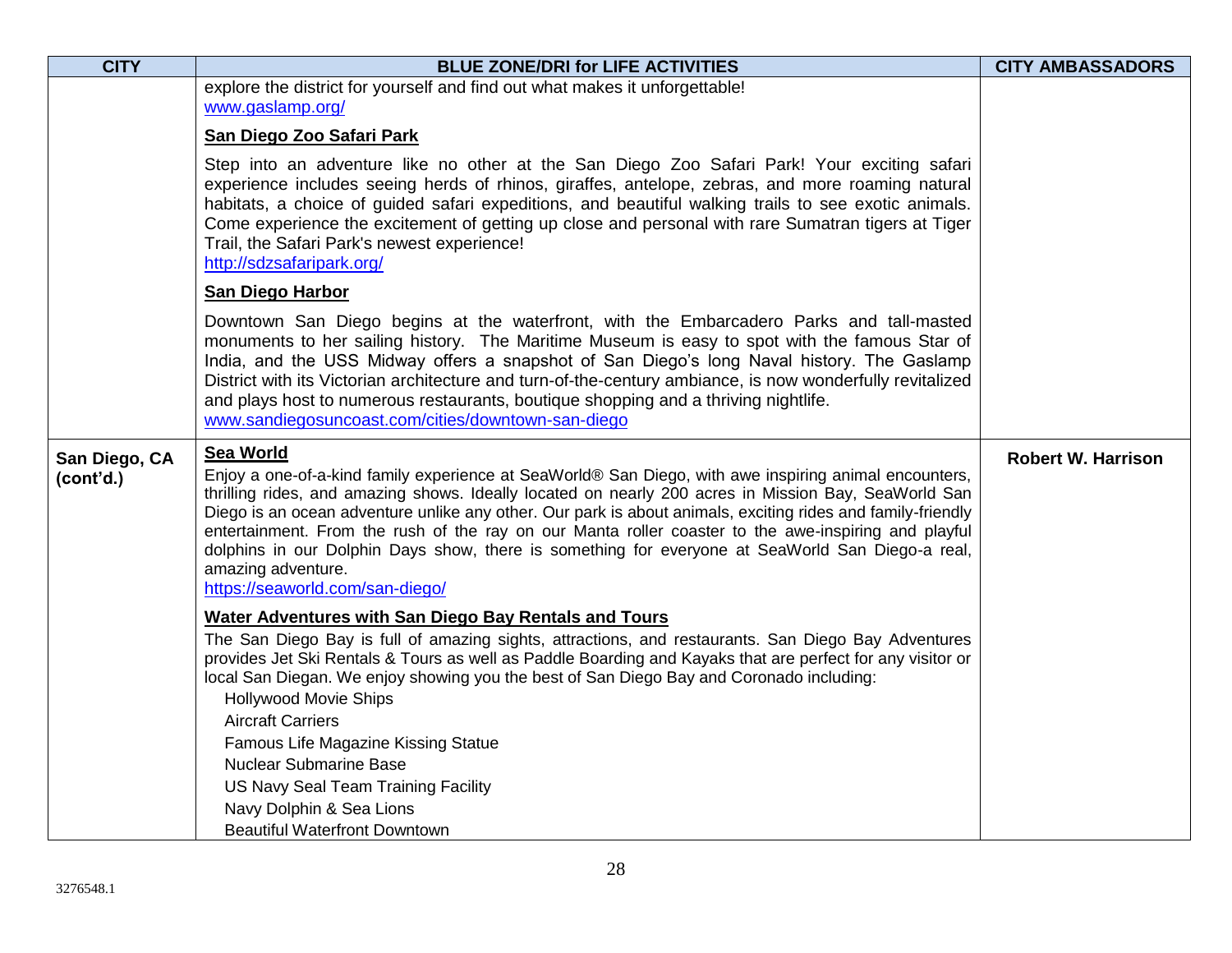| <b>CITY</b>                | <b>BLUE ZONE/DRI for LIFE ACTIVITIES</b>                                                                                                                                                                                                                                                                                                                                                                                                                                                                                                                                                                 | <b>CITY AMBASSADORS</b>   |
|----------------------------|----------------------------------------------------------------------------------------------------------------------------------------------------------------------------------------------------------------------------------------------------------------------------------------------------------------------------------------------------------------------------------------------------------------------------------------------------------------------------------------------------------------------------------------------------------------------------------------------------------|---------------------------|
|                            | Monster Active Navy Ships                                                                                                                                                                                                                                                                                                                                                                                                                                                                                                                                                                                |                           |
|                            | https://sdbayadventures.com/                                                                                                                                                                                                                                                                                                                                                                                                                                                                                                                                                                             |                           |
|                            | Legoland                                                                                                                                                                                                                                                                                                                                                                                                                                                                                                                                                                                                 |                           |
|                            | LEGOLAND® California Resort includes LEGOLAND California, SEA LIFE® Aquarium, LEGOLAND<br>Water Park and LEGOLAND Hotel. All are geared for families with children between the ages of 2 and 12.                                                                                                                                                                                                                                                                                                                                                                                                         |                           |
|                            | At LEGOLAND California, you'll find more than 60 rides, shows and attractions including LEGO® Star<br>Wars™ Miniland Model Display, Pirate Reef and LEGO Legends of Chima Water Park presented by<br>Cartoon Network. New this year is the LEGO Star Wars™ Miniland Death Star Model Display and LEGO<br>Heartlake City where guests can meet the five LEGO Friends in person, build a LEGO horse or ride Mia's<br>Carousel.                                                                                                                                                                             |                           |
|                            | SEA LIFE Aquarium is home to more than 5,000 living creatures and incorporates LEGO models into a<br>child's voyage to the depths of the ocean featuring play zones, fun facts and quiz trails.                                                                                                                                                                                                                                                                                                                                                                                                          |                           |
|                            | LEGOLAND Water Park features more than seven slides, sandy beaches and the unique Build-A-Raft<br>River.<br>https://www.legoland.com/california/                                                                                                                                                                                                                                                                                                                                                                                                                                                         |                           |
| San Diego, CA<br>(cont'd.) | <b>Knott's Berry Farm</b>                                                                                                                                                                                                                                                                                                                                                                                                                                                                                                                                                                                | <b>Robert W. Harrison</b> |
|                            | For nearly one hundred years, Knott's Berry Farm has been drawing fans from all over. What started<br>as a small family farm soon grew into a world famous destination thanks to Mrs. Knott's legendary<br>fried chicken dinners, boysenberries and an Old West Ghost Town. Since then, the once small family<br>farm has grown into today's 160-acre family fun destination; home to the Knott's Berry Farm theme<br>park, Knott's Soak City Waterpark and Knott's Berry Farm Hotel.<br>https://www.knotts.com/                                                                                         |                           |
|                            | <b>Old Town Trolley</b>                                                                                                                                                                                                                                                                                                                                                                                                                                                                                                                                                                                  |                           |
|                            | Our fleet of orange and green trolleys travel frequently throughout San Diego and over the iconic San<br>Diego-Coronado Bridge to Coronado on a continuous 25-mile loop visiting 10 neighborhoods with 10<br>destination stops.                                                                                                                                                                                                                                                                                                                                                                          |                           |
|                            | Our friendly conductors narrate the San Diego tour with a fascinating and fun mix of trivia and<br>humorous stories. It will be our pleasure to guide you through the birthplace of California. As a San<br>Diego resident, I assure you that Old Town Trolley Tours is the best way to see the city. Because we<br>showcase the best of San Diego and Coronado, you can avoid costly parking and city driving. The<br>tour is also designed so that you can hop on and off and explore on your own at any time. With<br>frequent pickups at all our stops, this helps you avoid walking long distances. |                           |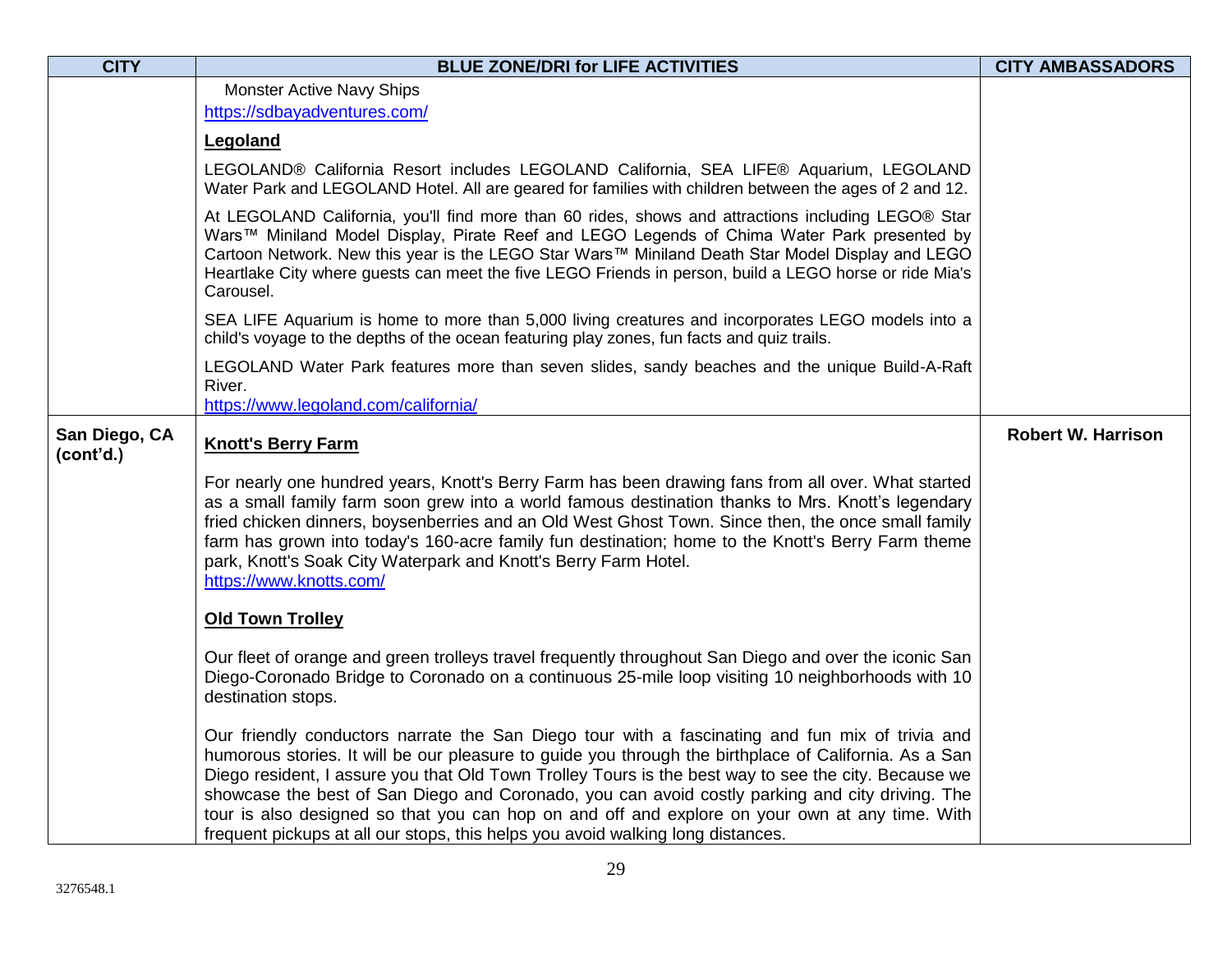| <b>CITY</b>                | <b>BLUE ZONE/DRI for LIFE ACTIVITIES</b>                                                                                                                                                                                                                                                                                                                                                                                                                                                                                                                                                                                                                                                                                                                                                                                                                                                                                                                                                                                                                                                                                                                                                                                                                                                                                             | <b>CITY AMBASSADORS</b>   |
|----------------------------|--------------------------------------------------------------------------------------------------------------------------------------------------------------------------------------------------------------------------------------------------------------------------------------------------------------------------------------------------------------------------------------------------------------------------------------------------------------------------------------------------------------------------------------------------------------------------------------------------------------------------------------------------------------------------------------------------------------------------------------------------------------------------------------------------------------------------------------------------------------------------------------------------------------------------------------------------------------------------------------------------------------------------------------------------------------------------------------------------------------------------------------------------------------------------------------------------------------------------------------------------------------------------------------------------------------------------------------|---------------------------|
|                            | www.trolleytours.com/<br><b>USS Midway Museum</b><br>Imagine experiencing life at sea aboard one of America's longest-serving aircraft carriers. Visitors to<br>the USS Midway Museum enter a floating city at sea and walk in the footsteps of 225,000 Midway<br>sailors who served our country and upheld the American ideals of strength, freedom and peace.<br>The USS Midway Museum is an unforgettable adventure for the entire family. Guests can spend the<br>day exploring more than 60 exhibits with a collection of 29 restored aircraft. The self-guided audio<br>tour, narrated by Midway sailors, brings the carrier's history to life. Those who dare can "take to the<br>sky" aboard one of two flight simulators.<br>http://www.midway.org/                                                                                                                                                                                                                                                                                                                                                                                                                                                                                                                                                                         |                           |
| San Diego, CA<br>(cont'd.) | <b>San Diego Air and Space Museum</b><br>Aviation history is truly a remarkable story, and it all unfolds at the San Diego Air & Space Museum.<br>Your journey through the history of flight begins as you stand beneath a model of the Montgolfier<br>brothers' hot air balloon of 1783 - the first manned vehicle in recorded history to break the bonds of<br>gravity and lift humans above the Earth.<br>Rare specimens of aircraft suggest the excitement of air combat in the World War I Gallery. Marvel at<br>the entertaining and dangerous antics of the barnstormers of the 1920s in the Golden Age of Flight<br>Gallery.<br>Mint condition aircraft in a mint condition museum - a Spitfire Mk. XVI, a Navy F6F Hellcat and an A-4<br>Skyhawk jet - these beautifully restored airplanes help you appreciate the increasingly complex<br>technology represented in the classic military aircraft of World War II, Korea and Vietnam.<br>The Museum's display of space age technology, like the desire to journey to the stars, may never be<br>finished, for it represents an adventure which the human race has truly just begun.<br>http://sandiegoairandspace.org/<br><b>San Diego Natural History Museum</b><br>The real world: it sure can be real interesting. Explore the natural history of Southern California- | <b>Robert W. Harrison</b> |
|                            | from past to present-at the San Diego Natural History Museum (theNAT). From rattlesnakes and<br>flesh-eating beetles, to dinosaurs and fossils, to a pendulum that proves the earth is spinning, there's<br>something for everyone at theNAT. Visitors will be impressed by the unique, interactive exhibitions                                                                                                                                                                                                                                                                                                                                                                                                                                                                                                                                                                                                                                                                                                                                                                                                                                                                                                                                                                                                                      |                           |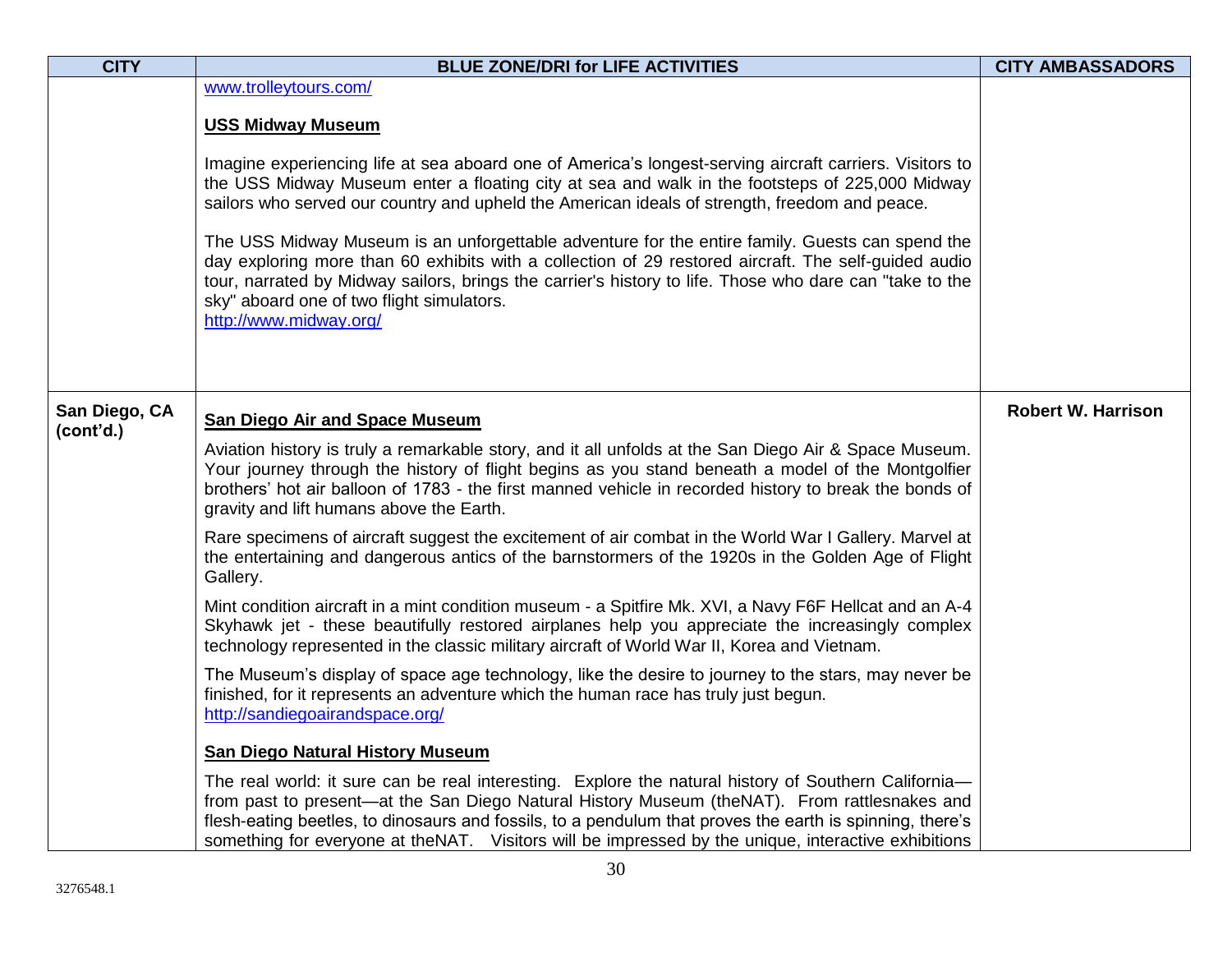| <b>CITY</b>                | <b>BLUE ZONE/DRI for LIFE ACTIVITIES</b>                                                                                                                                                                                                                                                                                                                                                                                                                                                                                                                                                                                                                                                                                                                                                                                                                       | <b>CITY AMBASSADORS</b>   |
|----------------------------|----------------------------------------------------------------------------------------------------------------------------------------------------------------------------------------------------------------------------------------------------------------------------------------------------------------------------------------------------------------------------------------------------------------------------------------------------------------------------------------------------------------------------------------------------------------------------------------------------------------------------------------------------------------------------------------------------------------------------------------------------------------------------------------------------------------------------------------------------------------|---------------------------|
|                            | that span across five floors. The museum features a giant-screen theater with daily showings of 2D<br>and 3D films, as well as rotating exhibitions that bring nature to life.                                                                                                                                                                                                                                                                                                                                                                                                                                                                                                                                                                                                                                                                                 |                           |
|                            | Permanent offerings include Fossil Mysteries and Coast to Cactus in Southern California, which<br>together serve as a walk through the region's prehistoric past and biological present. You'll travel<br>through a period of 75 million years—from the time of dinosaurs to present day—along the way<br>learning all about this amazing place we call home. Skulls features 200 of the most fascinating<br>animal skulls from the museum's collection, and Extraordinary Ideas from Ordinary People: A History<br>of Citizen Science invites visitors to explore treasures from its Research Library, including rare<br>books, artwork, and historical documents displayed alongside plant and animal specimens. Nature<br>enthusiasts can also enjoy fun adult and family programs, including interesting talks and free guided<br>hikes.<br>www.sdnhm.org/ |                           |
| San Diego, CA<br>(cont'd.) | <b>Fleet Science Center</b>                                                                                                                                                                                                                                                                                                                                                                                                                                                                                                                                                                                                                                                                                                                                                                                                                                    | <b>Robert W. Harrison</b> |
|                            | The Fleet Science Center connects people of all ages to the possibilities and power of science to<br>create a better future.                                                                                                                                                                                                                                                                                                                                                                                                                                                                                                                                                                                                                                                                                                                                   |                           |
|                            | At the science center, you can explore and investigate more than 100 interactive exhibits that pique<br>your curiosity and become immersed in an IMAX film adventure that shows the wonders of the<br>planet—and beyond—in the Eugene Heikoff and Marilyn Jacobs Heikoff Giant Dome Theater. For<br>young science enthusiasts, the Fleet hosts school field trips, science workshops and educational<br>camps.<br>http://www.rhfleet.org/                                                                                                                                                                                                                                                                                                                                                                                                                      |                           |
|                            | <b>San Diego Museum of Art</b>                                                                                                                                                                                                                                                                                                                                                                                                                                                                                                                                                                                                                                                                                                                                                                                                                                 |                           |
|                            | Providing a rich and diverse cultural experience, The San Diego Museum of Art houses the world's<br>finest art in America's Finest City. Located in the heart of Balboa Park, the museum's nationally<br>renowned collections include Spanish and Italian old masters, South Asian paintings including the<br>Edwin Binney 3rd Collection of Indian paintings, and 19th and 20th century American paintings and<br>sculptures. At The San Diego Museum of Art, exhibition text is always in English and Spanish.                                                                                                                                                                                                                                                                                                                                               |                           |
|                            | Admission is always free for visitors ages 17 & under at The San Diego Museum of Art.<br>https://www.sdmart.org/                                                                                                                                                                                                                                                                                                                                                                                                                                                                                                                                                                                                                                                                                                                                               |                           |
|                            | <b>Professional Sports</b>                                                                                                                                                                                                                                                                                                                                                                                                                                                                                                                                                                                                                                                                                                                                                                                                                                     |                           |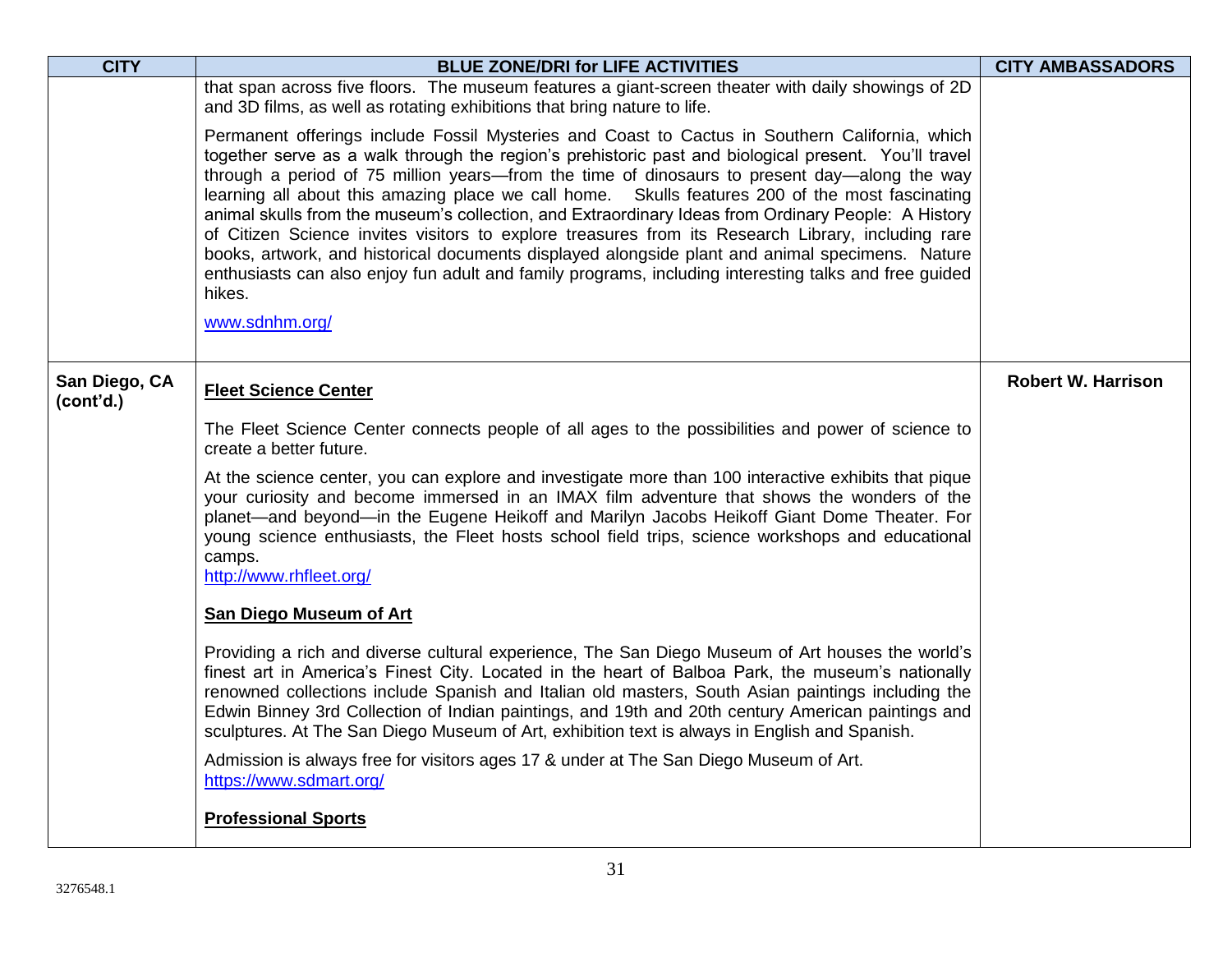| <b>CITY</b>    | <b>BLUE ZONE/DRI for LIFE ACTIVITIES</b>                                                                                                                                                                                                                                                                                                                                                                                                                                                                                                                      | <b>CITY AMBASSADORS</b>   |
|----------------|---------------------------------------------------------------------------------------------------------------------------------------------------------------------------------------------------------------------------------------------------------------------------------------------------------------------------------------------------------------------------------------------------------------------------------------------------------------------------------------------------------------------------------------------------------------|---------------------------|
|                | PETCO Park/San Diego Padres baseball. http://sandiego.padres.mlb.com/sd/ballpark/                                                                                                                                                                                                                                                                                                                                                                                                                                                                             |                           |
|                | Miramar Speed Circuit. www.miramarspeedcircuit.com/                                                                                                                                                                                                                                                                                                                                                                                                                                                                                                           |                           |
|                | Visit La Jolla by the Sea                                                                                                                                                                                                                                                                                                                                                                                                                                                                                                                                     |                           |
|                | From world-class shopping to one-of-a-kind dining. Shimmering ocean views to timeless landmarks.<br>Beach culture to high culture. Each day, there's a new experience waiting for you. Welcome to La<br>Jolla. Take it in. The jewel of Southern California sparkles in vacation sunshine year-round. Visit first<br>class sights and attractions throughout the village and around the cove. Stay in gorgeous houses and<br>luxurious hotels. Indulge in all the beauty that's here, only a few minutes from downtown San Diego.<br>www.lajollabythesea.com/ |                           |
| San Diego, CA  | <b>Whale Watching</b>                                                                                                                                                                                                                                                                                                                                                                                                                                                                                                                                         | <b>Robert W. Harrison</b> |
| (cont'd.)      | If you love whales and dolphins, this is your chance to see these incredibly intelligent animals up<br>close!                                                                                                                                                                                                                                                                                                                                                                                                                                                 |                           |
|                | During January through April, you will get to meet up with Gray, Fin, and Humpback whales.                                                                                                                                                                                                                                                                                                                                                                                                                                                                    |                           |
|                | During May through December, you will see Blue, Minke, Fin, and Humpback whales.                                                                                                                                                                                                                                                                                                                                                                                                                                                                              |                           |
|                | Whales are the main attraction but we love to be greeted by pods of graceful and friendly dolphins-<br>as they glide through the ocean right along with us. Plan on seeing stunning views of the San Diego<br>skyline from the ocean, too!<br>http://www.adventureribrides.com/                                                                                                                                                                                                                                                                               |                           |
| San Francisco, | <b>Golden Gate Bridge</b>                                                                                                                                                                                                                                                                                                                                                                                                                                                                                                                                     | T.J. D'Amato              |
| <b>CA</b>      | Welcome to the Golden Gate Bridge! The Bridge connects San Francisco to California's northern<br>counties. With its tremendous 746-foot tall towers, sweeping main cables, signature International<br>Orange color, and Art Deco styling, it is a sensory experience featuring color, light, and sound. With<br>more than 10 million annual visitors, be ready for crowds (especially during the summer) and<br>changing weather conditions.<br>http://goldengatebridge.org/<br>http://www.parksconservancy.org/<br><b>Golden Gate State Park</b>             | <b>Marie Trimble</b>      |
|                | GOLDEN GATE PARK ISthe third most visited park in the United States. While the park is free to                                                                                                                                                                                                                                                                                                                                                                                                                                                                |                           |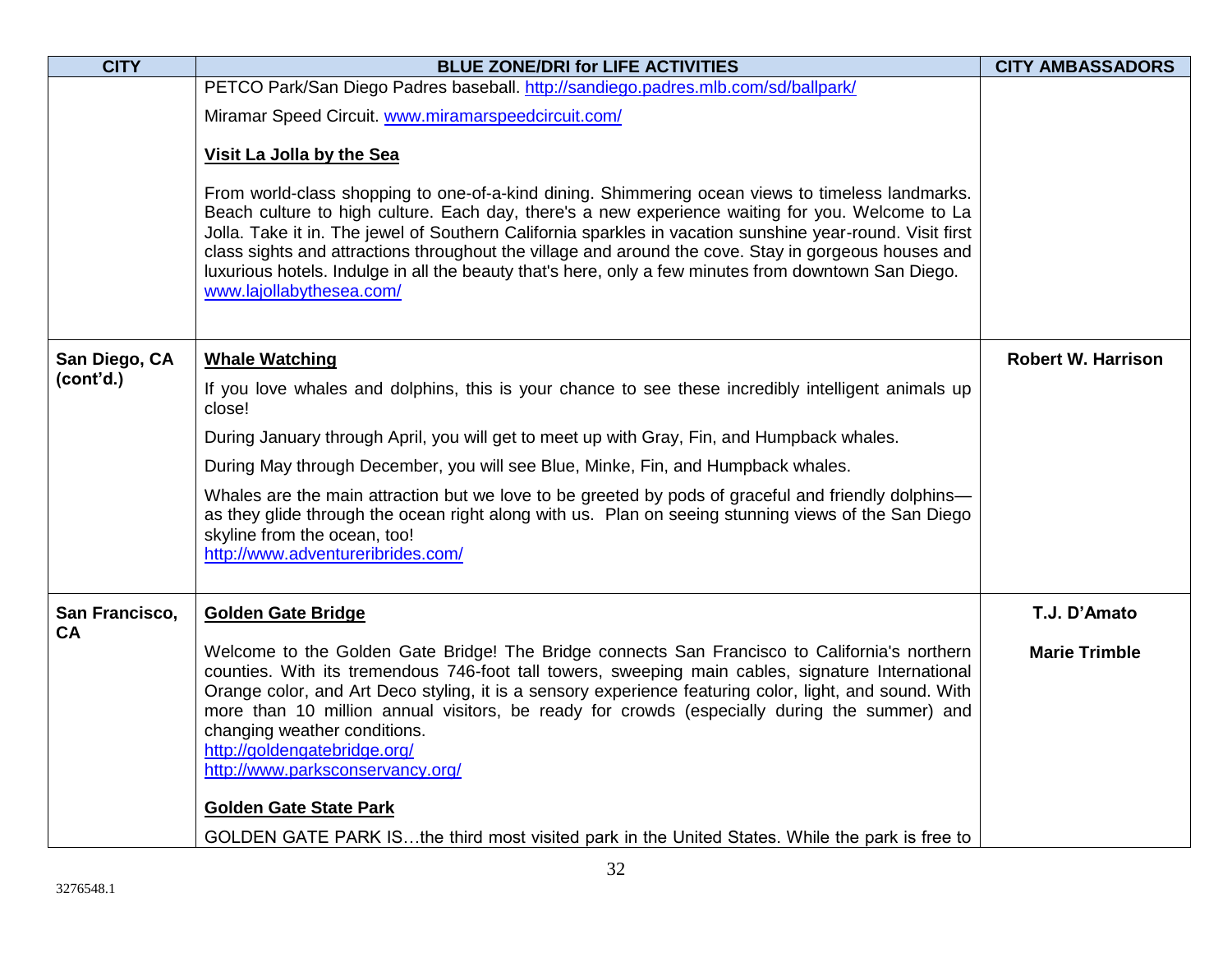| <b>CITY</b>    | <b>BLUE ZONE/DRI for LIFE ACTIVITIES</b>                                                                                                                                                                                                                                                                                                                                                                                                                                                                                                                                                                              | <b>CITY AMBASSADORS</b> |
|----------------|-----------------------------------------------------------------------------------------------------------------------------------------------------------------------------------------------------------------------------------------------------------------------------------------------------------------------------------------------------------------------------------------------------------------------------------------------------------------------------------------------------------------------------------------------------------------------------------------------------------------------|-------------------------|
|                | visit during the day, popular attractions charge admission, such as deYoung Museum, California<br>Academy of Sciences and Conservatory of Flowers. The park is filled with gardens, museums, art,<br>flowers, trees, lakes, birds and wildlife. There are also plenty of opportunities to participate in sports,<br>clubs and other activities.<br>https://goldengatepark.com/                                                                                                                                                                                                                                        |                         |
|                | <b>Fisherman's Wharf</b>                                                                                                                                                                                                                                                                                                                                                                                                                                                                                                                                                                                              |                         |
|                | San Francisco's Fisherman's Wharf is proudly unique among the scenic waterfront attractions of the<br>world. The Fisherman's Wharf of today rests on land created from the rubble of buildings destroyed<br>in the earthquake and fire of 1906. What could not be destroyed was the love of the sea, generations<br>of fishing skills, and traditions expressed in good things to eat and drink.<br>http://www.fishermanswharf.org/                                                                                                                                                                                   |                         |
| San Francisco, | Alcatraz Island a/k/a "The Rock"                                                                                                                                                                                                                                                                                                                                                                                                                                                                                                                                                                                      | T.J. D'Amato            |
| CA (cont'd.)   | Alcatraz, the former military fort and notorious maximum-security federal prison that housed the likes<br>of AI Capone and Machine Gun Kelly, and the site of the Indian "Red River Movement" and<br>Occupation from 1969-1971, offers visitors to get and up and close glimpse of life on Alcatraz Island.<br>In addition to the historical importance of Alcatraz, visitors can view the gardens, bay views, and<br>birds nesting.<br>http://www.alcatrazislandtickets.com/                                                                                                                                         | <b>Marie Trimble</b>    |
|                | Lombard Street. "The most crooked street in the world."                                                                                                                                                                                                                                                                                                                                                                                                                                                                                                                                                               |                         |
|                | Lombard Street is famous for a steep, one-block section with eight hairpin turns. Stretching from The<br>Presidio east to The Embarcadero (with a gap on Telegraph Hill), most of the street's western<br>segment is a major thoroughfare designated as part of U.S. Route 101. The famous one-block<br>section, claimed as "the most crooked street in the world", is located along the eastern segment in<br>the Russian Hill neighborhood. The street was named after Lombard Street in Philadelphia by San<br>Francisco surveyor Jasper O'Farrell<br>https://en.wikipedia.org/wiki/Lombard_Street_(San_Francisco) |                         |
|                | Pier 39                                                                                                                                                                                                                                                                                                                                                                                                                                                                                                                                                                                                               |                         |
|                | With 100+ restaurants, shops and attractions, plus special events, live daily entertainment and more,<br>it may be overwhelming to figure out exactly what to do with your time at PIER 39.<br>https://www.pier39.com/                                                                                                                                                                                                                                                                                                                                                                                                |                         |
|                | <b>Cable Cars</b>                                                                                                                                                                                                                                                                                                                                                                                                                                                                                                                                                                                                     |                         |
|                | San Francisco's only moving historic landmarks, cable cars run seven days a week, on three routes:<br>Powell-Mason, Powell-Hyde, and California Street. The Powell-Mason line begins at the<br>Powell/Market turntable, up and over Nob Hill and down to Bay Street at Fisherman's Wharf. The<br>Powell-Hyde line also begins at the Powell/Market turntable and runs over Nob and Russian hills                                                                                                                                                                                                                      |                         |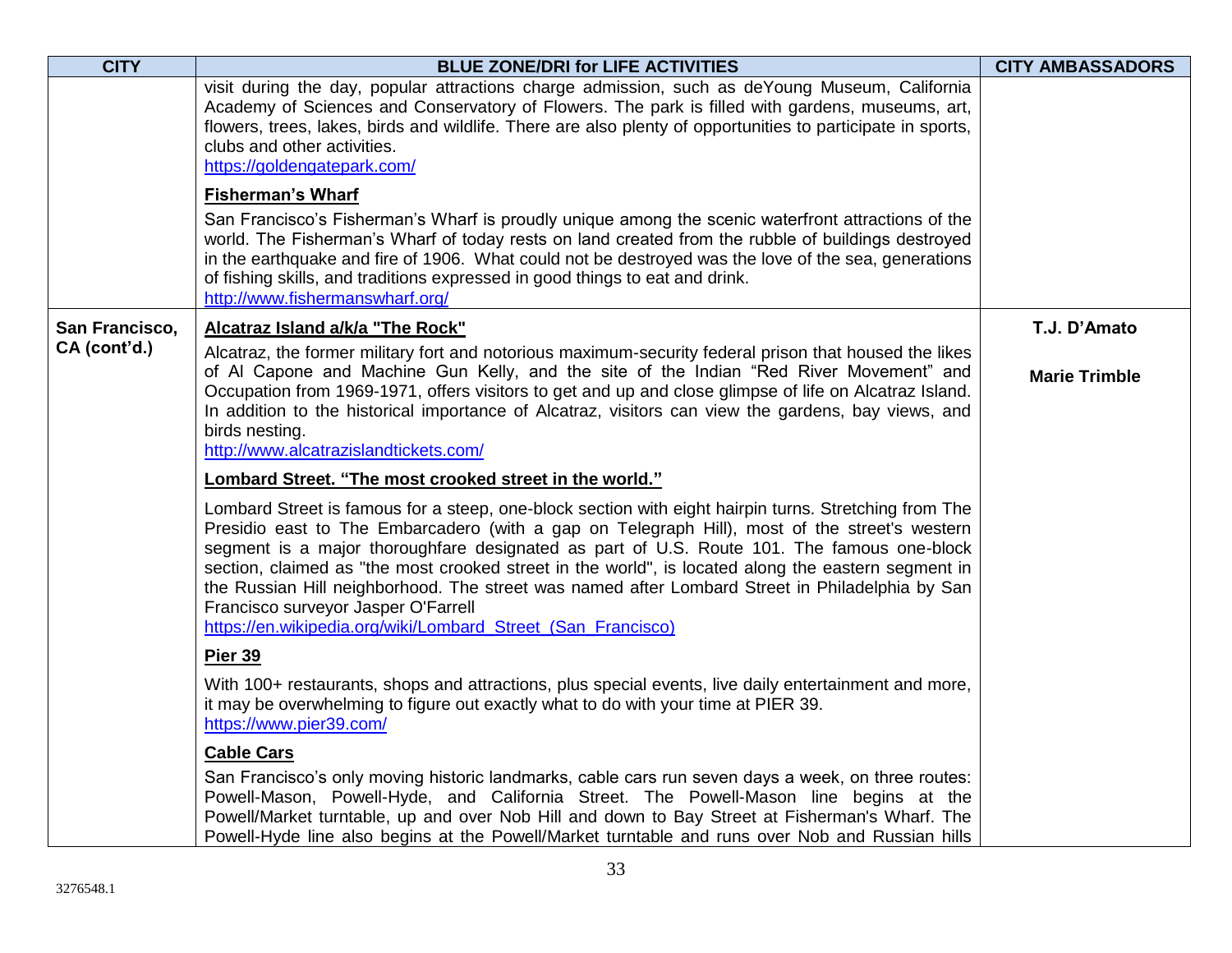| <b>CITY</b>                    | <b>BLUE ZONE/DRI for LIFE ACTIVITIES</b>                                                                                                                                                                                                                                                                                                                                                                                                                                                                                                                                         | <b>CITY AMBASSADORS</b> |
|--------------------------------|----------------------------------------------------------------------------------------------------------------------------------------------------------------------------------------------------------------------------------------------------------------------------------------------------------------------------------------------------------------------------------------------------------------------------------------------------------------------------------------------------------------------------------------------------------------------------------|-------------------------|
|                                | before ending at Aquatic Park near Ghiradelli Square. The California Street line runs East-West from                                                                                                                                                                                                                                                                                                                                                                                                                                                                             |                         |
|                                | the Financial District, through Chinatown, over Nob Hill and stops at Van Ness Avenue.<br>https://www.sfcablecar.com/ and www.sfmta.com                                                                                                                                                                                                                                                                                                                                                                                                                                          |                         |
|                                | <b>Muir Woods National Monument.</b>                                                                                                                                                                                                                                                                                                                                                                                                                                                                                                                                             |                         |
|                                |                                                                                                                                                                                                                                                                                                                                                                                                                                                                                                                                                                                  |                         |
|                                | Walk among old growth coast redwoods, cooling their roots in the fresh water of Redwood Creek and<br>lifting their crowns to reach the sun and fog. Federally protected as a National Monument since 1908,                                                                                                                                                                                                                                                                                                                                                                       |                         |
|                                | this primeval forest is both refuge and laboratory, revealing our relationship with the living landscape.                                                                                                                                                                                                                                                                                                                                                                                                                                                                        |                         |
|                                | What will you discover in Muir Woods?                                                                                                                                                                                                                                                                                                                                                                                                                                                                                                                                            |                         |
|                                | https://www.nps.gov/muwo/index.htm                                                                                                                                                                                                                                                                                                                                                                                                                                                                                                                                               |                         |
| San Francisco,<br>CA (cont'd.) | Lands End.                                                                                                                                                                                                                                                                                                                                                                                                                                                                                                                                                                       | T.J. D'Amato            |
|                                | At the northwestern corner of San Francisco, there is a series of stunning views at every turn in this<br>wild and windy trail. Hillsides of cypress and wildflowers, views of shipwrecks and access to the ruins<br>of Sutro baths, a San Francisco special memory.<br>https://www.nps.gov/goga/planyourvisit/landsend.htm                                                                                                                                                                                                                                                      | <b>Marie Trimble</b>    |
|                                |                                                                                                                                                                                                                                                                                                                                                                                                                                                                                                                                                                                  |                         |
|                                | Presidio.                                                                                                                                                                                                                                                                                                                                                                                                                                                                                                                                                                        |                         |
|                                | For 218 years, the Presidio served as an army post for three nations. World and local events, from<br>military campaigns to World Fairs and earthquakes, left their mark. Come enjoy the history and the<br>natural beauty of the Presidio. Explore centuries of architecture. Reflect in a national cemetery. Walk<br>along an historic airfield, through forests or to beaches, and admire spectacular vistas.<br>http://www.presidio.gov/                                                                                                                                     |                         |
|                                | <b>Exploratorium Children's Museum</b>                                                                                                                                                                                                                                                                                                                                                                                                                                                                                                                                           |                         |
|                                | The Exploratorium isn't just a museum; it's an ongoing exploration of science, art and human<br>perception-a vast collection of online experiences that feed your curiosity.<br>https://www.exploratorium.edu                                                                                                                                                                                                                                                                                                                                                                    |                         |
|                                | <b>Walt Disney Family Museum</b>                                                                                                                                                                                                                                                                                                                                                                                                                                                                                                                                                 |                         |
|                                | Find animation, innovation, and inspiration in the remarkable life story of Walt Disney, the man who<br>raised animation to an art, tirelessly pursued innovation, and created a distinctly American legacy<br>that transformed the entertainment world. Located in the scenic Presidio of San Francisco, the<br>museum is a 501(c)(3) nonprofit organization that features contemporary, interactive galleries with<br>state-of-the-art exhibits narrated in Walt's own voice alongside early drawings, cartoons, films, music,<br>a spectacular model of Disneyland, and more. |                         |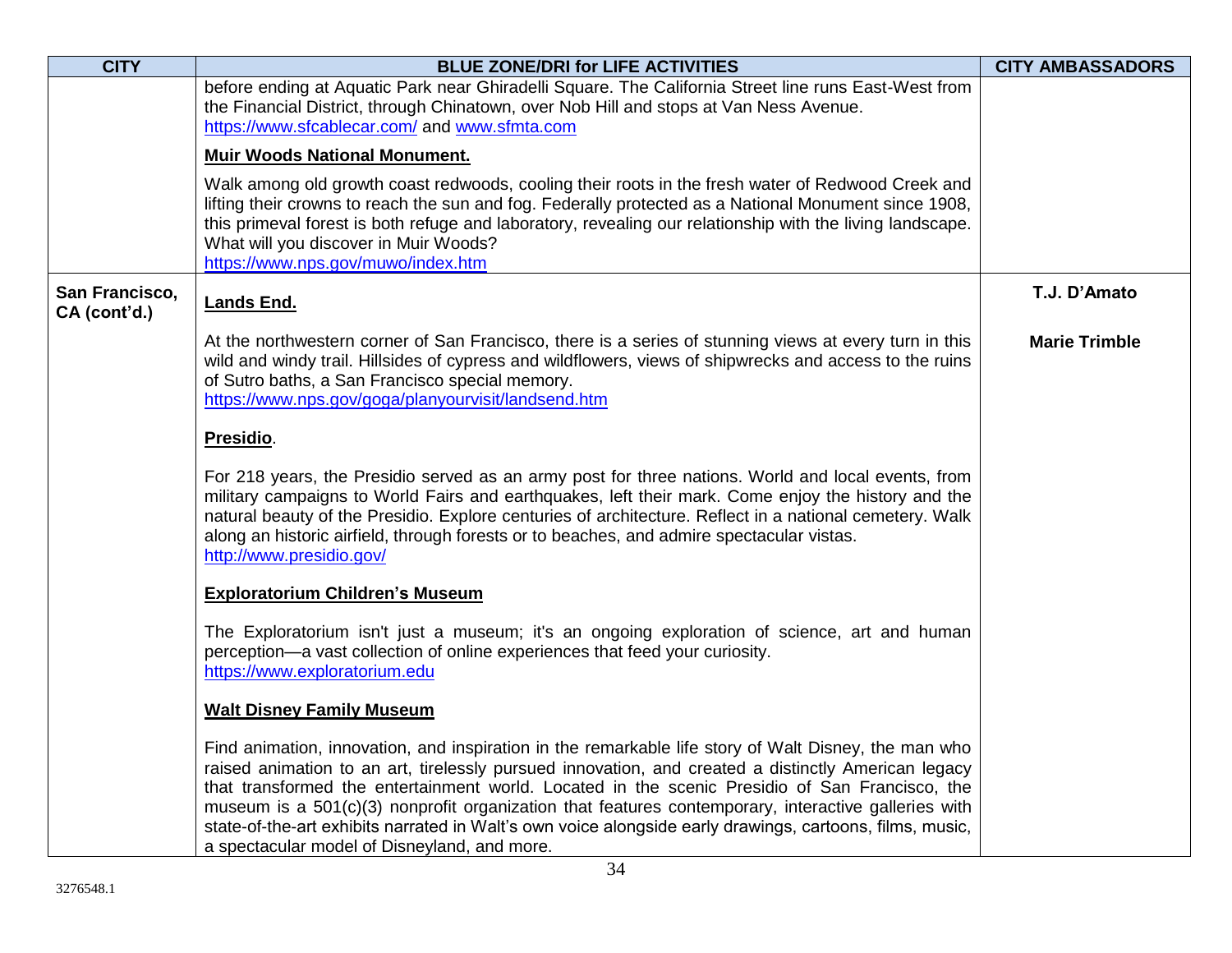| <b>CITY</b>    | <b>BLUE ZONE/DRI for LIFE ACTIVITIES</b>                                                                                                                                                                                                                                                                                                                                                                                                                                                                                                         | <b>CITY AMBASSADORS</b> |
|----------------|--------------------------------------------------------------------------------------------------------------------------------------------------------------------------------------------------------------------------------------------------------------------------------------------------------------------------------------------------------------------------------------------------------------------------------------------------------------------------------------------------------------------------------------------------|-------------------------|
|                | http://www.waltdisney.org/                                                                                                                                                                                                                                                                                                                                                                                                                                                                                                                       |                         |
|                | <b>Madame Tussauds San Francisco</b>                                                                                                                                                                                                                                                                                                                                                                                                                                                                                                             |                         |
|                | Step into famous fun at Madame Tussauds San Francisco! More than just a wax museum, this<br>attraction is a top thing to do in the Bay Area.<br>https://www.madametussauds.com/san-francisco/en/                                                                                                                                                                                                                                                                                                                                                 |                         |
| San Francisco, | <b>Asian Art Museum</b>                                                                                                                                                                                                                                                                                                                                                                                                                                                                                                                          | T.J. D'Amato            |
| CA (cont'd.)   | Strategically located on the Pacific Rim and serving one of the most diverse communities in the<br>United States, the Asian Art Museum of San Francisco - Chong-Moon Lee Center for Asian Art and<br>Culture is uniquely positioned to lead a diverse, global audience in discovering the distinctive<br>materials, aesthetics and intellectual achievements of Asian art and cultures, and to serve as a<br>bridge of understanding between Asia and the United States and between the diverse cultures of<br>Asia.<br>http://www.asianart.org/ | <b>Marie Trimble</b>    |
|                | <b>San Francisco Museum of Modern Art</b>                                                                                                                                                                                                                                                                                                                                                                                                                                                                                                        |                         |
|                | SFMOMA is dedicated to making the art for our time a vital and meaningful part of public life. For that<br>reason we assemble unparalleled collections, create exhilarating exhibitions, and develop engaging<br>public programs. In all of these endeavors, we are guided by our enduring commitment to fostering<br>creativity and embracing new ways of seeing the world.<br>https://www.sfmoma.org/                                                                                                                                          |                         |
|                | <b>Palace of Fine Arts Theatre</b>                                                                                                                                                                                                                                                                                                                                                                                                                                                                                                               |                         |
|                | Don't forget your camera-the iconic Palace of Fine Arts is one of the most photographed sites in the<br>City, featured in numerous film and TV productions. It's also a popular wedding location and dazzling<br>performance venue, as well as a wonderful place for a stroll after a visit to the Exploratorium.                                                                                                                                                                                                                                |                         |
|                | Originally built for the 1915 Panama-Pacific Exhibition, this urban temple has become a San<br>Francisco treasure, beloved by residents and visitors alike.<br>https://palaceoffinearts.org/                                                                                                                                                                                                                                                                                                                                                     |                         |
|                | The House from "Full House"                                                                                                                                                                                                                                                                                                                                                                                                                                                                                                                      |                         |
|                | Located at 1709 Broderick Street in San Francisco, the house that was used for exterior shots of the<br>Tanner home sits on a charming residential street in the Laurel Heights neighborhood, and was<br>recently purchased by the show's creator, Jeff Franklin.<br>http://www.full-house.org/fullhouse/fullhouse house.php                                                                                                                                                                                                                     |                         |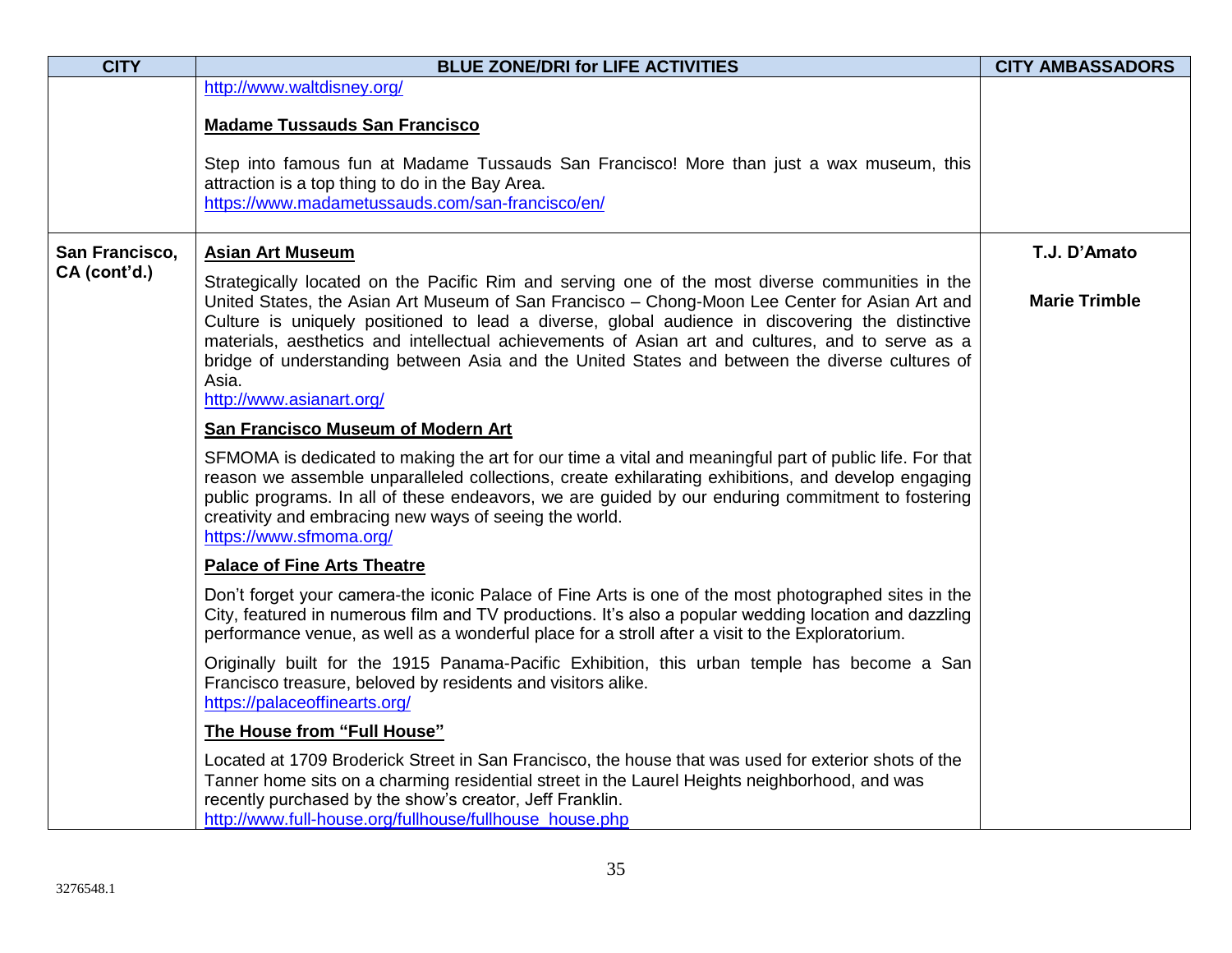| <b>CITY</b>                    | <b>BLUE ZONE/DRI for LIFE ACTIVITIES</b>                                                                                                                                                                                                                                                                                                                                                                                                                                                                                 | <b>CITY AMBASSADORS</b> |
|--------------------------------|--------------------------------------------------------------------------------------------------------------------------------------------------------------------------------------------------------------------------------------------------------------------------------------------------------------------------------------------------------------------------------------------------------------------------------------------------------------------------------------------------------------------------|-------------------------|
|                                | <b>Napa and Sonoma Wine Country Tour</b>                                                                                                                                                                                                                                                                                                                                                                                                                                                                                 |                         |
|                                | Escape to California's famous wine country on this full-day tour from San Francisco. Taste regional<br>varietals at three different wineries in Napa and Sonoma, including both big-name and family-run<br>estates. Learn about the winemaking process during guided tours of vineyards and barrel rooms, and<br>savor the area's gourmet culture with a stop for lunch in charming Yountville.<br>https://graylineofsanfrancisco.com/tours/san-francisco/deluxe-sonoma-napa-valley-wine-country-tour-<br>8392_8/        |                         |
| San Francisco,<br>CA (cont'd.) | The San Francisco Electric Tour Company Segway Tours                                                                                                                                                                                                                                                                                                                                                                                                                                                                     | T.J. D'Amato            |
|                                | The San Francisco Electric Tour Company Segway Tours offers fun-filled tours of one of the world's<br>most beautiful cities on the world's most unique transportation device: the Segway!                                                                                                                                                                                                                                                                                                                                | <b>Marie Trimble</b>    |
|                                | Whether you're an adventurous single looking for an unusual way to experience San Francisco or a<br>parent with children over 12 years old trying to keep the family entertained on vacation, you'll love the<br>unforgettable experience of riding a Segway.<br>http://electrictourcompany.com/                                                                                                                                                                                                                         |                         |
|                                | <b>Aquarium of the Bay</b>                                                                                                                                                                                                                                                                                                                                                                                                                                                                                               |                         |
|                                | Located on San Francisco's iconic waterfront, Aquarium of the Bay provides unforgettable<br>encounters with local marine life that inspire both wonder and conservation. As part of bay.org, our<br>mission is to protect, restore and inspire conservation of San Francisco Bay and its watershed, from<br>the Sierra to the sea. While our passion and work are locally-focused, we have a broad impact that<br>touches upon every major challenge facing our global environment.<br>https://www.aquariumofthebay.org/ |                         |
|                                | <b>San Francisco Opera</b>                                                                                                                                                                                                                                                                                                                                                                                                                                                                                               |                         |
|                                | San Francisco has had a love affair with opera for more than 150 years. In fact, citizens during the<br>Gold Rush were mad for it. Between 1851 and the earthquake of 1906, nearly 5,000 opera<br>performances were given in San Francisco in 26 different theaters. San Francisco Opera, one of the<br>world's leading opera companies for more than 90 years, is synonymous with what the Bay Area is<br>known for: entrepreneurship, innovation and community involvement.<br>https://sfopera.com/                    |                         |
|                                | <b>San Francisco Symphony</b>                                                                                                                                                                                                                                                                                                                                                                                                                                                                                            |                         |
|                                | Founded in December 1911, the San Francisco Symphony sets the highest possible standard for                                                                                                                                                                                                                                                                                                                                                                                                                              |                         |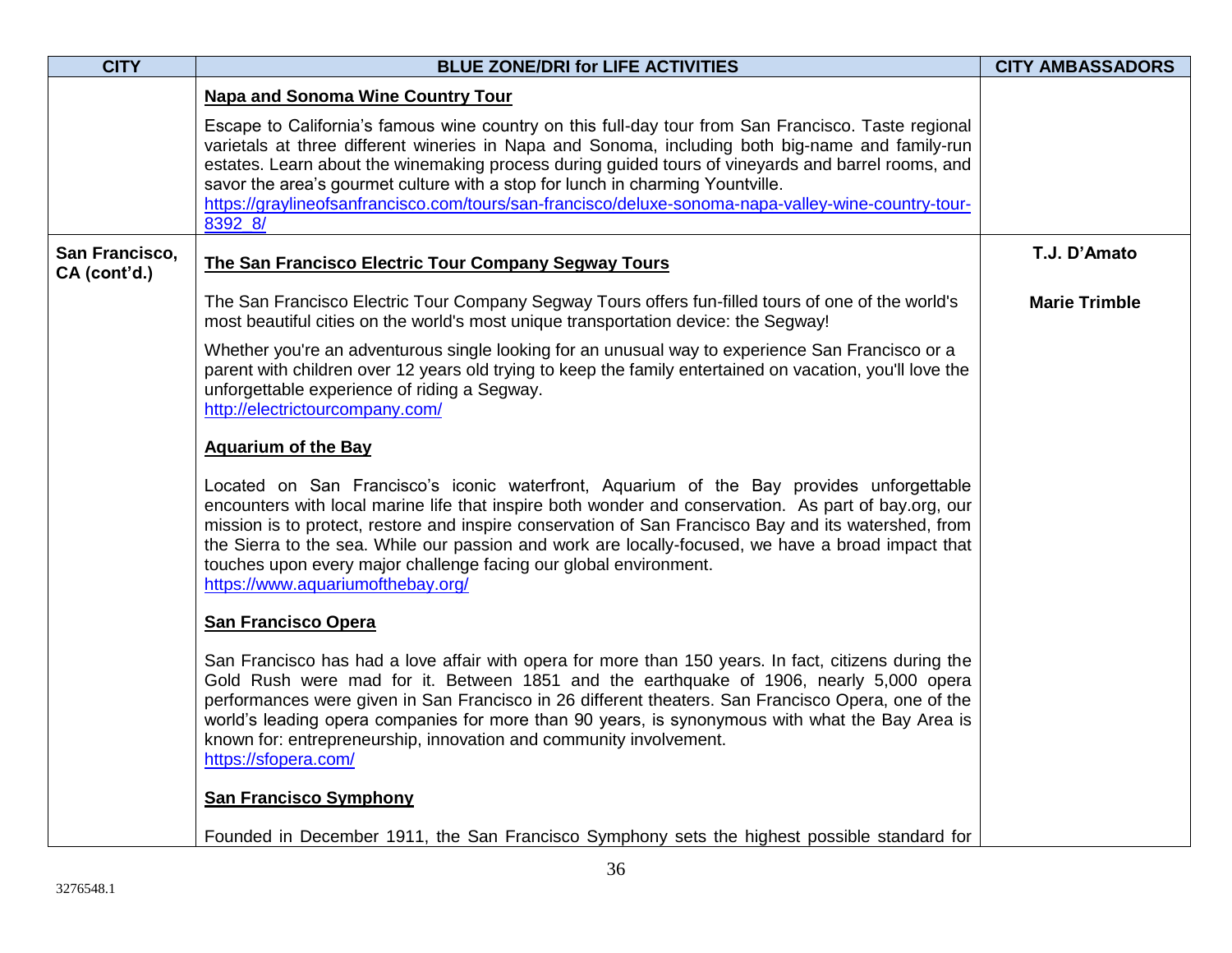| <b>CITY</b>    | <b>BLUE ZONE/DRI for LIFE ACTIVITIES</b>                                                                                                                                                                                                                                                                                                                                                                                                | <b>CITY AMBASSADORS</b>                    |
|----------------|-----------------------------------------------------------------------------------------------------------------------------------------------------------------------------------------------------------------------------------------------------------------------------------------------------------------------------------------------------------------------------------------------------------------------------------------|--------------------------------------------|
|                | excellence in musical performance at home and around the world; Enriches, serves, and shapes<br>cultural life throughout the spectrum of Bay Area communities; Maintains financial stability and gains<br>public recognition as a means of ensuring its ability to fulfill its mission.<br>http://www.sfsymphony.org/                                                                                                                   |                                            |
| San Francisco, | <b>San Francisco Theater</b> (not a destination, but a good guide to shows)                                                                                                                                                                                                                                                                                                                                                             | T.J. D'Amato                               |
| CA (cont'd.)   | We provide simple to use guides that let you explore all theatre, concert and comedy events whether<br>you're searching for the best Broadway musicals, or award winning plays, live music concerts from<br>the biggest names in pop and rock, or the very latest in live comedy.                                                                                                                                                       | <b>Marie Trimble</b>                       |
|                | Each guide is updated regularly by our team of contributors and each venue listing includes maps,<br>seating charts where available, ideas for where to eat, park and sleep.                                                                                                                                                                                                                                                            |                                            |
|                | We're completely independent and not affiliated or beholden to any theatre, box office, production<br>company, ticket broker or ticket agency.<br>www.san-francisco-theater.com                                                                                                                                                                                                                                                         |                                            |
|                | <b>Professional Sports (Depending on Season)</b>                                                                                                                                                                                                                                                                                                                                                                                        |                                            |
|                | The San Francisco Bay Area is home to seven major league teams:                                                                                                                                                                                                                                                                                                                                                                         |                                            |
|                | San Francisco 49ers (NFL) http://www.49ers.com/<br>Oakland Raiders (NFL) http://www.raiders.com/<br>San Francisco Giants (AT&T Park has a good view of the bay) (MLB) https://www.mlb.com/giants<br>Oakland Athletics (MLB) https://www.mlb.com/athletics<br>San Jose Earthquakes (MLS) https://www.sjearthquakes.com/<br>Golden State Warriors (NBA) http://www.nba.com/warriors/<br>San Jose Sharks (NHL) https://www.nhl.com/sharks/ |                                            |
|                | And several minor league teams, including the San Francisco Deltas (NASL) http://sfdeltas.com/                                                                                                                                                                                                                                                                                                                                          |                                            |
| Seattle, WA    | Day in the life of Bruce Lee Exhibit at Wing Luke Museum<br>Located right in the heart of the international district. Grab a bite to eat after you go, and check out<br>the Uwajimaya (giant Asian grocery store filled with delicious foods) if there is time!<br>http://www.wingluke.org/bruceleetickets/                                                                                                                             | <b>Cheryl Willard</b><br><b>Jeff Frank</b> |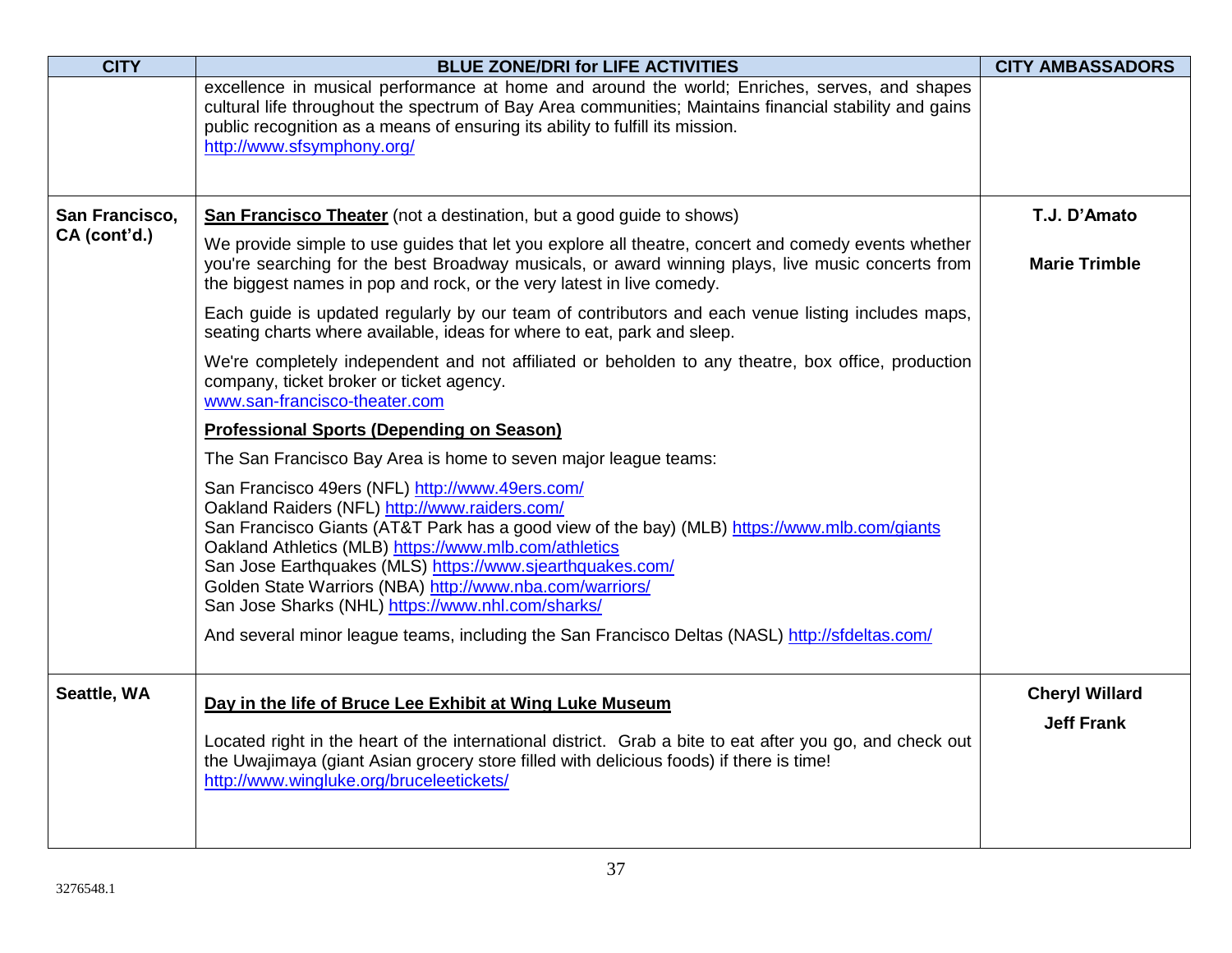| <b>CITY</b> | <b>BLUE ZONE/DRI for LIFE ACTIVITIES</b>                                                                                                                                                                                                                                                                                                                                                                        | <b>CITY AMBASSADORS</b> |
|-------------|-----------------------------------------------------------------------------------------------------------------------------------------------------------------------------------------------------------------------------------------------------------------------------------------------------------------------------------------------------------------------------------------------------------------|-------------------------|
|             | <b>The Paramount Theatre</b><br>The Paramount Theatre is beautiful! Try grabbing happy hour eats at one of the many restaurants<br>nearby before you go!                                                                                                                                                                                                                                                        |                         |
|             | https://www.stgpresents.org/tickets                                                                                                                                                                                                                                                                                                                                                                             |                         |
| Seattle, WA | <b>Seattle Mariners</b>                                                                                                                                                                                                                                                                                                                                                                                         | <b>Cheryl Willard</b>   |
| (cont'd.)   | The bar at Safeco Field is right behind the outer field, so you can grab a beer and watch the game<br>from there if you don't have good seats! Also, try the garlic fries!<br>http://safecofield.ticketoffices.com/Seattle+Mariners                                                                                                                                                                             | <b>Jeff Frank</b>       |
|             | <b>Seattle Sounders FC</b>                                                                                                                                                                                                                                                                                                                                                                                      |                         |
|             | The Seattle Sounders are a must see! Seattle really brings the cheer to their beloved team! Try<br>getting a beer at the Elysian beforehand!<br>https://www.soundersfc.com/                                                                                                                                                                                                                                     |                         |
|             | <b>Pikes Place Market (Pike and 1st Avenue)</b>                                                                                                                                                                                                                                                                                                                                                                 |                         |
|             | Check out the gum wall (I bet you can't even tell they cleaned it off recently!). See some fish being<br>tossed in the air, or sit at the counter at Althea where Tom Hanks sat in Sleepless in Seattle. There<br>is a ton to see here, and if it's a sunny day stop by Maximillian for a glass of wine and escargot happy<br>hour on their patio. At night check out a cabaret!<br>http://pikeplacemarket.org/ |                         |
|             | <b>Chihuly Garden and Glass305</b>                                                                                                                                                                                                                                                                                                                                                                              |                         |
|             | This is a beautiful museum, in the heart of Seattle Center. If you have time, check out the Space<br>Needle and the Museum of Pop Culture!<br>https://www.chihulygardenandglass.com/                                                                                                                                                                                                                            |                         |
|             | <b>Space Needle</b>                                                                                                                                                                                                                                                                                                                                                                                             |                         |
|             | Go to the top and see if you can spot at least two volcanoes nearby!<br>https://www.spaceneedle.com/home/                                                                                                                                                                                                                                                                                                       |                         |
|             | <b>Museum of History &amp; Industry (MOHI)</b>                                                                                                                                                                                                                                                                                                                                                                  |                         |
|             | This museum is fantastic! Learn everything you ever wanted to know about Seattle, and the<br>surrounding area in a fun well-thought-out museum!<br>http://mohai.org/                                                                                                                                                                                                                                            |                         |
|             | <b>Museum of Pop Culture</b>                                                                                                                                                                                                                                                                                                                                                                                    |                         |
|             | The Frank Gehry building itself is a sight to see, but the interior is jam packed with mesmerizing                                                                                                                                                                                                                                                                                                              |                         |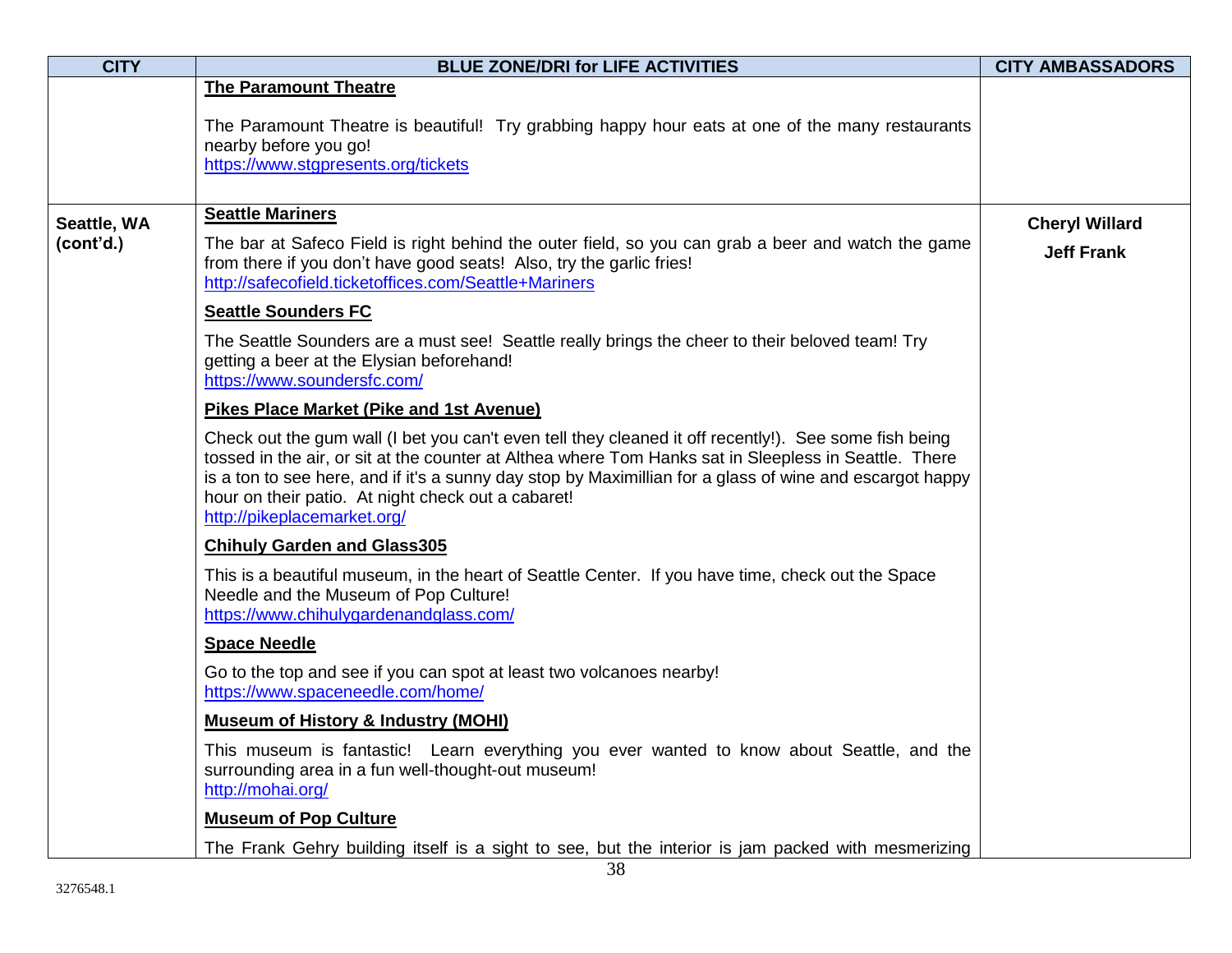| <b>CITY</b>              | <b>BLUE ZONE/DRI for LIFE ACTIVITIES</b>                                                                                                                                                                                                                                                                                                                                                                                                                                                                                                   | <b>CITY AMBASSADORS</b> |
|--------------------------|--------------------------------------------------------------------------------------------------------------------------------------------------------------------------------------------------------------------------------------------------------------------------------------------------------------------------------------------------------------------------------------------------------------------------------------------------------------------------------------------------------------------------------------------|-------------------------|
|                          | exhibits, interactive installations and tons of interesting information, definitely a fun way to spend an<br>afternoon.<br>http://www.mopop.org/                                                                                                                                                                                                                                                                                                                                                                                           |                         |
|                          |                                                                                                                                                                                                                                                                                                                                                                                                                                                                                                                                            |                         |
| Seattle, WA<br>(cont'd.) | <b>Fremont Troll</b>                                                                                                                                                                                                                                                                                                                                                                                                                                                                                                                       | <b>Cheryl Willard</b>   |
|                          | A Seattle Staple, just don't wear anything you wouldn't want to get dirty while climbing on the Troll!<br>http://fremont.com/about/fremonttroll-html/                                                                                                                                                                                                                                                                                                                                                                                      | <b>Jeff Frank</b>       |
|                          | <b>Kerry Park</b>                                                                                                                                                                                                                                                                                                                                                                                                                                                                                                                          |                         |
|                          | Kerry Park is a must - it hosts the best view of the city! Try to get there for the sunrise to see the sun<br>reflect its light on the city and the amazing Mt. Rainier. The views will not disappoint! If you have<br>time, walk a few blocks west to another tiny park that overlooks the sound.<br>http://www.seattle.gov/parks/find/parks/kerry-park                                                                                                                                                                                   |                         |
|                          | <b>Olympic Sculpture Park (by SAM)</b>                                                                                                                                                                                                                                                                                                                                                                                                                                                                                                     |                         |
|                          | Not only does this park have some amazing sculptures, it is set on the shores of Elliott Bay. On a<br>sunny day you can take a leisurely stroll and watch the ferry's glide back and forth in front of the<br>snowcapped Olympic Mountains. It also makes a stunning sunset destination!<br>http://seattleartmuseum.org/visit/olympic-sculpture-park                                                                                                                                                                                       |                         |
|                          | Ride a Ferry!                                                                                                                                                                                                                                                                                                                                                                                                                                                                                                                              |                         |
|                          | Seattle Island Paradise: A \$8.20 Ferry Ride Away. A great way to get on the water in Seattle is to<br>take a 35 minute ferry trip across Elliott Bay to Bainbridge Island. The view of the city skyline from the<br>ferry deck is well worth the price of your trip. You can disembark the vessel and hop in line to get<br>right back on or if you have time walk a couple of blocks to downtown Bainbridge, get a bite to eat,<br>have a wine tasting and hop on the next ferry when you are ready!<br>http://www.wsdot.wa.gov/ferries/ |                         |
|                          | <b>The Museum of Flight</b>                                                                                                                                                                                                                                                                                                                                                                                                                                                                                                                |                         |
|                          | This place is HUGE! If you have the time, it's definitely worth a visit!<br>http://www.museumofflight.org/                                                                                                                                                                                                                                                                                                                                                                                                                                 |                         |
|                          | <b>Seattle Public Library</b>                                                                                                                                                                                                                                                                                                                                                                                                                                                                                                              |                         |
|                          | The downtown Seattle library is BEAUTIFUL! Hop on in and wander around (the 10th Floor has a<br>great view!) or take a self-guided cell phone tour.<br>20                                                                                                                                                                                                                                                                                                                                                                                  |                         |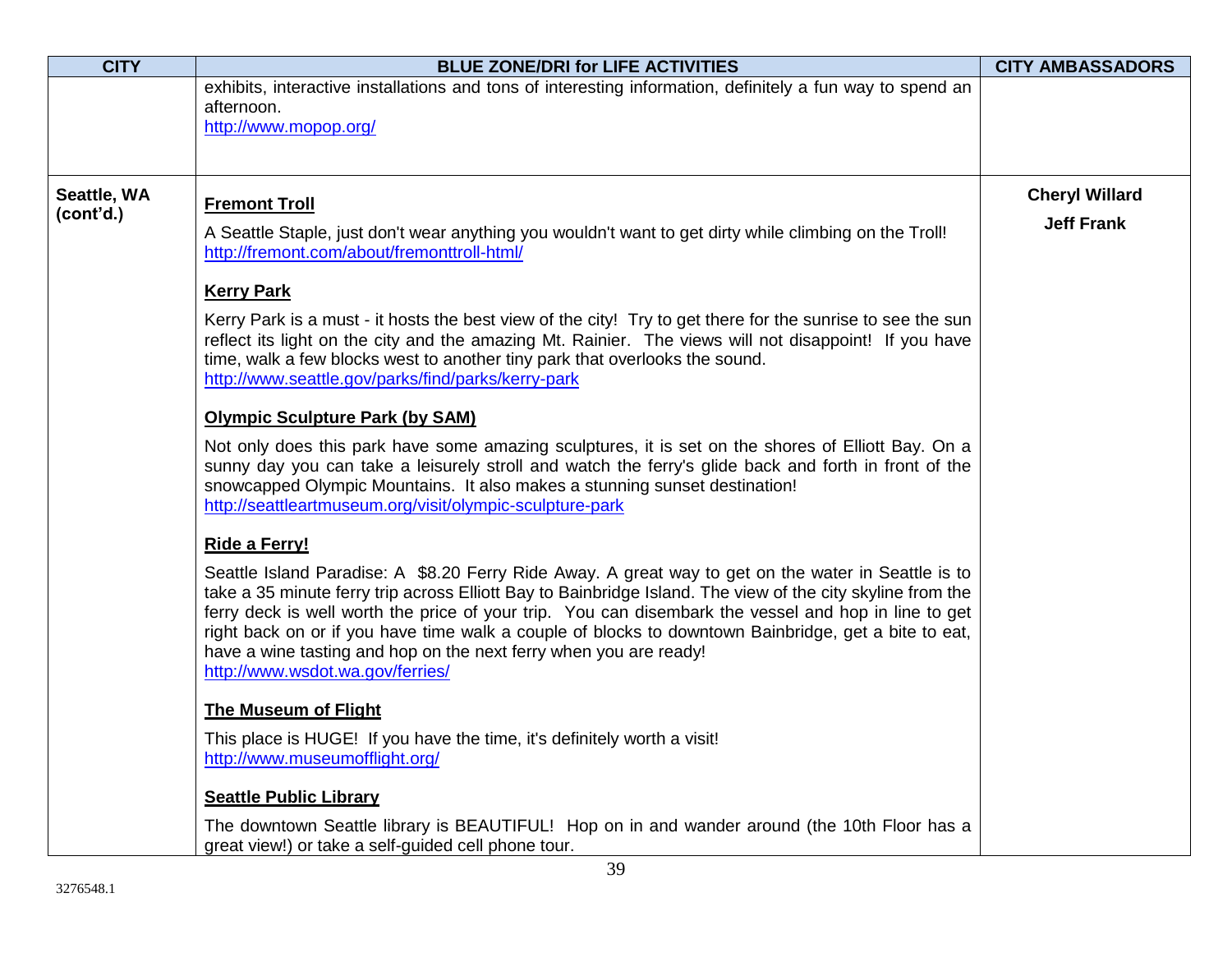| <b>CITY</b>        | <b>BLUE ZONE/DRI for LIFE ACTIVITIES</b>                                                                                                                                                                                                                                                                                                                                                                                                                                                                                  | <b>CITY AMBASSADORS</b> |
|--------------------|---------------------------------------------------------------------------------------------------------------------------------------------------------------------------------------------------------------------------------------------------------------------------------------------------------------------------------------------------------------------------------------------------------------------------------------------------------------------------------------------------------------------------|-------------------------|
|                    | http://www.spl.org/locations/central-library                                                                                                                                                                                                                                                                                                                                                                                                                                                                              |                         |
|                    |                                                                                                                                                                                                                                                                                                                                                                                                                                                                                                                           |                         |
|                    |                                                                                                                                                                                                                                                                                                                                                                                                                                                                                                                           |                         |
| Seattle, WA        | Alki Beach                                                                                                                                                                                                                                                                                                                                                                                                                                                                                                                | <b>Cheryl Willard</b>   |
| (cont'd.)          | Do yourself a favor and take a water taxi over to alike a little before sunset. Walk along the paved<br>trail that offers some of the most stunning views of the city, round the corner and check out another<br>stunning view of the Olympic Mountains! There are plenty of great places to grab a bite to eat while<br>soaking in all the views. This is a popular place for bonfire's once the sun goes down, so make a<br>friend and see if you can join!<br>https://www.seattle.gov/parks/find/parks/alki-beach-park | <b>Jeff Frank</b>       |
|                    | <b>Golden Gardens</b>                                                                                                                                                                                                                                                                                                                                                                                                                                                                                                     |                         |
|                    | Golden Gardens is by far one of the best places to watch the sun set behind the Olympics! Many<br>people bring wood to build a bonfire once the sun goes down. If you have a rental, pick up some<br>wood from a local grocery store and a blanket and try to snag a fire pit. You won't regret it!<br>http://www.seattle.gov/parks/find/parks/golden-gardens-park                                                                                                                                                        |                         |
|                    |                                                                                                                                                                                                                                                                                                                                                                                                                                                                                                                           |                         |
| <b>Toronto, ON</b> | Toronto is Canada's largest city (5.5 million people) with a lot of tourist attractions.                                                                                                                                                                                                                                                                                                                                                                                                                                  | <b>Susan Gunter</b>     |
|                    | http://www.seetorontonow.com/attractions/                                                                                                                                                                                                                                                                                                                                                                                                                                                                                 | <b>Robert Love</b>      |
|                    | <b>Hockey Hall of Fame</b>                                                                                                                                                                                                                                                                                                                                                                                                                                                                                                | <b>Glenn Zakaib</b>     |
|                    | Toronto is home to the Hockey Hall of Fame which is worth a visit for any hockey fan! Located right<br>downtown near Union Station, check it out and make a pilgrimage to the hallowed halls honouring<br>such greats as Gordie Howe, Bobby Orr, Wayne Gretsky, and Rocket Richard.<br>https://www.hhof.com/                                                                                                                                                                                                              | <b>Steve Rosenhek</b>   |
|                    | <b>Queen West</b>                                                                                                                                                                                                                                                                                                                                                                                                                                                                                                         |                         |
|                    | Toronto's trendiest shopping district is Queen West - don't come here looking for designer outlets -<br>this is our edgiest shopping street walk.<br>http://www.seetorontonow.com/shopping/shopping-in-queen-west-the-hippest-of-the-<br>haute/#sm.0007sg4wp10rkdtvw4v2mcrfu1vef                                                                                                                                                                                                                                          |                         |
|                    | <b>The Eaton Centre</b>                                                                                                                                                                                                                                                                                                                                                                                                                                                                                                   |                         |
|                    | Large indoor mall downtown at Queen and Yonge Streets<br>https://www.cfshops.com/toronto-eaton-centre.html                                                                                                                                                                                                                                                                                                                                                                                                                |                         |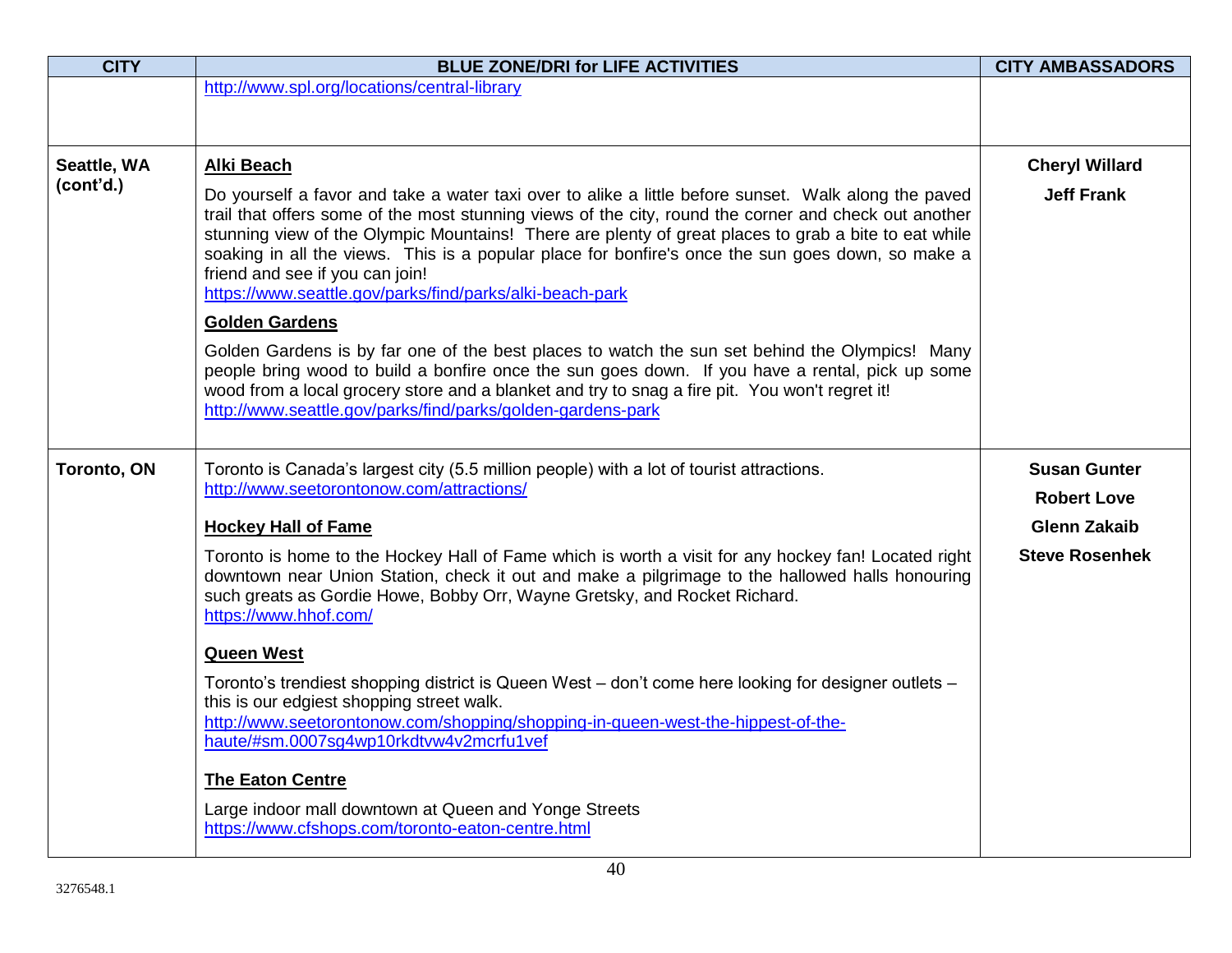| <b>CITY</b>              | <b>BLUE ZONE/DRI for LIFE ACTIVITIES</b>                                                                                                                                                                                                                                                                                                                                                                                                                                                                                                                                                                                                                                                                                                                                                                                                                                                                                                                                                                                                                                                                                                                                                                                                                                                                                                                                                                                                                                                                                                                                                                                                                                                                                                                                                                                                                                          | <b>CITY AMBASSADORS</b>                                                                   |
|--------------------------|-----------------------------------------------------------------------------------------------------------------------------------------------------------------------------------------------------------------------------------------------------------------------------------------------------------------------------------------------------------------------------------------------------------------------------------------------------------------------------------------------------------------------------------------------------------------------------------------------------------------------------------------------------------------------------------------------------------------------------------------------------------------------------------------------------------------------------------------------------------------------------------------------------------------------------------------------------------------------------------------------------------------------------------------------------------------------------------------------------------------------------------------------------------------------------------------------------------------------------------------------------------------------------------------------------------------------------------------------------------------------------------------------------------------------------------------------------------------------------------------------------------------------------------------------------------------------------------------------------------------------------------------------------------------------------------------------------------------------------------------------------------------------------------------------------------------------------------------------------------------------------------|-------------------------------------------------------------------------------------------|
|                          |                                                                                                                                                                                                                                                                                                                                                                                                                                                                                                                                                                                                                                                                                                                                                                                                                                                                                                                                                                                                                                                                                                                                                                                                                                                                                                                                                                                                                                                                                                                                                                                                                                                                                                                                                                                                                                                                                   |                                                                                           |
| Toronto, ON<br>(cont'd.) | Yorkville<br>Halfway north in Toronto's downtown, at Bloor Street, this former hippie neighbourhood is where all<br>the best brands are located and you can finish it off with some fine dining in small restaurants with a<br>great nightlife.<br>http://www.bloor-yorkville.com/<br><b>The National Ballet of Canada</b><br>Established as a classical company by founder Celia Franca in 1951, The National Ballet of Canada<br>is the only Canadian ballet company to present a full range of traditional full-length classics. The<br>company's repertoire includes works by the world's most celebrated 20th and 21st century masters,<br>Sir Frederick Ashton, George Balanchine, John Cranko, William Forsythe, James Kudelka, Jiří<br>Kylián, John Neumeier, Rudolf Nureyev, Glen Tetley, Christopher Wheeldon, Wayne McGregor and<br>Alexei Ratmansky. In addition to its classical repertoire, the company also embraces contemporary<br>works and encourages the creation of new ballets and the development of Canadian choreographers.<br>https://national.ballet.ca/Homepage<br><b>The Canadian Opera Company</b><br>Based in Toronto, the Canadian Opera Company is the largest producer of opera in Canada and one<br>of the largest in North America. The company enjoys an international reputation for artistic excellence<br>and creative innovation.<br>http://www.coc.ca/<br>The Art Gallery of Ontario<br>With a collection of more than 90,000 works of art, the Art Gallery of Ontario is among the most<br>distinguished art museums in North America. From the vast body of Group of Seven and signature<br>Canadian works to the African art gallery, from cutting-edge contemporary art to Peter Paul Rubens'<br>masterpiece The Massacre of The Innocents, the AGO offers an incredible art experience with each<br>visit.<br>https://www.ago.net/ | <b>Susan Gunter</b><br><b>Robert Love</b><br><b>Glenn Zakaib</b><br><b>Steve Rosenhek</b> |
|                          |                                                                                                                                                                                                                                                                                                                                                                                                                                                                                                                                                                                                                                                                                                                                                                                                                                                                                                                                                                                                                                                                                                                                                                                                                                                                                                                                                                                                                                                                                                                                                                                                                                                                                                                                                                                                                                                                                   |                                                                                           |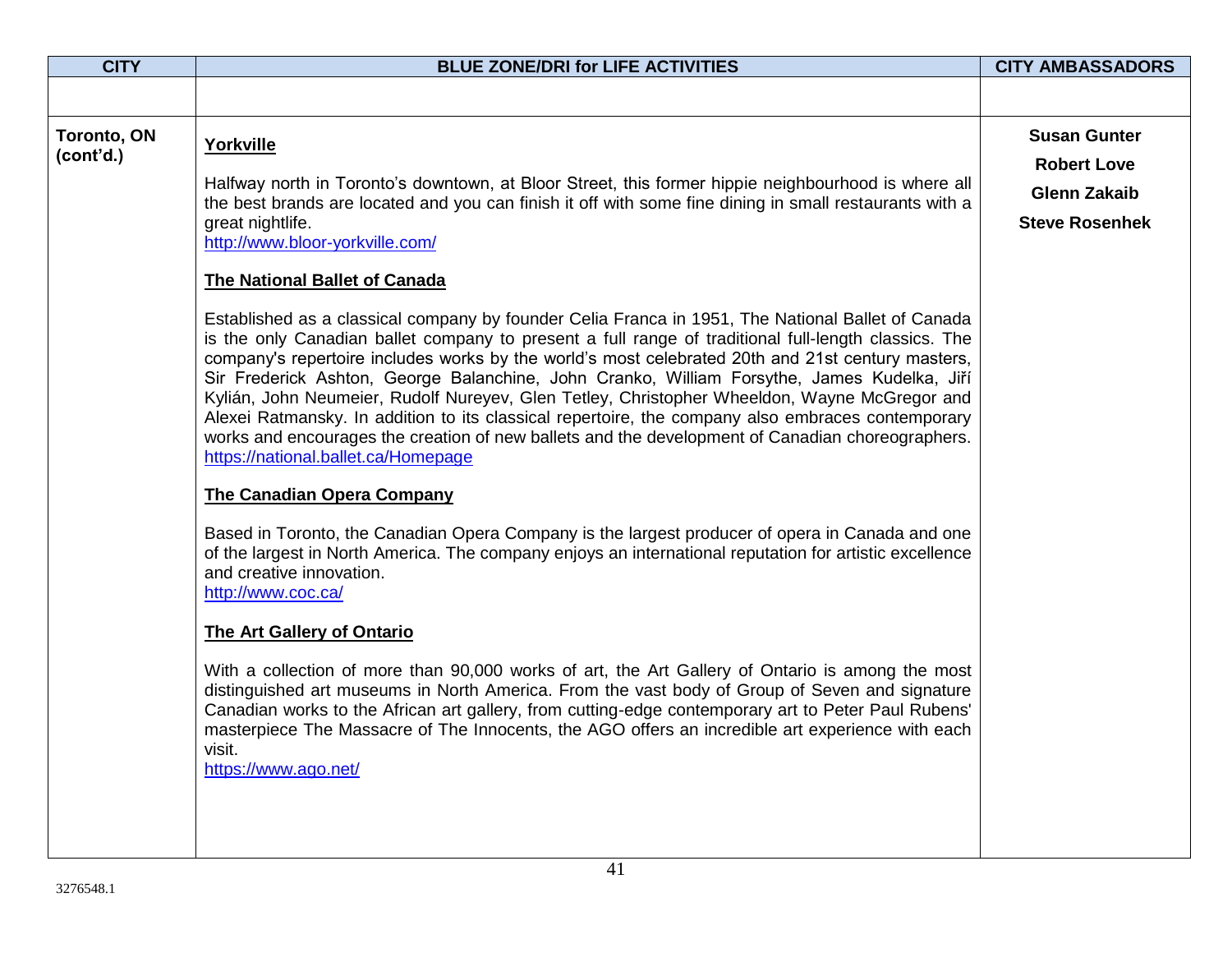| <b>CITY</b><br>Toronto, ON<br>(cont'd.) | <b>BLUE ZONE/DRI for LIFE ACTIVITIES</b><br><b>Royal Ontario Museum (ROM)</b><br>Opened in 1914, the Royal Ontario Museum (ROM) showcases art, culture, and nature from around<br>the globe and across the ages. One of North America's most renowned cultural institutions, Canada's<br>largest museum is home to a world-class collection of more than six million objects and specimens,<br>featured in 40 gallery and exhibition spaces. As the country's preeminent field research institute and<br>an international leader in new and original findings in biodiversity, palaeontology, earth sciences, the<br>visual arts, material culture and archaeology, the ROM plays a vital role in advancing our global<br>understanding of the artistic, cultural and natural world.<br>http://www.rom.on.ca/en<br><b>Gardiner Museum of Ceramics</b><br>Across the street from the ROM is the Gardiner Museum of Ceramics where you can take a pottery<br>wheel class.<br>http://www.gardinermuseum.on.ca/<br><b>Harbourfront and Toronto Island</b><br>Long bike and walking paths wind along Lake Ontario in front of The Harbourfront Centre. A short<br>cheap city ferry ride gets you to Toronto Island public park, and small amusement park Centre Island<br>where you can get a great view of the city and its people - on a nice day it's lovely.<br>http://www.harbourfrontcentre.com/<br>http://www.torontoisland.com/<br>http://www.centreisland.ca/<br><b>Distillery District</b><br>Another neat destination is the Distillery District a preserved old distillery area with all kinds of neat | <b>CITY AMBASSADORS</b><br><b>Susan Gunter</b><br><b>Robert Love</b><br><b>Glenn Zakaib</b><br><b>Steve Rosenhek</b> |
|-----------------------------------------|---------------------------------------------------------------------------------------------------------------------------------------------------------------------------------------------------------------------------------------------------------------------------------------------------------------------------------------------------------------------------------------------------------------------------------------------------------------------------------------------------------------------------------------------------------------------------------------------------------------------------------------------------------------------------------------------------------------------------------------------------------------------------------------------------------------------------------------------------------------------------------------------------------------------------------------------------------------------------------------------------------------------------------------------------------------------------------------------------------------------------------------------------------------------------------------------------------------------------------------------------------------------------------------------------------------------------------------------------------------------------------------------------------------------------------------------------------------------------------------------------------------------------------------------------------------------------------------------------------------|----------------------------------------------------------------------------------------------------------------------|
|                                         | restaurants, bars, stores and galleries. Brief taxi ride from downtown.<br>http://www.thedistillerydistrict.com/<br>The Beaches a/k/a "The Beach"<br>A little further east is the residential neighbourhood called The Beaches, Toronto's most west-coast                                                                                                                                                                                                                                                                                                                                                                                                                                                                                                                                                                                                                                                                                                                                                                                                                                                                                                                                                                                                                                                                                                                                                                                                                                                                                                                                                     |                                                                                                                      |
|                                         | style laid back residential/commercial strip along Queen Street East with lots of coffee places, big<br>dogs in parks, and the beach on Lake Ontario.<br>https://en.wikipedia.org/wiki/The_Beaches                                                                                                                                                                                                                                                                                                                                                                                                                                                                                                                                                                                                                                                                                                                                                                                                                                                                                                                                                                                                                                                                                                                                                                                                                                                                                                                                                                                                            |                                                                                                                      |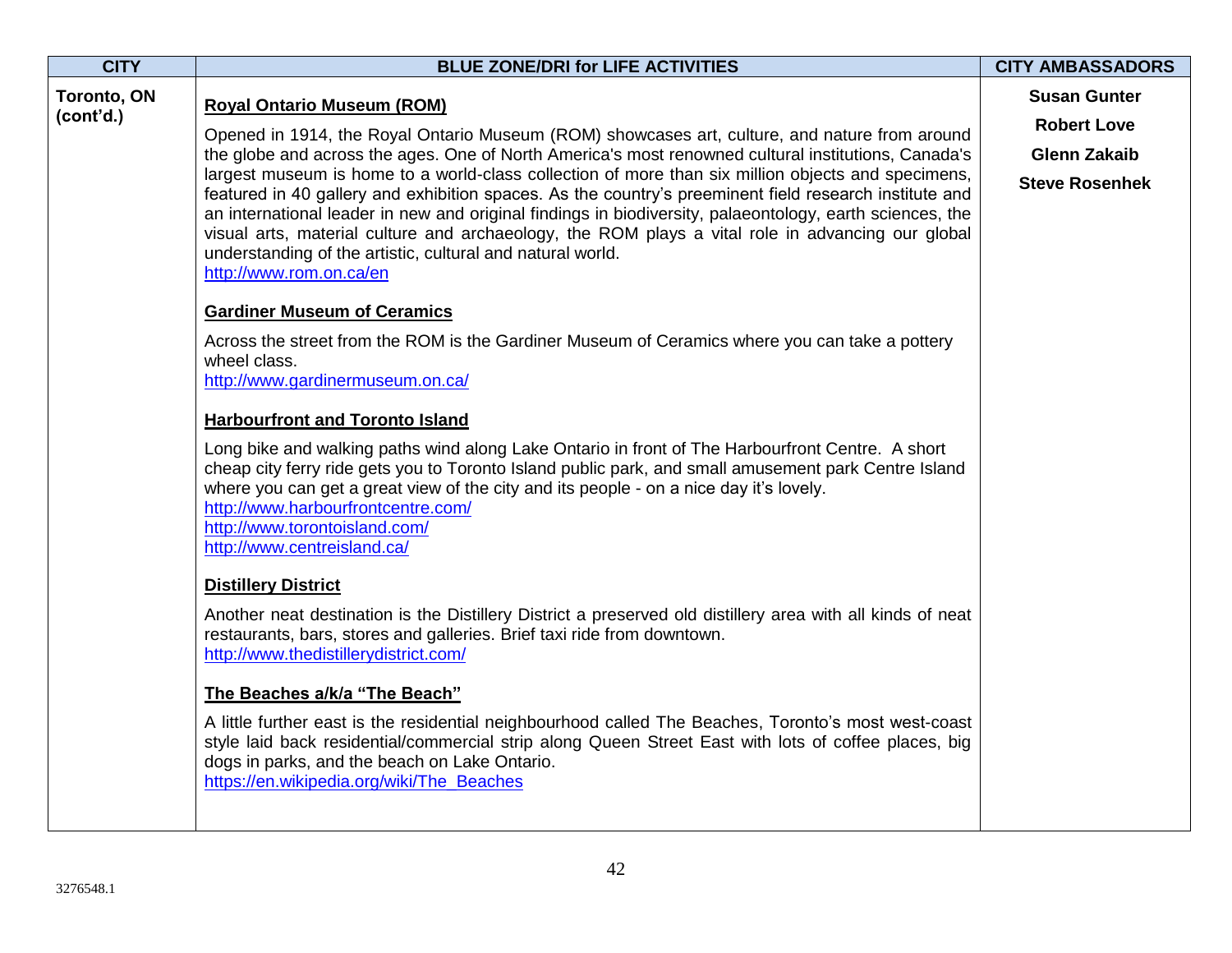| <b>CITY</b>                     | <b>BLUE ZONE/DRI for LIFE ACTIVITIES</b>                                                                                                                                                                                                                                                                                                                                                                                                                                                      | <b>CITY AMBASSADORS</b>                   |
|---------------------------------|-----------------------------------------------------------------------------------------------------------------------------------------------------------------------------------------------------------------------------------------------------------------------------------------------------------------------------------------------------------------------------------------------------------------------------------------------------------------------------------------------|-------------------------------------------|
| <b>Toronto, ON</b><br>(cont'd.) | Casa Loma<br>Casa Loma is a castle-style mansion built on a hill in the north end of downtown (bus ride from hotels).                                                                                                                                                                                                                                                                                                                                                                         | <b>Susan Gunter</b><br><b>Robert Love</b> |
|                                 | Formerly the private home of an industrialist built at the turn of the century, it is now owned by the City of                                                                                                                                                                                                                                                                                                                                                                                | <b>Glenn Zakaib</b>                       |
|                                 | Toronto. The hop on hop off buses go there.<br>http://www.casaloma.ca/visinfo.html                                                                                                                                                                                                                                                                                                                                                                                                            | <b>Steve Rosenhek</b>                     |
|                                 | https://www.citysightseeingtoronto.com/                                                                                                                                                                                                                                                                                                                                                                                                                                                       |                                           |
|                                 | Day Trip to Niagara Falls                                                                                                                                                                                                                                                                                                                                                                                                                                                                     |                                           |
|                                 | See both the Canadian and the American sides of one of the world's natural wonders! Niagara Falls,<br>Ontario also boasts a Las Vegas style casino - Fallsview Casino and Resort. Ride the Maid of the Mist<br>tour boat which takes you underneath the falls, in the mist (be prepared to get a little damp!). A one hour<br>drive from Toronto. Buses hourly.<br>https://www.fallsviewcasinoresort.com/<br>http://www.maidofthemist.com/                                                    |                                           |
|                                 | <b>Outside the City</b>                                                                                                                                                                                                                                                                                                                                                                                                                                                                       |                                           |
|                                 | If staying a little longer, consider Canada's Wonderland which has an excellent water park. Several big<br>coasters but also rides for all ages. A 45 minute drive from downtown. East of the city, a 30-minute car<br>ride if no traffic, is the Toronto Zoo, featuring pandas! It is a very large area (hot if sunny, lots of walking).<br>https://www.canadaswonderland.com/<br>http://www.torontozoo.com/                                                                                 |                                           |
| <b>Washington, DC</b>           | <b>United States Holocaust Museum</b>                                                                                                                                                                                                                                                                                                                                                                                                                                                         | <b>John Parker Sweeney</b>                |
|                                 | Located on the National Mall, the museum is free and offers recommended tours. There is unique There is<br>an interactive exhibition for seeing the Holocaust through the eyes of a child, an exhibit about genocides<br>after the Holocaust (including Syria). See this powerful museum's unique architecture in the Hall of<br>Witness, the three story glass, brick and steel atrium. Light a memorial candle and reflect quietly in the<br>Hall of Remembrance.<br>https://www.ushmm.org/ | <b>Sky Woodward</b>                       |
|                                 | <b>Library of Congress</b>                                                                                                                                                                                                                                                                                                                                                                                                                                                                    |                                           |
|                                 | Free one hour walking tours of the historic Jefferson Building are available and learn about its symbolic art<br>and architecture. Hear about the history and work of the Library of Congress. Group tours of more than 10<br>people can be planned in advance. Admission is free. An interesting virtual tour is also available.<br>https://www.loc.gov/visit/tours/online-tours/thomas-jefferson-building/<br>https://www.loc.gov/                                                          |                                           |
| <b>Washington, DC</b>           | <b>Newseum</b>                                                                                                                                                                                                                                                                                                                                                                                                                                                                                | <b>John Parker Sweeney</b>                |